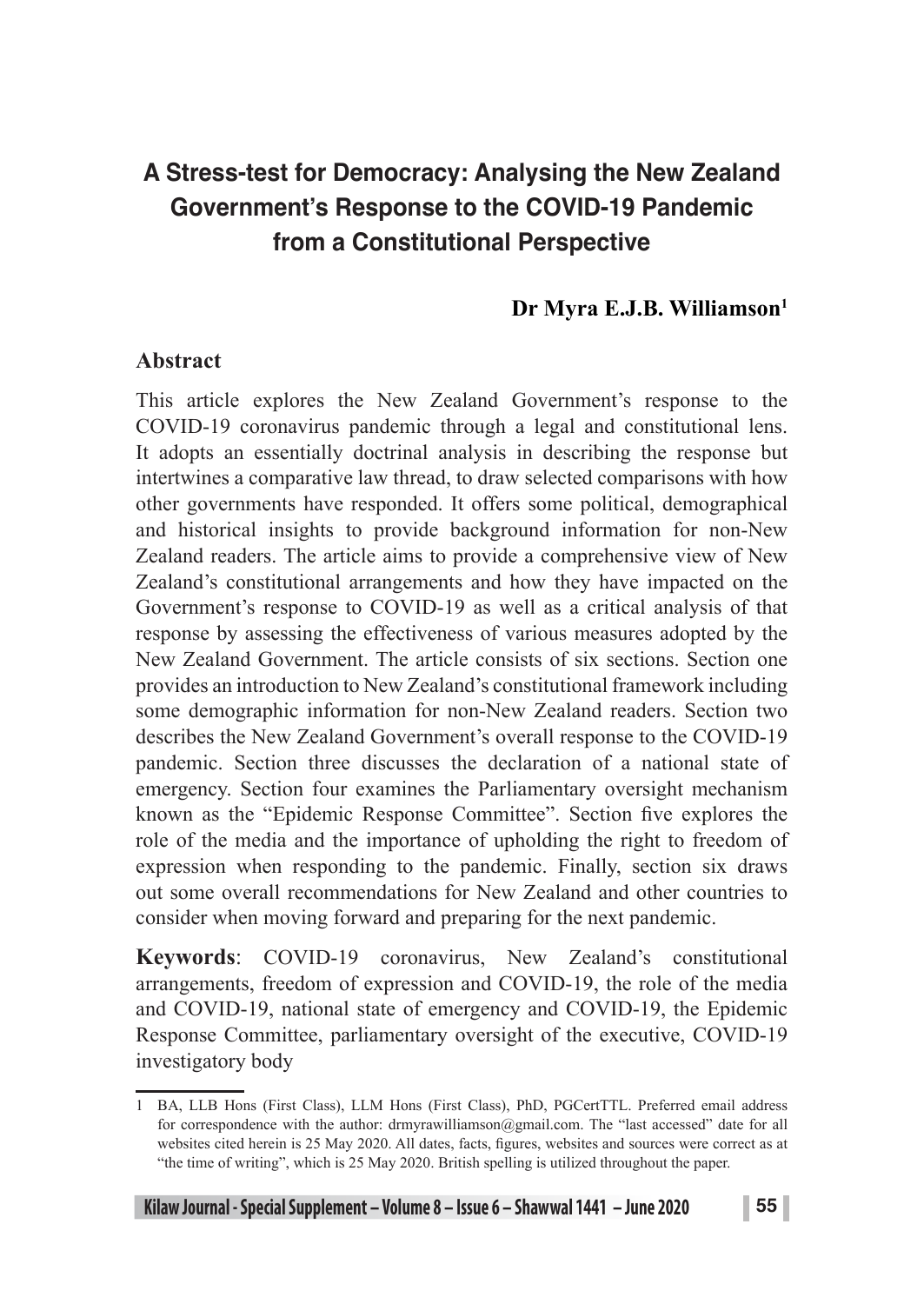### **Introduction**

At the end of 2019, a virus now officially known as COVID-19, and previously known as the "2019 novel corona virus", emerged in Wuhan, China.<sup>2</sup> The virus was supposedly limited to China throughout December 2019 and into early 2020. On 12 January 2020, every known case was inside China. Then on 13 January, a case was recorded in Thailand, then in South Korea and the United States.<sup>3</sup> In a few days the number of countries reporting cases increased and just two months later, on 12 March 2020, the World Health Organization (WHO) announced that the outbreak was officially a pandemic.<sup>4</sup>

At the time of writing, it is fairly widely accepted that the source of the virus was probably the "wet markets" in Wuhan, specifically, the Huanan Seafood Wholesale Market. There is currently some speculation in the media that the virus originated in bats sold at that market.<sup>5</sup> That is a widely circulated theory (as of 25 May 2020) but it is not unanimously accepted. The Daily Mail newspaper reported on 17 May 2020 that in a landmark study (which has not yet been peer-reviewed), specialist biologists conclude that the virus detected in the Wuhan market was brought in by human transmission.<sup>6</sup> The scientific paper asserts that the strain of the virus detected in the markets "was already pre-adapted to human transmission".7 Aside from that scientific study,

#### **56 Special Supplement – The Legal Issues and Problems raised by the Corona Virus pandemic**

<sup>2</sup> World Health Organization, "Naming the coronavirus disease (COVID19) and the virus that causes it" (online, 2020) available at: <https://www.who.int/emergencies/diseases/novel-coronavirus-2019/ technical-guidance/naming-the-coronavirus-disease-(covid-2019)-and-the-virus-that-causes-it>.

<sup>3</sup> Radio New Zealand, "COVID-19: The countries without the deadly virus" *RNZ* (online ed, 3 April 2020) available at: https://www.rnz.co.nz/news/world/413417/covid-19-the-countries-without-thedeadly-virus>.

<sup>4</sup> World Health Organization, "WHO announces COVID-19 outbreak a pandemic" 12 March 2020, available at: <http://www.euro.who.int/en/health-topics/health-emergencies/coronavirus-covid-19/ news/news/2020/3/who-announces-covid-19-outbreak-a-pandemic>.

<sup>5</sup> Dina Fine Marron, "'Wet markets' likely launched the virus. Here's what you need to know" *National Geographic* (online ed, 15 April 2020) available at: <https://www.nationalgeographic.com/ animals/2020/04/coronavirus-linked-to-chinese-wet-markets/>

<sup>6</sup> Ian Birrell, "Coronavirus did NOT come from animals in Wuhan market: Landmark study suggests it was taken into the area by someone already infected" 17 May 2020, *Daily Mail* (online ed, 17 May 2020) available at: <https://www.dailymail.co.uk/news/article-8326823/Landmark-study-Virus-didntcome-animals-Wuhan-market.html>.

<sup>7</sup> Shing Hei Zhan, Benjamin E Deverman and Yujia Alina Chan, "SARS-COV-2 is well-adapted for humans. What does this mean for re-emergence" 2 May 2020, *bioRvix*, available at: https://www.biorxiv. org/content/10.1101/2020.05.01.073262v1.full.pdf DOI: https://doi.org/10.1101/2020.05.01.073262. Note that this scientific paper is a pre-print manuscript made available by the authors online and it has not yet been peer-reviewed. Zhan, Deverman and Chan conclude at page 12 of their paper that the origin of the virus samples from the Wuhan market is likely to be human: "SARS-CoV-2 genomes in the market samples were most likely from humans infected by SARS-CoV-2 who were vendors or visitors at the market. If intermediate animal hosts were present at the market, no evidence remains in the genetic samples available."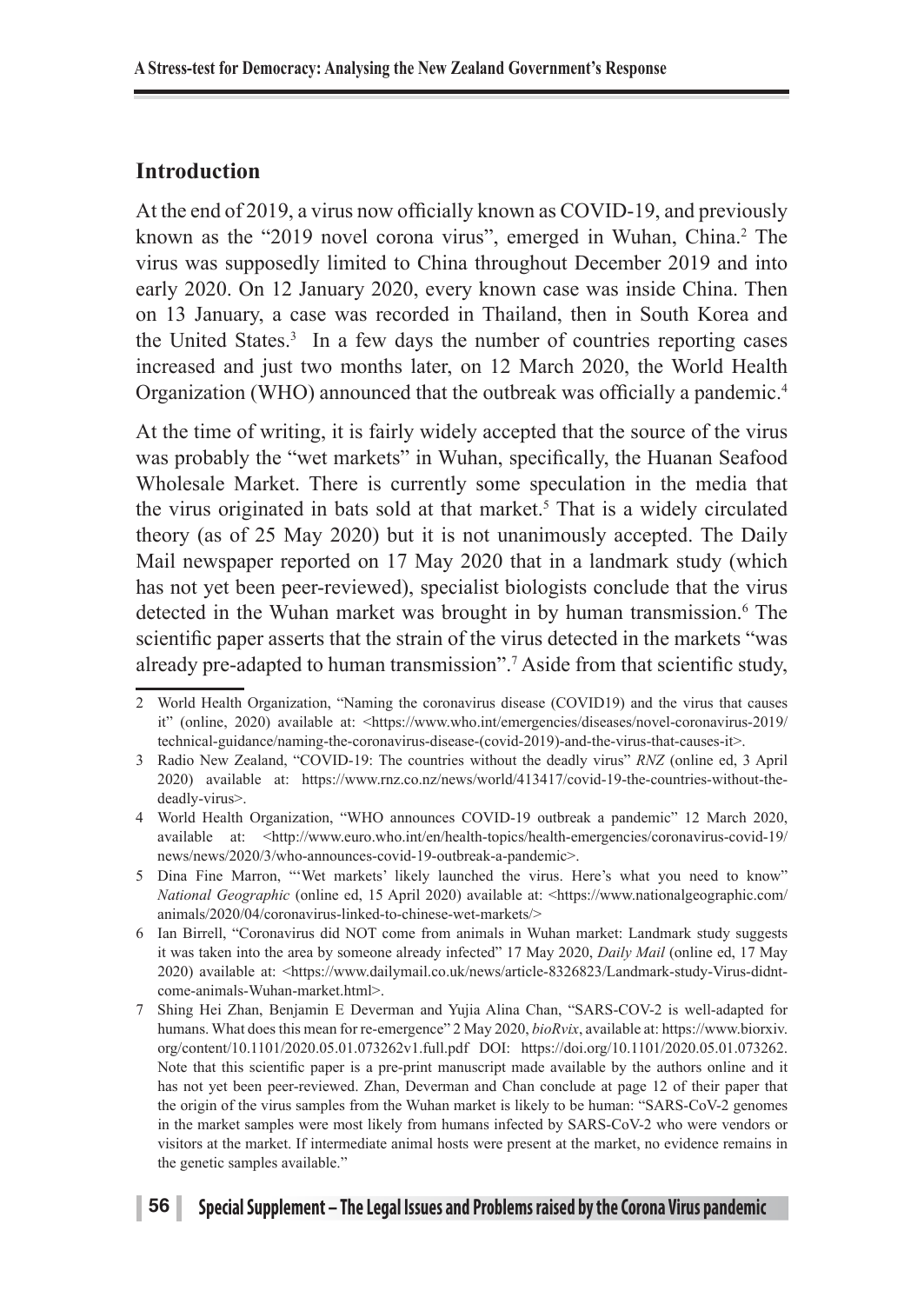the US President Donald Trump has asserted that the virus perhaps originated in a laboratory at the Wuhan Institute of Virology, and that the "wet market" story was (according to this line of thinking) part of an alleged cover-up by the Chinese Government to deflect attention from the allegedly "real" source of the virus.8 At the time of writing, the source of COVID-19 is still being investigated and no consensus on its origins has yet emerged. This article does not attempt to resolve that controversy, merely to note that it currently exists. In addition, it is noted that approximately 100 countries have called for an investigation into not only the origins of the virus, but how the WHO reacted and handled the response.<sup>9</sup>

Indeed, this article does not address the current controversy over the source or containment of the COVID-19 virus, because it doesn't *need* to: regardless of the source of the virus and regardless of who is ultimately to blame for its lack of containment in China, the reality is that COVID-19 developed into a global health crisis in 2020, one which will likely have more far-reaching effects than the global financial crisis of 2007-2008. Whatever the cause, whoever's to blame, it is at least clear that COVID-19 poses global challenges. This paper focuses mainly on the response of the New Zealand Government, but in this hyper inter-connected global environment, the research and observations offered herein may be of interest to many governments, academics and policymakers, since a global pandemic calls for global solutions.<sup>10</sup>

### **Structure, methodology, limitations and originality of this article**

The COVID-19 pandemic is being—and for years to come will be analysed from many different angles. Scholars from disciplines such as health, medicine, education, the environment, human rights, gender studies, religion, psychology, economics, social justice, law and politics will give their perspectives, and will research and write on COVID-19 for the foreseeable future. Scholars will consider the long-term effects of COVID-19, what can be learnt from individual governmental responses and how the world can prepare

<sup>8</sup> For examples of where this theory has been discussed in the media see: Oli Smith, "Classified leaks show wet markets used to cover up role of Wuhan virus lab in COVID-19" *Express.co.uk* (online ed, Express, 16 April 2020) available at: <https://www.express.co.uk/news/world/1269710/China-coverup-conspiracy-Wuhan-wet-market-virus-lab-COVID-19-wet-markets-latest>.

<sup>9</sup> James Griffin, "China has been trying to avoid fallout from coronavirus. Now 100 countries are calling for an investigation" *CNN* (online ed, 18 May 2020) available at: <https://edition.cnn.com/2020/05/18/ asia/china-world-health-assembly-investigation-intl-hnk/index.html>.

<sup>10</sup> "Almost" every country because at the time of writing (25 April 2020), there is a handful of countries in the South Pacific and Asia who have reported no cases of COVID-19: see Catherine Putz, "Where in the world are there no Coronavirus cases?" *The Diplomat* (online ed, 3 April 2020) available at: https:// thediplomat.com/2020/04/where-in-the-world-are-there-no-coronavirus-cases/.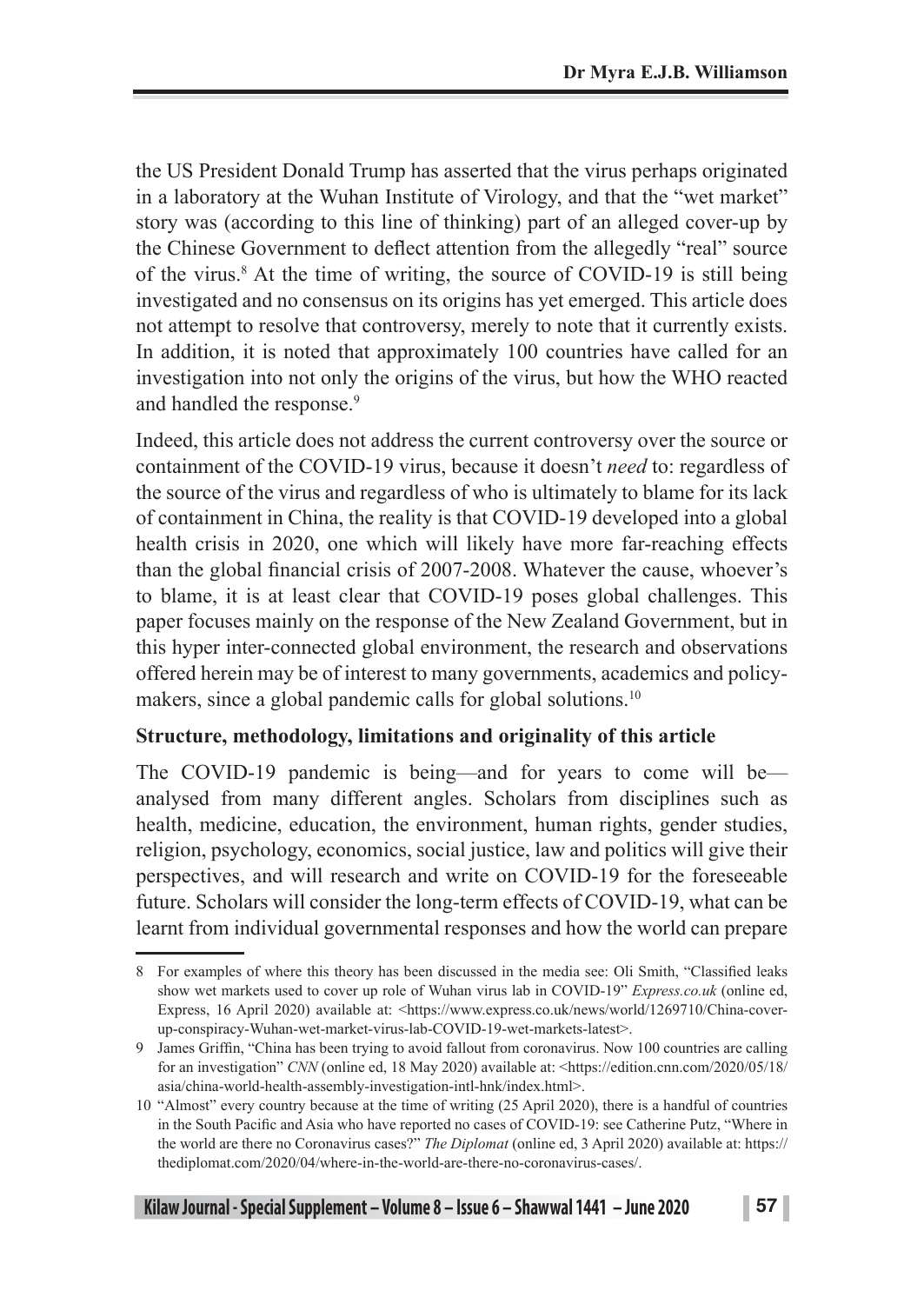better for the next pandemic. The overall objective of this paper is to examine the response to COVID-19 from just a constitutional and legal perspective, supported where necessary by historical, theoretical and comparative legal analysis. It examines some of the key constitutional aspects of the New Zealand Government's COVID-19 response. It adopts the following structure to address a small selection of constitutional issues that have arisen from the COVID-19 pandemic.

Section one will provide a brief introduction to New Zealand's constitutional framework. Section two will describe the New Zealand Government's overall response to the COVID-19 pandemic. Section three will discuss the declaration of a state of emergency, the powers that were activated by that declaration, and how those powers were used. In section four the paper will analyse the Parliamentary oversight mechanism created by the establishment of the "Epidemic Response Committee", chaired by the Leader of the Opposition, to scrutinise Governmental action whilst Parliament was adjourned. In section five the role of the press in holding the Government to account will be examined. Finally, in section six a brief conclusion of the constitutional lessons that might be learnt from the Government's response will be offered.

The methodology adopted in this article is largely a doctrinal, black letter law approach, describing the legal and constitutional aspects of the New Zealand Government's response by reference to both constitutional theory and statute law. However, it will also have a comparative thread running through it, drawing comparisons and parallels with other countries laws and responses, when that is useful to throw light on respective governments' responses. This is a global pandemic and every country should be casting a careful eye on the response of other countries, to see what lessons they can learn and what mistakes they can avoid in the future. In addition—and in direct response to the suggestions of peer-reviewers—the article also provides at the outset some demographic and political information about New Zealand, which helps to place the COVID-19 response in a social context.

In terms of limitations, it is acknowledged at the outset that an unavoidable problem in writing about an unfolding event is that statistics, which are correct at the time of writing, will be inevitably out of date by the time of publication. Every effort has been made to ensure that statistics stated herein were correct at the time of post-peer review revision (25 May 2020).<sup>11</sup> Likewise, making

<sup>11</sup> The first manuscript was completed and submitted on 25 April 2020; the revisions, after the double blind peer review process, were completed on 25 May 2020. Thus, all dates and events are correct as of the latter date.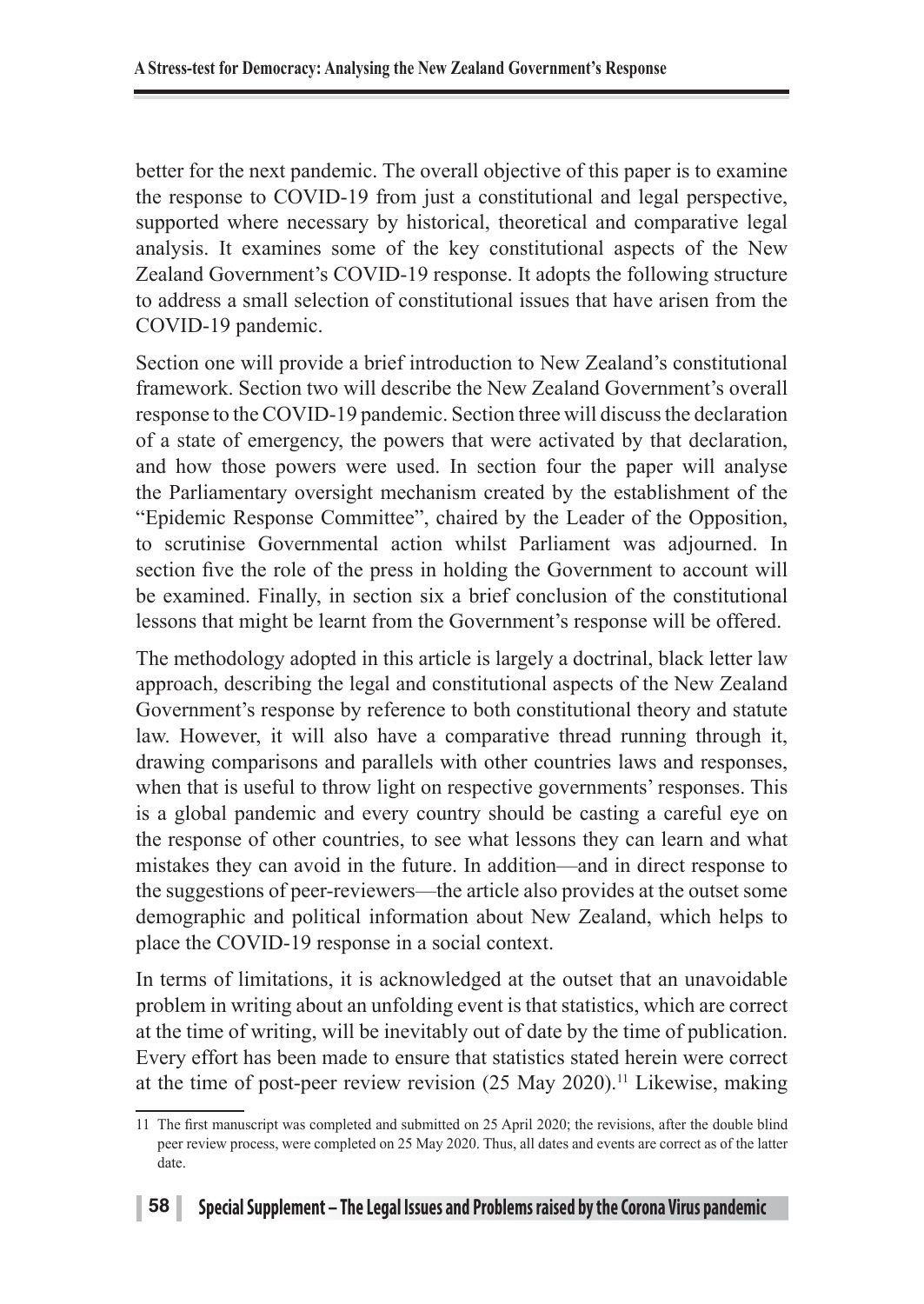statements about the apparent success that New Zealand has so far enjoyed in eliminating COVID-19 could quite easily be overtaken by subsequent events. The risk of a second wave of the virus (and even some isolated cases if not a second wave) certainly exists—especially once New Zealand's borders are reopened beyond the current situation where only New Zealand citizens and permanent residents are allowed to enter—and there is no way to predict whether the current success will be sustained. Once New Zealand's borders are reopened to Australia and then the rest of the world, it is highly likely that there will be new cases of COVID-19. However, bearing those limitations in mind, it is still worth writing about the response when it is fresh in everyone's minds. The assertions made herein were correct, to the author's knowledge, at the time that this article was submitted for publication after all peer-review and manuscript revision processes were completed, on 25 May 2020.

The originality factor of this paper is high, driven by the fact that due to the nature of the unfolding global health crisis, and its inherent newness, there is very little published and peer-reviewed research in the humanities on COVID-19. There have been media reports and opinions expressed on various aspects of governmental responses, but to date—and to this researcher's knowledge there are no published peer-reviewed articles on the constitutional and legal aspects of the New Zealand Government's response to COVID-19. Thus, the content and approach of this paper is entirely original. It will hopefully create a basis for further analysis once the pandemic has been brought under control and there is more time to calmly and carefully examine all aspects of the New Zealand Government's (and other governments') response to COVID-19. This article does not attempt to be the "last word" on the New Zealand Government's response to COVID-19, in fact, it is merely endeavouring to be the first few words in what will likely be a rich area for future scholarship.

### **Section 1. An introduction to New Zealand and its constitutional framework**

Some background information about New Zealand might be helpful to any reader who is not already familiar with the demographics of this South Pacific nation, nor with its rather unusual constitutional framework. Population information is provided first, followed by an overview of the country's constitutional arrangements.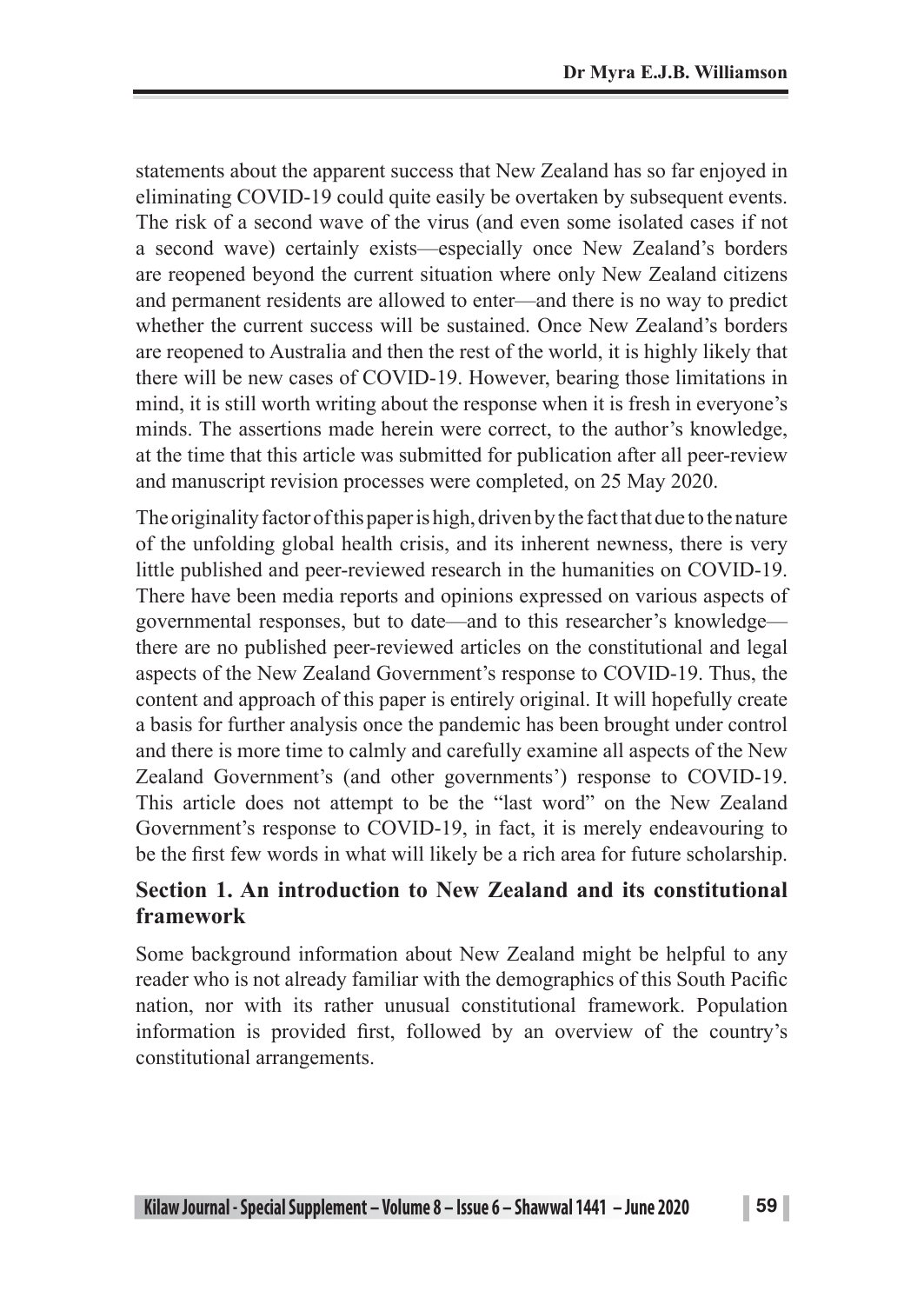#### *Total population and ethnicity*

As of March 2020, the resident population of New Zealand is 5 million people.<sup>12</sup> New Zealand's population has increased from approximately 800,000 in 1910 to surpassing the 5 million mark this year. New Zealand conducts a survey of its entire population every five years, and has done so since the very first census was held in 1851. That census only counted the European population, and found that the population of New Zealand was a mere 26,707.13 Back in 1908, the population mainly consisted of settlers from the United Kingdom (since New Zealand was a British colony) and the indigenous Maori population was at about five percent. Nowadays, 16.5 percent of the total population identify as ethnic Maori and 70.2 percent identify as ethnically European.14 The latest census data, based on the 2018 census, shows that New Zealand has become a very diverse country, mainly due to migration: 27.4 percent of our current population was born overseas.15 In the 1950s -1970s, most migrants came to New Zealand from Pacific countries but these days Asia is the biggest source of migration. Currently, 15 percent of the population is ethnically Asian, although there is an increasing number of Middle Eastern, Latin American and African migrants with around 1.5 percent of the population drawn from the latter groups combined.<sup>16</sup> New Zealanders generally tend to embrace diversity and regard it as a good thing. It is worth noting that the population figures cited in this section relate to persons who are "usually resident" in New Zealand, not citizens.17

#### **60 Special Supplement – The Legal Issues and Problems raised by the Corona Virus pandemic**

<sup>12</sup> This is according to the latest figures released by the government department Statistics New Zealand. See Statistics New Zealand, "New Zealand's population passes 5 million" 18 May 2020 available at: <https://www.stats.govt.nz/news/new-zealands-population-passes-5-million>.

<sup>13</sup> Statistics New Zealand, "A history of census-taking in New Zealand" [no date] available at: <http:// archive.stats.govt.nz/Census/2013-census/info-about-the-census/intro-to-nz-census/history/historysummary.aspx#early>.

<sup>14</sup> Statistics New Zealand, "Census summaries – Quick stats about ethnicity for New Zealand (2018 Census) [no date] available at: < https://www.stats.govt.nz/tools/2018-census-place-summaries/newzealand>.

<sup>15</sup> Statistics New Zealand, "New Zealand's population passes 5 million" 18 May 2020 available at: <https://www.stats.govt.nz/news/new-zealands-population-passes-5-million>.

<sup>16</sup> Statistics New Zealand, "2018 Census data allows users to dive deep into New Zealand's diversity" 21 April 2020, available at: <https://www.stats.govt.nz/news/2018-census-data-allows-users-to-divedeep-into-new-zealands-diversity>.

<sup>17</sup> Note that for the purposes of the five-yearly "Census of Population and Dwellings" (usually referred to simply as the "Census") the term "usually resident" has a specific meaning. The census counts every person who is usually resident in New Zealand at midnight on census night. It is not a legal term and does not relate to immigration status. Anyone who has lived in New Zealand for the past 12 months, or has the intention to live in New Zealand for the next 12 months, would be considered as "usually resident" in New Zealand for the purpose of counting the population: see Statistics New Zealand, "Standard for population terms" [no date] available at: <http://archive.stats.govt.nz/browse\_for\_stats/ population/standard-pop-terms/glossary-and-references.aspx>.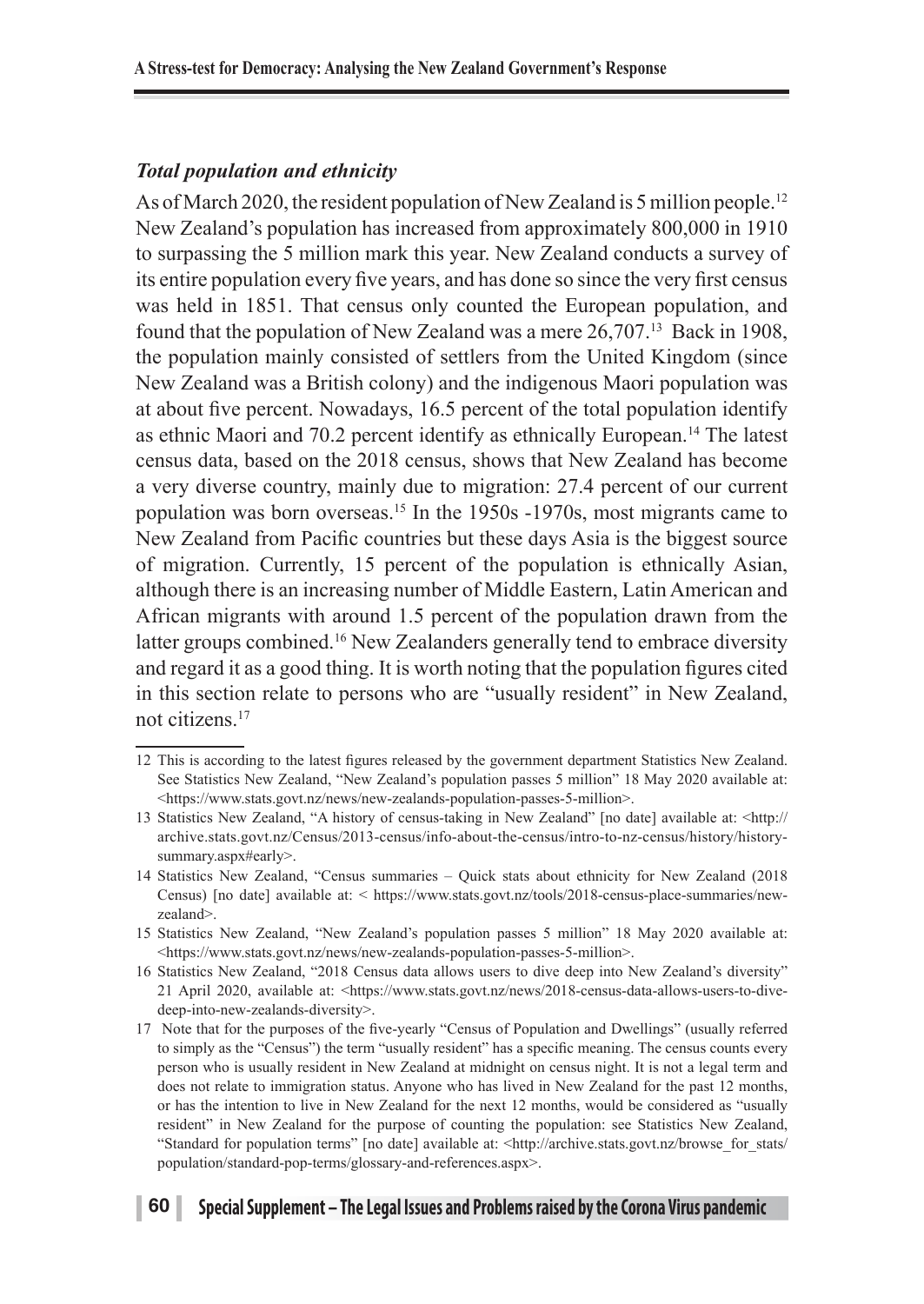### *Population distribution*

With regards to population distribution, Auckland is New Zealand's most populous city, being home to 33.4 percent of the total population (and 50.7 percent of all overseas-born New Zealanders).18 Auckland is New Zealand's commercial centre, but the capital is Wellington. Although Auckland is the most populous city (1,467,800), there are also significant populations (in descending order of size) in the cities of Christchurch (377,200), Wellington (215,400), Hamilton (169,300) and Tauranga (135,000).<sup>19</sup> As an aside, an interesting statistic is religious affiliation; in 2018 a total of 48.2% declared that they have no religion, 36.5% identified as Christian, 2.6% identified as Hindu, 1.3% identified as Muslim, 0.2% as Jewish and 6.7% objected to answering the question.20

### *Population density*

As for population density, New Zealand has a relatively low density of 18.3 per square kilometre. That low number is due, in part, to the fact that New Zealand consists not just of the main North and South Islands but it also includes a number of largely uninhabited islands such as Stewart Island and the Chatham and Pitt Islands. In fact, 75 percent of New Zealand's population lives in the North Island and one-third lives in Auckland, so population density differs markedly across the country. New Zealand has a mainly urban-based population, with 83.6 percent living in an urban area and 45 percent live in one of the four biggest cities: Auckland, Christchurch, Wellington or Hamilton.21 There are many remote rural areas and combined they account for 14 percent of the total population.

### *Age distribution*

In terms of the total population the overall average age is 37.4 years. As for age distribution overall, 19.6 percent of the total population are in the 0-14 year age group, 65.5 percent in the 15-64 year age group and 14.9 percent in the 65

<sup>18</sup> Ibid.

<sup>19</sup> Statistics New Zealand, "Subnational population estimates: At 30 June 2019 (provisional)" 22 October 2010, available at: <https://www.stats.govt.nz/information-releases/subnational-population-estimatesat-30-june-2019-provisional>.

<sup>20</sup> Statistics New Zealand, "Census summaries – Quick stats about religion for New Zealand (2018 Census), [no date] available at: <https://www.stats.govt.nz/tools/2018-census-place-summaries/newzealand>.

<sup>21</sup> Statistics New Zealand, "Subnational population estimates: At 30 June 2019 (provisional)" 22 October 2010, available at: <https://www.stats.govt.nz/information-releases/subnational-population-estimatesat-30-june-2019-provisional>.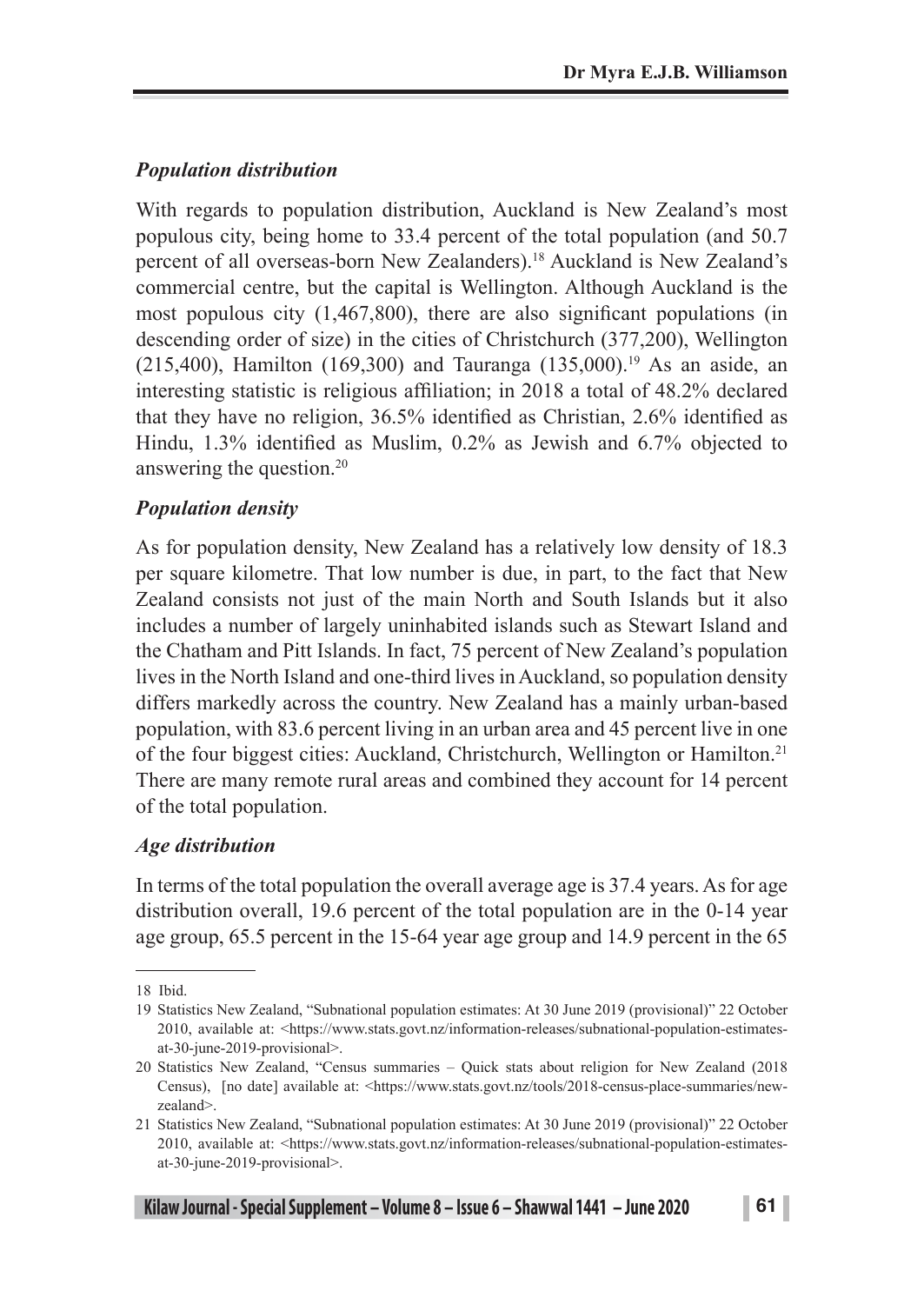and over group.22 However, age distribution varies greatly by region: there is a difference of 20 years for the average age across territorial authorities. For example, in one of the large cities—Hamilton—the average age is 32.3 years whereas in the Thames-Coromandel district the average age is 54.0 years.<sup>23</sup> Areas with a higher average age tend to have a much higher population in the 65-and-over age group. The fluctuation across territorial authorities probably reflects the tendency of New Zealanders to "retire to the beach" since the two districts which the highest average age (Thames-Coromandel and Kapiti Coast) are known for their proximity to beautiful and accessible beaches.

### *Overview of our constitutional arrangements*

New Zealand is a former British colony but it does not have an "independence day" like many other countries. Perhaps the most important "founding document" is the Treaty of Waitangi, which brought about the founding of the state; it was signed on 6 February 1840 between the British Crown and Maori chiefs from the North Island of New Zealand. However, that document has socio-political, rather than legal, force in New Zealand.<sup>24</sup> It does not have "juridical standing for enforcement in the national courts".25 As there were two treaties signed, one in English and one in Maori, with significant differences in translation, the actual meaning of the Treaty of Waitangi has been the focus of significant and continuing academic debate, a summary of which is well beyond the realm of the current article.

New Zealand is one of only three countries in the world that does not have a fully written, codified constitution.26 New Zealand's constitution "is to be found in formal legal documents, in decisions of the courts, and in wellestablished practices (some of which are described as conventions)."27 New Zealand's constitutional framework is complicated: the sources are many and to understand it fully one needs to consult a long list of old English statutes, New Zealand statutes, the prerogative powers of the Queen and a dazzling

<sup>22</sup> Statistics New Zealand, "National population estimates: As at June 2019" available at: <http://archive. stats.govt.nz/browse\_for\_stats/population/estimates\_and\_projections/NationalPopulationEstimates HOTPAt30Jun16.aspx>.

<sup>23</sup> Statistics New Zealand, "Estimated population up in all regions - Median age differs by over 20 years across territorial authorities" 22 October 2019, available at: <https://www.stats.govt.nz/news/estimatedpopulation-up-in-all-regions>.

<sup>24</sup> Philip Joseph, *Constitutional and Administrative Law in New Zealand* (4<sup>th</sup> ed, Thomson Reuters, 2014) at 132.

<sup>25</sup> Ibid.

<sup>26</sup> The other two are the UK and Israel.

<sup>27</sup> New Zealand Government, Department of the Prime Minister and Cabinet, *Cabinet Manual* (2017) at https://dpmc.govt.nz/sites/default/files/2017-06/cabinet-manual-2017.pdf, 1.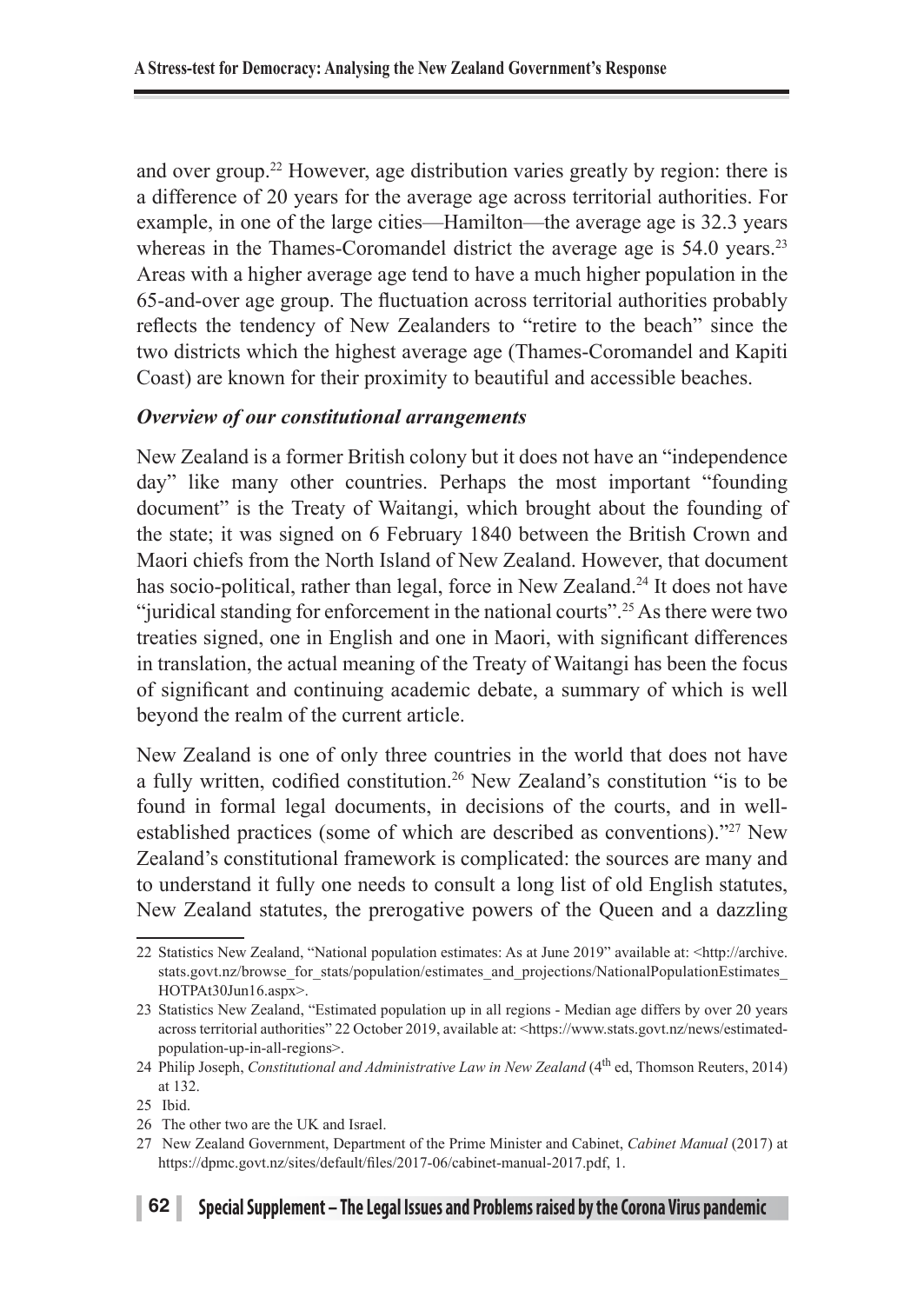array of unenforceable constitutional conventions. One of New Zealand's constitutional experts, Philip Joseph, lists nine separate sources of our constitution: statutes (such as the Constitution Act 1986, the New Zealand Bill of Rights Act 1990 and the Electoral Act 1993), the common law, the royal prerogative, delegated or subordinate legislation, customary international law, law and custom of Parliament, constitutional conventions, and authoritative works of scholars<sup>28</sup>

One might assume that without a written, codified constitution—as most other countries opt for—the New Zealand Government might be less constrained and more inclined to abuse its power. However, in the current state of national emergency instigated by the COVID-19 pandemic, that has not proven to be the case: as discussed below, the New Zealand Government<sup>29</sup> took early and firm steps to ensure it would continue to be subjected to Parliamentary oversight, as discussed below in sections 2 and 3.

### **Section 2. An overview of the New Zealand Government's response**

The first case of someone in New Zealand with the COVID-19 virus was reported in the media on 28 February 2020, when the Director General of Health advised that an individual who had recently returned from Iran had tested positive.30 From 4-7 March there were only three additional cases reported. From 14 March 2020, the Ministry of Health began reporting new cases on its website with details of the age, gender, location and flight details of new cases as they emerged. That website has continued to be updated daily and provides the most recent, official data from the Government on all COVID-19 cases, both current.<sup>31</sup>

The New Zealand Government ("the Government") reacted quickly and firmly to the outbreak of the COVID-19 virus. The New Zealand Prime Minister, Jacinda Ardern, summarized the Government's strategy with the phrase: "we must go hard and we must go early".32 The New Zealand response to COVID-19

<sup>28</sup> Philip Joseph, "The Laws of New Zealand – Sources of the constitution" (LexisNexis, 2019).

<sup>29</sup> The New Zealand Government, the Sixth Labour Government, is currently a Labour Party-New Zealand First Party coalition. The Green Party is not a coalition partner but it has agreed to give support to the Government on confidence and supply issues.

<sup>30</sup> Hannah Kronast and Rachel Sadler, "Coronavirus: Timeline of New Zealand's response to COVID-19" *NewsHub* (20 April 2020) available at: <https://www.newshub.co.nz/home/new-zealand/2020/04/ coronavirus-timeline-of-new-zealand-s-response-to-covid-19.html>.

<sup>31</sup> See Ministry of Health, "COVID-19 – Current Cases" available at: <https://www.newshub.co.nz/home/ new-zealand/2020/04/coronavirus-timeline-of-new-zealand-s-response-to-covid-19.html>.

<sup>32</sup> Bernard Hickey, "We must go hard and we must go early" *Newsroom* (online, 14 March 2020) available at https://www.newsroom.co.nz/2020/03/14/1083045/we-must-go-hard-and-we-must-go-early>.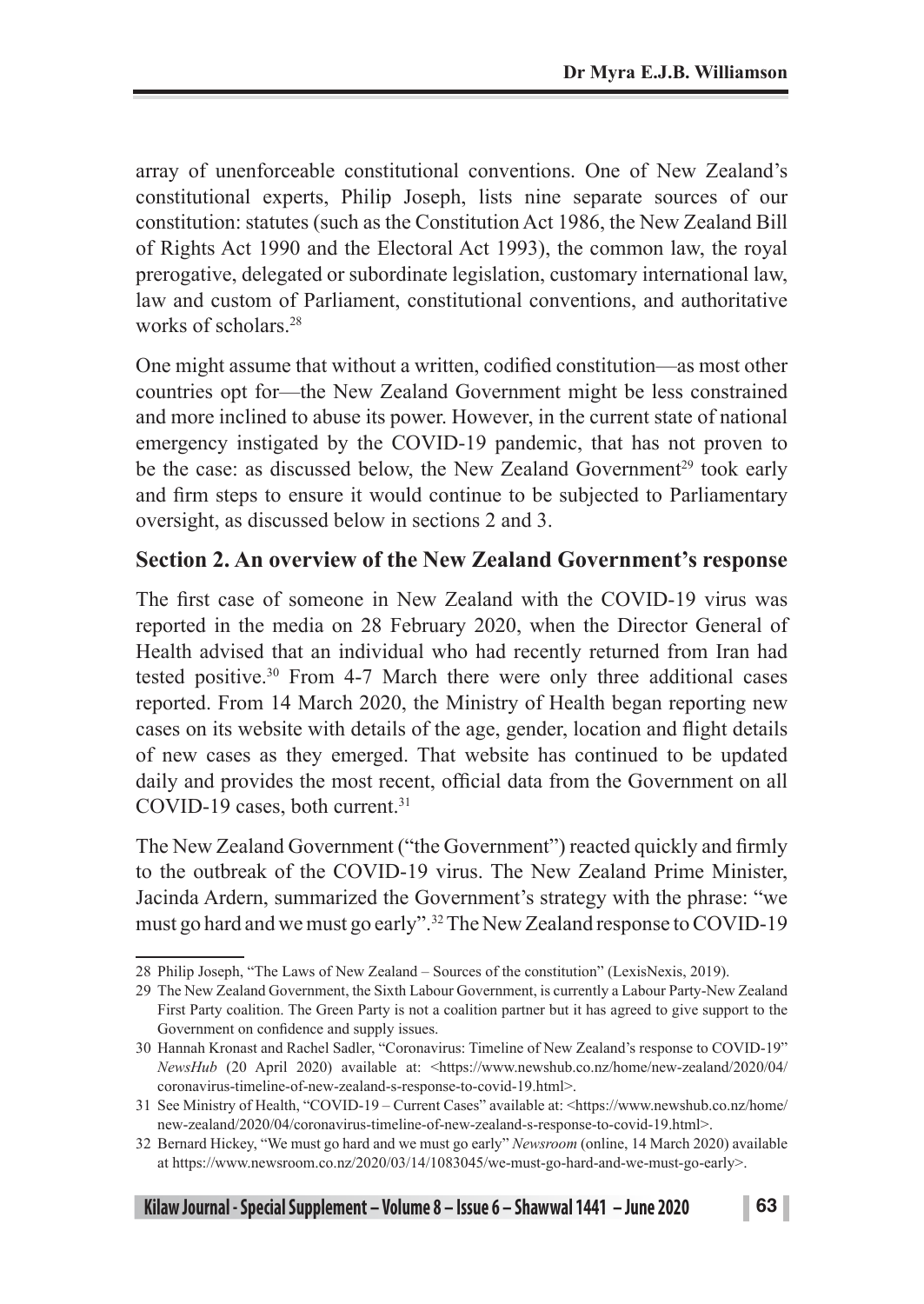has received praise from various sources. With regards to its early response and detection, Larry Brilliant—an American epidemiologist and international expert on pandemics—said in his opinion, "the island republics of Taiwan, Iceland, and, certainly, New Zealand, would get an A".33 Interestingly, he gave Germany and South Korea a "B" and he gave the United Kingdom, and his own country, the United States, an "F" grade for the effectiveness of detection and response.<sup>34</sup>

### *A travel ban on arrivals from China and other measures*

New Zealand announced on 2 February 2020 that, as of the following day, any travellers from China, or transiting through China, would be refused entry.35 That announcement was made on the same day that news broke of the first person dying of COVID-19 outside China, when a man from Wuhan died in the Philippines.36 That response, to immediately ban all travellers from China, was integral to New Zealand's early success in reducing the number of cases entering the country. Looking back, it seems obvious that it was the right decision, but it was controversial at the time, especially given the strong financial incentives to keep our borders open to Chinese travellers. In May, the Government proactively released previously confidential papers and amongst them is an Aide Memoire from the Ministry of Health to the PM which states that New Zealand usually receives 3,500 passengers a day that list their country of origin as China. In addition, between five and nine flights come from China to New Zealand each day as well as a further two flights from Hong Kong and one from Taipei.<sup>37</sup> The Government's sudden travel ban on all Chinese travellers was certainly not supported by everyone (a fact that is easy to forget, now that we have witnessed the death toll in other countries). The Chinese government, through its consul in New Zealand,

<sup>33</sup> TED2020, "Larry Brilliant: A global pandemic calls for global solutions" *TED2020* (online, recorded 22 April 2020) available at: <https://www.ted.com/talks/larry\_brilliant\_a\_global\_pandemic\_calls\_for\_ global\_solutions>, especially at 2min55sec of the talk. Note that he referred to "the island republics of Taiwan, Iceland, and certainly New Zealand" as nations deserving of an "A" grade for their response, but New Zealand is not a republic, it is a constitutional monarchy.

<sup>34</sup> Ibid at 3min of the talk.

<sup>35</sup> Radio New Zealand, "NZ to close doors on foreign travellers from China" *RNZ* (online ed, 2 February 2020) available at: < https://www.rnz.co.nz/news/national/408675/nz-to-close-doors-on-foreigntravellers-from-china>.

<sup>36</sup> Ibid.

<sup>37</sup> Ministry of Health, "Aide Memoire: Health advice on appropriate border measures for novel coronavirus from the Ministry of Health to the Rt Hon Prime Minister Jacinda Arden" 2 February 2020, released proactively by the New Zealand Government on 8 May 2020, available at: <https://covid19. govt.nz/assets/resources/proactive-release/Health-advice-on-appropriate-border-measures-for-novelcoronavirus.pdf>.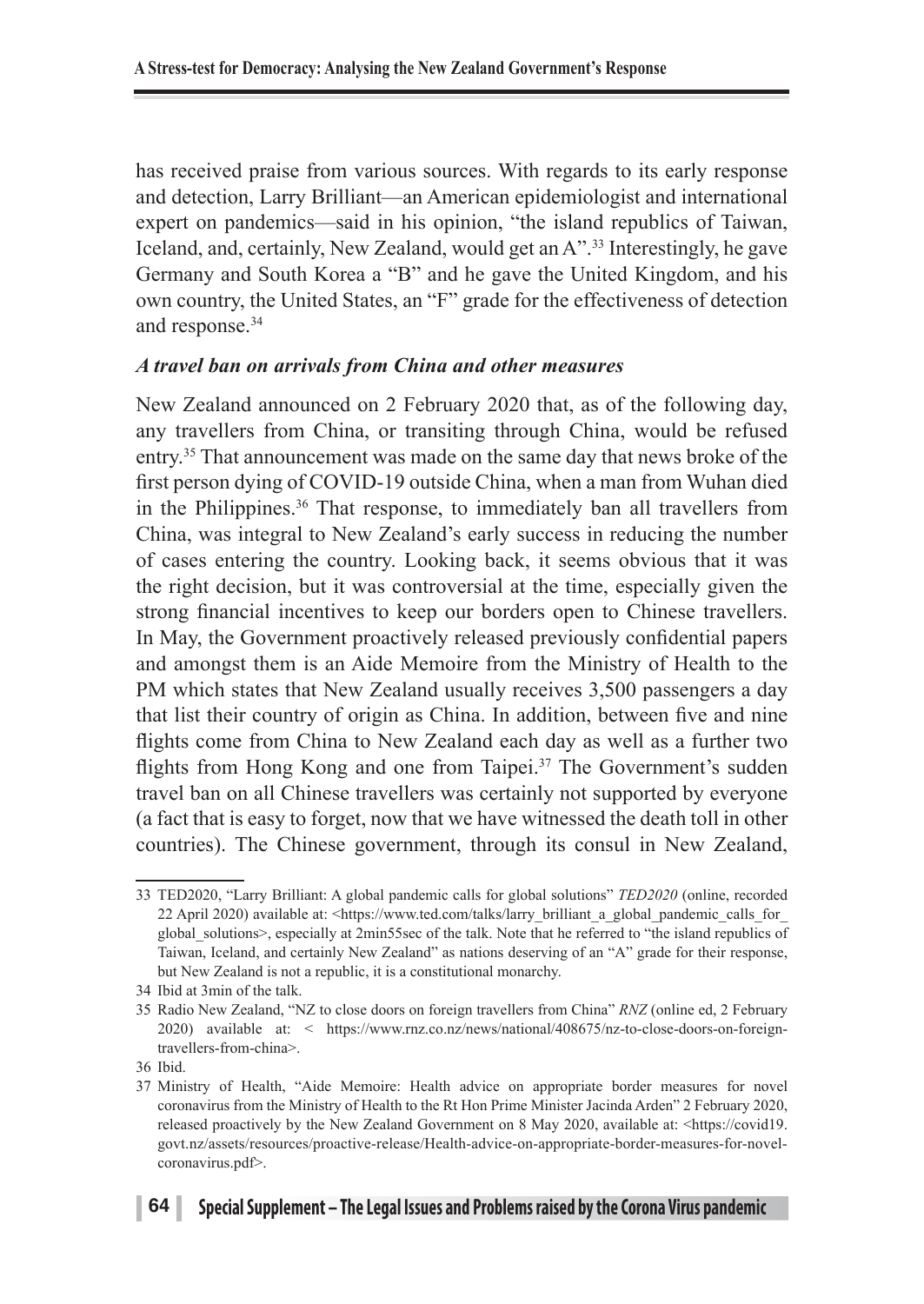openly criticized the travel ban, with the consul general telling the media he was very "disappointed" and indicating that this decision would have a negative effect on relations between China and New Zealand.38 The decision was also a difficult one to accept for many of New Zealand's key sectors, especially education and tourism. Since New Zealand universities receive significant income from Chinese students, university leaders within New Zealand criticized the Government for putting in place the Chinese travel ban, saying it would cost thousands of jobs<sup>39</sup> and would probably cost our universities and polytechs around \$NZ100 million in revenue.<sup>40</sup> The tourism sector also voiced its concerns, claiming it would similarly cost the tourism sector around \$NZ100 million in lost revenue since our tourism sector has relied heavily on Chinese visitors for many years.<sup>41</sup>

The New Zealand Government ignored the internal and external pressure to ease the travel ban and maintained its "go hard and go early approach" in the face of both internal and external criticism. Its response was ramped up substantially at a special Cabinet meeting held on Saturday  $14$  March<sup>42</sup> when the Government announced four key developments: all arrivals to New Zealand, regardless of origin, would henceforth have to go into isolation for 14 days, all cruise ship arrivals would be halted until at least 30 June, no one would be allowed to travel to one of the Pacific islands if they were exhibiting flu symptoms or if they had returned recently from a non-Pacific island and there would be an immediate cancellation of large events and gatherings. Prime Minister Arden spoke of the need to "flatten the curve" and prevent our health system from being overwhelmed.43 On 19 March the New Zealand Prime Minister announced that the borders would close to all travelers regardless of origin—except New Zealand citizens and permanent

<sup>38</sup> Radio New Zealand, "Chinese consul general criticizes decision to bar travellers from China over coronavirus concerns" *RNZ* (online ed, 3 February 2020) available at: <https://www.rnz.co.nz/ news/national/408720/chinese-consul-general-criticises-decision-to-bar-travellers-from-china-overcoronavirus-concerns>.

<sup>39</sup> Hamish Rutherford, "Universities warned travel ban was doing 'incalculable damage' to China relationship" *NZ Herald* (online ed, 14 March 2020) available at: <https://www.nzherald.co.nz/ business/news/article.cfm?c\_id=3&objectid=12316514>.

<sup>40</sup> Radio New Zealand, "How coronavirus could cost our universities and polytechs \$100 million" *RNZ* (26 February 2020) available at: < https://www.rnz.co.nz/news/national/409632/how-coronaviruscould-cost-our-universities-and-polytechs-100m>.

<sup>41</sup> Amanda Cropp, "Close to \$100 million hole in tourism earnings from Chinese travel ban" *Stuff* (online, 3 February 2020) available at: <https://www.stuff.co.nz/business/119226865/close-to-100-millionhole-in-tourism-earnings-from-chinese-travel-ban>.

<sup>42</sup> Cabinet meetings are usually held on Mondays.

<sup>43</sup> Hickey, "We must go hard and we must go early", supra n 10.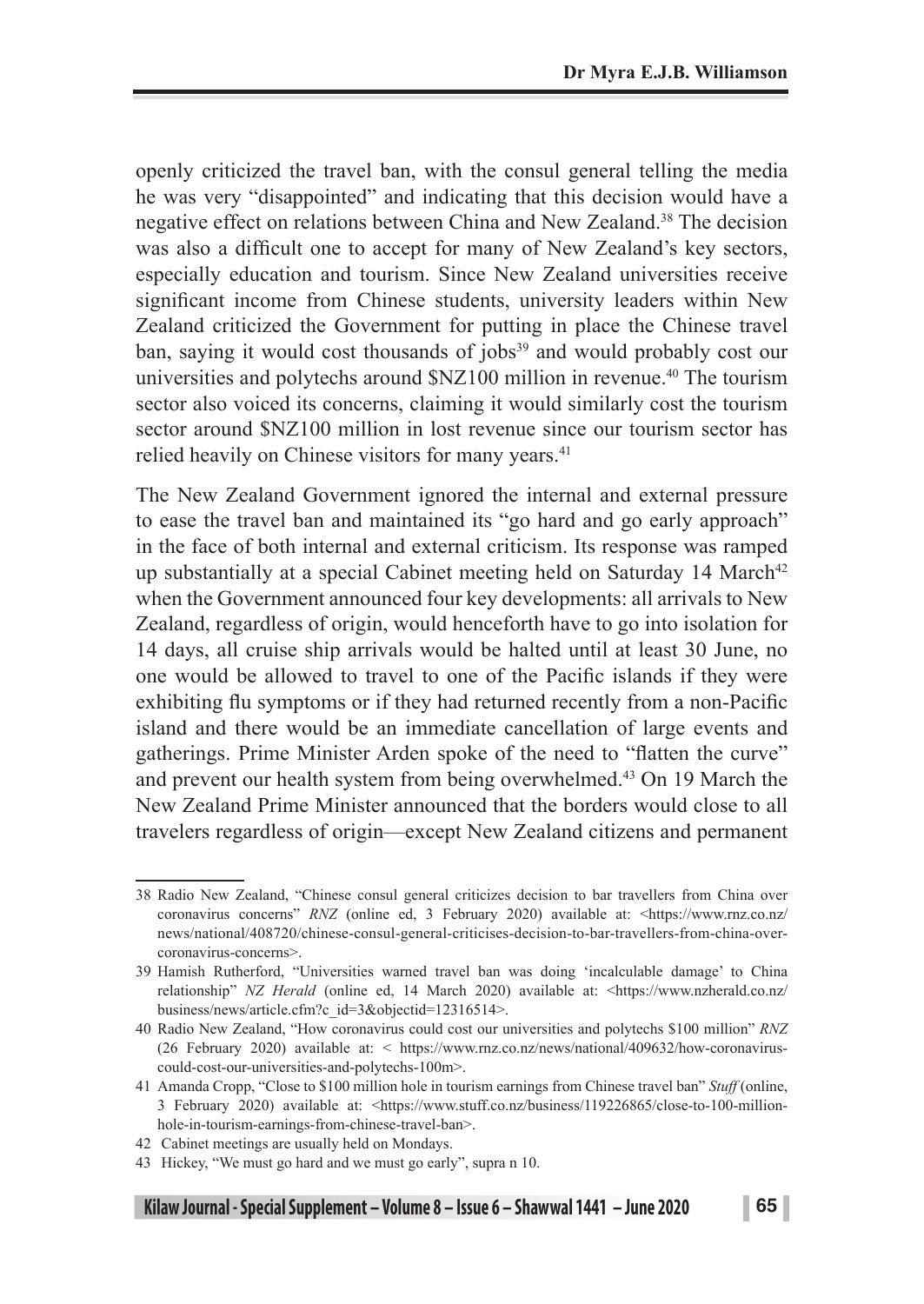residents—from midnight that day.44 Then on 23 March she announced that the country was going into lockdown.

It is submitted that the Government's swift and strong response was both courageous and bold: the Government demonstrated that it was not afraid to offend powerful trading partners, such as China, in order to secure New Zealanders' health, nor was it intimidated by public calls from the tertiary education and tourism sectors that border closures and travel bans would cause losses measured in the hundreds of millions of dollars. It was also a humane response, in the sense that both New Zealand citizens and permanent residents (and their partners and children) were still allowed to return home throughout the pandemic response, unlike some other countries which completely closed their borders and ceased all international flights. That decision was made by the Government, even though some health professionals at the time, including the Ministry of Health, advocated strongly for a total closure of the border—including to New Zealand citizens and permanent residents.<sup>45</sup> This decision was, in retrospect, the right one and New Zealand managed to overcome the crisis whilst also allowing New Zealand citizens and permanent residents to come home. Nevertheless, holders of *inter alia* temporary work visas, student visas and visitors visas, were essentially locked-out of New Zealand for the time-being. Some of those people have voiced their frustration at not being able to enter New Zealand despite holding valid visas.<sup>46</sup> It is submitted that with the benefit of hindsight, the Government took an approach which was proactive, humane and balanced.

### *The 4-tiered Alert Level System*

A key element of the Government's response was its quick creation of a 4-level alert system to make it clearer to New Zealanders what activities would be permitted at each level. The alert levels were separate from the state of emergency, discussed below. These new alert levels were explained at a

<sup>44</sup> Radio New Zealand "New Zealand to close its borders to anyone not a citizen or permanent resident" *RNZ* (online ed, 19 March 2020) available at: <https://www.rnz.co.nz/news/national/412162/nz-toclose-its-borders-to-anyone-not-a-citizen-or-permanent-resident-pm-confirms>.

<sup>45</sup> Collette Devlin, "Coronavirus: Winston Peters says Health Ministry wanted to close borders to Kiwis" *Stuff* (online ed, 29 April 2020) available at: <https://www.stuff.co.nz/national/health/ coronavirus/121330996/coronavirus-winston-peters-says-health-ministry-wanted-to-close-borders-tokiwis>.

<sup>46</sup> Megan Harvey, "COVID-19 Coronavirus: Stranded work visa holders' heartbreaking plea to return to New Zealand" *NZ Herald* (online ed, 21 May 2020) available at: <https://www.nzherald.co.nz/nz/news/ article.cfm?c\_id=1&objectid=12333855>.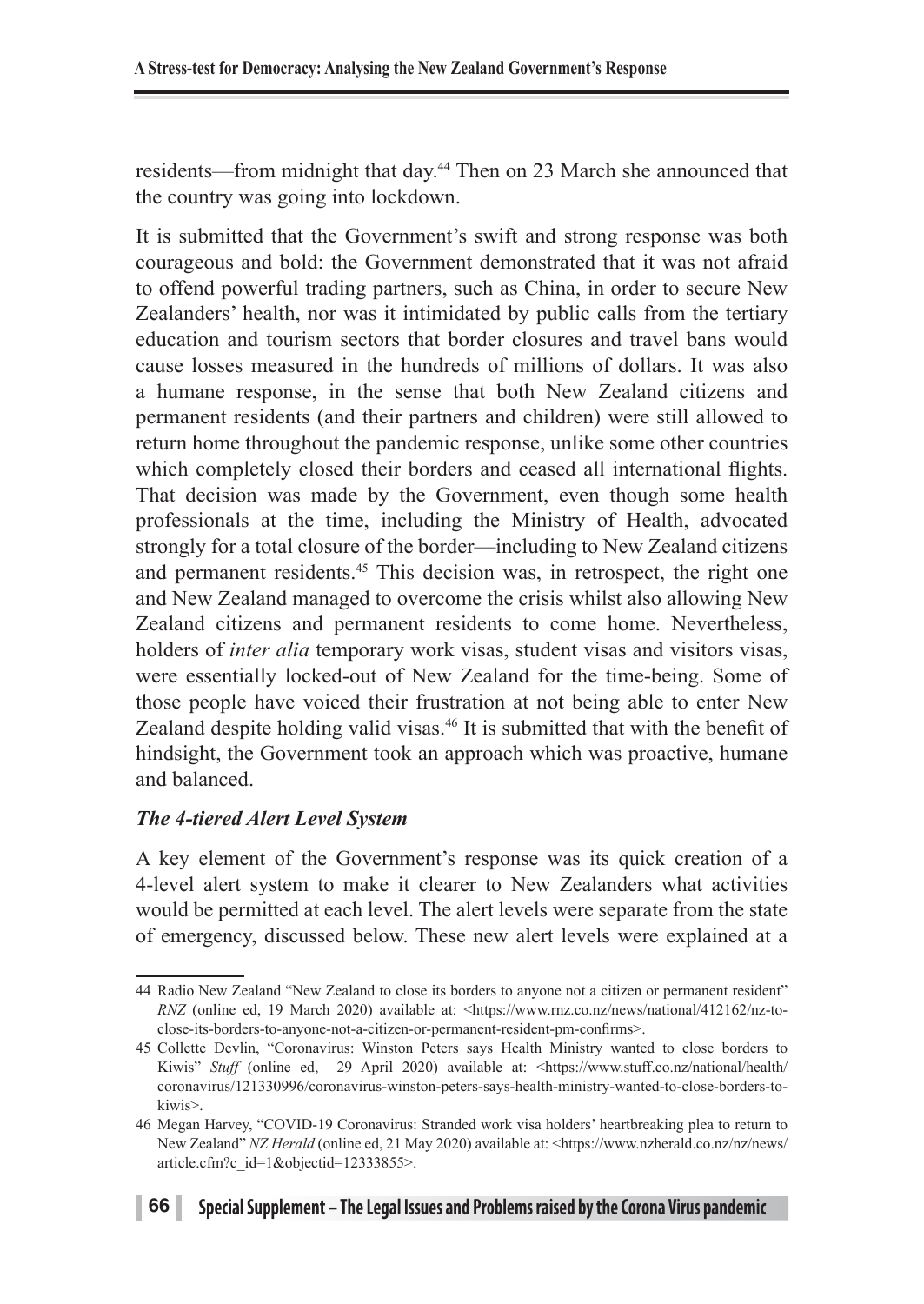press briefing on 21 March. In summary they may be explained as follows:<sup>47</sup>

- Alert Level 1: This was when COVID-19 was present in New Zealand, but contained. This phase was about preparation including the introduction of border measures, contact tracing and cancelling large gatherings. This level was announced after New Zealand had passed beyond it.
- Alert Level 2: This was when COVID-19 was contained but the risks were growing as the number of cases increased. At this stage, people were encouraged to reduce contact with others and border measures would be further tightened. All non-essential travel, such as university staff travelling to conferences or bringing researchers to New Zealand, was cancelled. All large gatherings (initially of 500 people, then this was reduced quickly to 100) were prohibited.<sup>48</sup> The existence of this level was also announced after New Zealand had passed beyond it.
- Alert Level 3: This was where COVID-19 became increasingly difficult to contain. Public venues and non-essential businesses were advised that they would need to close. Universities, for example, told their staff to prepare to work from home—at salert level 4 faculty would no longer have access to their university offices. Schools were advised that they would have to close to all students except those whose parents worked in essential services (i.e. only children whose parents were doctors, nurses, police officers etc. were allowed to attend school).
- Alert Level 4: This was where COVID-19 could be shown to have spread by community transmission and the daily increase in cases was not just attributed to overseas arrivals (i.e. from New Zealanders coming home with the virus). Only essential services such as hospitals, medical clinics, supermarkets and petrol stations would be permitted to stay open (but

<sup>47</sup> Stuff "Coronavirus alert system: What you need to know" *Stuff* (online, 21 March 2020) available at: <https://www.stuff.co.nz/national/health/coronavirus/120468173/coronavirus-alert-system-what-youneed-to-know>. Many of the items listed above for these alert levels were not announced on 21 March 2020 but have become generally well-known as the Government's daily press briefings have helped to explain and flesh out what each level means in practical terms. It has become clear, since their implementation, that permitted activities might alter as restrictions ease on the way down through the alert levels.

<sup>48</sup> A blanket ban on gatherings of more than 500 people was announced on 15 March and then after four days, on 19 March 2020, a ban on gatherings of more than 100 people was announced: see Jason Walls, "Coronavirus: Gatherings of more than 100 people banned to stop spread" *NZ Herald* (19 March 2020) available at: <https://www.nzherald.co.nz/nz/news/article.cfm?c\_id=1&objectid=12318220>. The bans on gatherings did not apply to schools, universities or any other educational institutions, which continued to hold classes and lectures as usual at that point.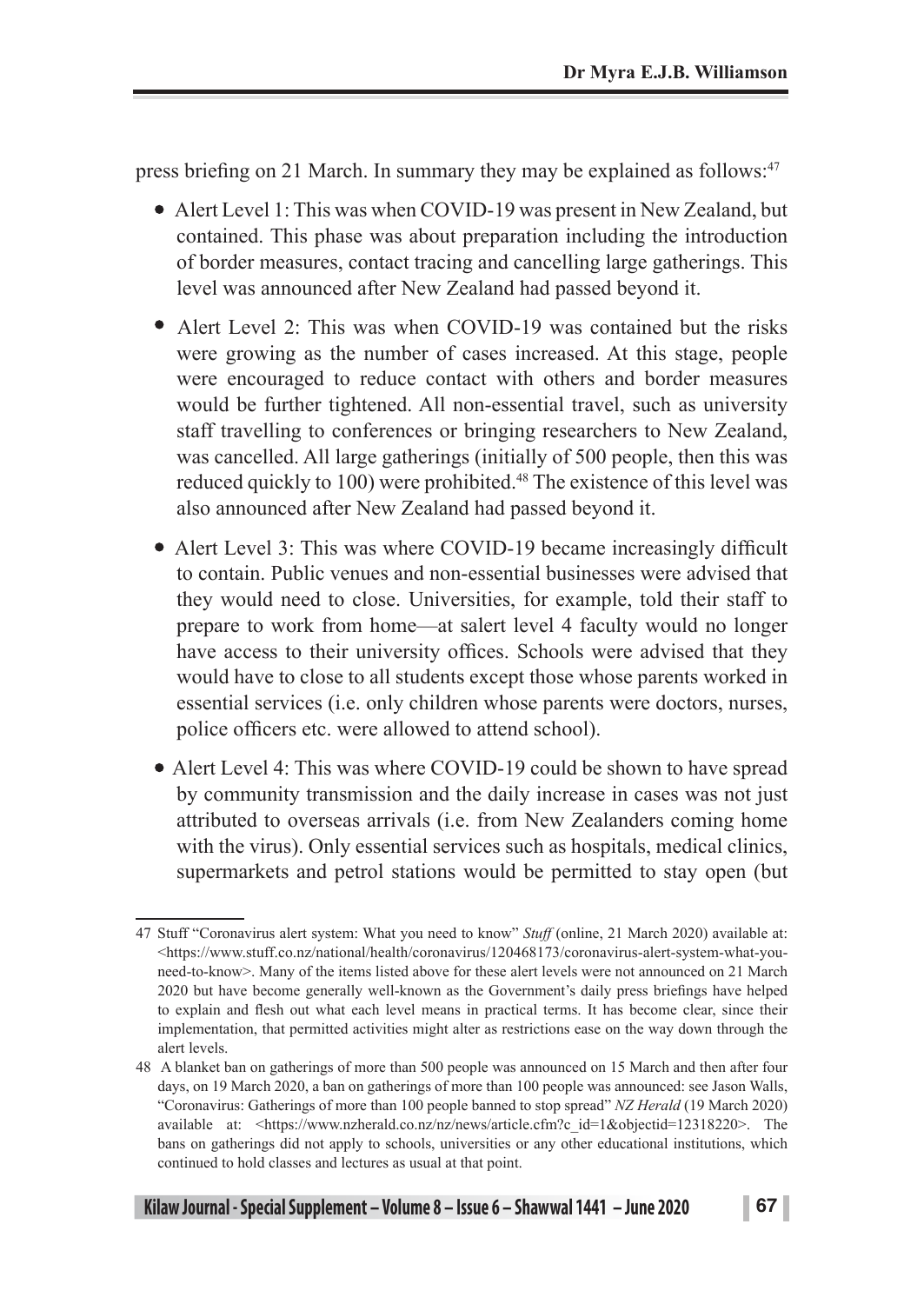with new protocols for operations, such as having to queue in your car at a medical centre; having restrictions on entering supermarkets). Workers who could not work from home were essentially placed on a "staycation", meaning, they had to stay at home in their "bubble".

New Zealand entered Alert Level 3 via the Prime Minister's announcement at1.30pm on Monday 23 March. It was also announced at that time that just two days later, at midnight on 25 March, New Zealand would enter Alert Level 4 (i.e. a near total lockdown). Since waking up on 26 March, New Zealand was at Alert Level 4 but no curfew was ever imposed. All schools and universities were completely closed at Alert Level 4 (with university academics conducting classes online from their homes), all food outlets including cafes, restaurants and fast-food businesses were also completely closed. In fact, all businesses across New Zealand—except "essential services" such as hospitals, supermarkets, farmers, food manufacturers, medical equipment manufacturers and petrol stations—were forced to close their doors and send their workers home. The whole country was placed in isolation.

The Government instructed everyone to stay at the address that they were located at when we entered Alert Level 4 at midnight on 25 March – and to stay with the same "bubble" of family members that they were with at that crucial moment for at least 4 weeks. Everyone was allowed to leave their homes to buy essential goods and to exercise, as long as they did that locally, close to their home.

These alert levels were an integral part of the Government's response and they were initially created very quickly; when New Zealand started to go back down from Alert Level 4 to Level 3 (on 28 April) then Alert Level 2 (announced on 11 May; took effect on 14 May) and eventually Alert Level 1 sometime in the future (but at least four weeks from the time of writing), the permitted activities at each level were further refined. In other words, some differences applied on the "way down" through the levels as compared to on the "way up" given that there was more time to consider what activities would be permitted. For example, when New Zealand went down from Alert Level 4 to Alert Level 3 (at 11.59pm on Monday 27 April) schools were allowed to reopen for students up to and including Year 10, but only if there is no one at home to look after them; all other students had to initially continue with home-schooling. If students did have to return to school at Alert Level 3, they were kept in small "bubbles" and had to spend all their time at school interacting only with students and teachers in their bubble.

The Government was obviously involved in a balancing act when moving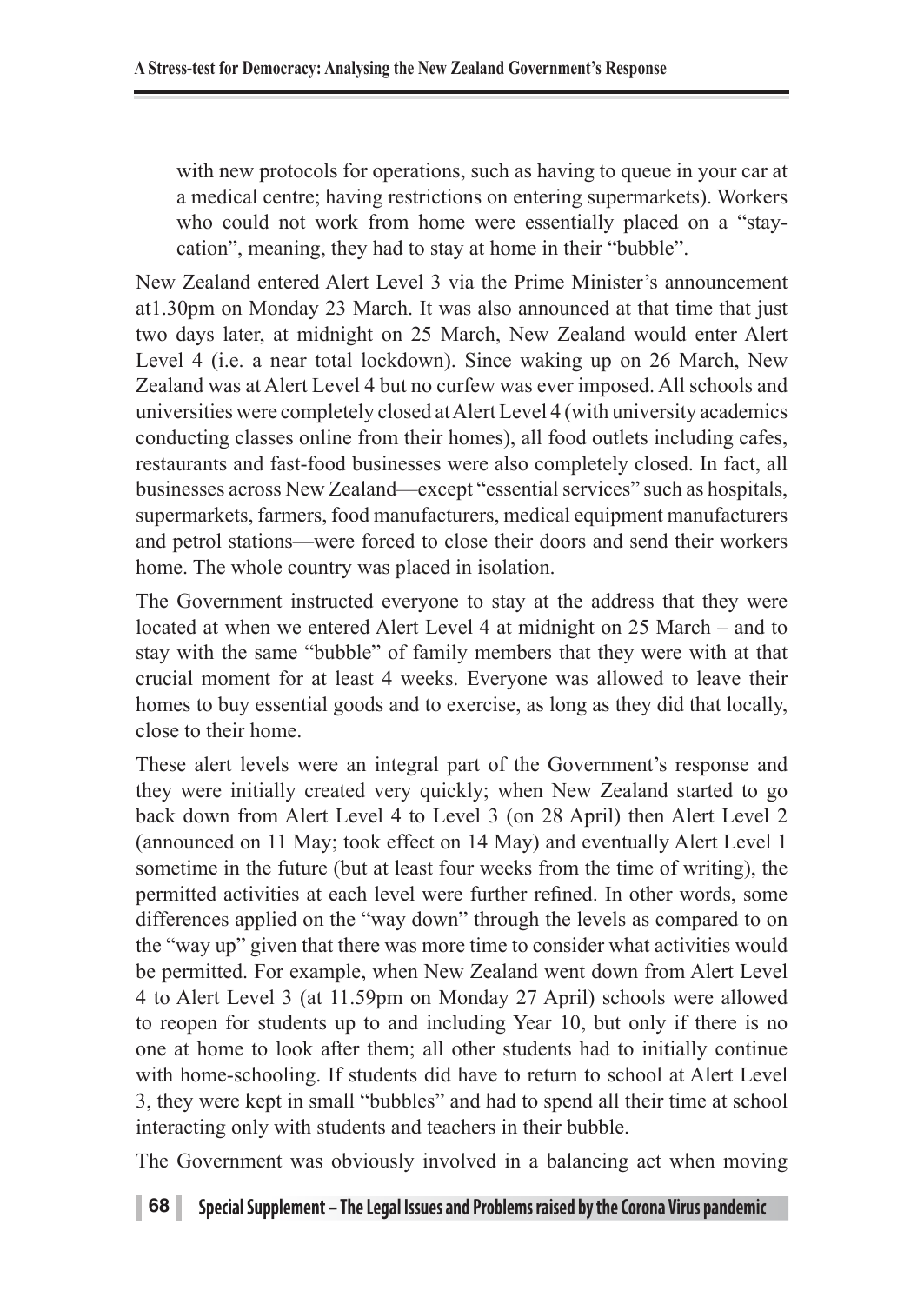from Alert Level 4 to Alert Level 3: trying to reopen schools and move from home-schooling back to face-to-face schooling was desirable as soon as possible but at the same time there was an acknowledgment that schools could be seriously affected if just one case of COVID-19 made its way into the school environment. All "essential" and "safe" businesses were permitted to re-open at Alert Level 3, as long as there was no face-to-face contact with customers, thus, fast-food outlets such as McDonalds and Burger King could re-open to drive-through customers only.

At the time of writing (Monday 25 May 2020), New Zealand is at Alert Level 2 and has been so since Thursday 14 May. As of that day, all schools were permitted to reopen but generally speaking most schools only allowed their teachers back that day, to give them a couple of days (Thursday and Friday) to prepare for the return of their students. Subsequently, all schools opened their doors to all students, across the country, on Monday 19 May 2020. Most students in New Zealand are now back in school. Universities and polytechnics are also permitted to allow students on campus but the current threshold of gatherings being limited to 10 students means that, for all intents and purposes, online teaching and learning is continuing for most tertiary institutions. The threshold for gatherings will increase from 10 people to 100 people at noon on Friday 29 May 2020 and a reduction to level 1 will probably take place in four weeks time.<sup>49</sup>

The announcement of a return to Alert Level 2 on 11 May, and its implementation on 14 May, means, practically speaking, that life has now almost returned to normal. Cafes, restaurants, shops, libraries, gyms, playgrounds, schools, early childhood education centres and workplaces are all open, although some restrictions are in place. For instance, when entering cafes and retail shops, customers are asked to observe a 2-metre social distancing rule and customers are asked to either sign-in with their contact details or download the COVID-19 tracing app on their phone and register their attendance in a venue. At the time of writing, 365,000 people have downloaded the app and can scan a unique QR code when they arrive at a new public location such as a café or retail store.50 These measures have been put in place to make contact tracing easier, if there is a second-wave of the virus.

<sup>49</sup> Collette Devlin, "Coronavirus: Prime Minister Jacinda Ardern lays out road to level 1, increases crowd limit to 100" *Stuff* 25 May 2020, available at: <https://www.stuff.co.nz/national/health/ coronavirus/121618998/coronavirus-prime-minister-jacinda-ardern-lays-out-road-to-level-1-increasescrowd-limits-to-100>.

<sup>50 [</sup>no stated author] "COVID-19 Coronavirus: Cabinet to decide today whether to increase gathering size; 2 bars closed" *NZ Herald* (online ed, 25 May 2020) available at: <https://www.nzherald.co.nz/nz/ news/article.cfm?c\_id=1&objectid=12334341>.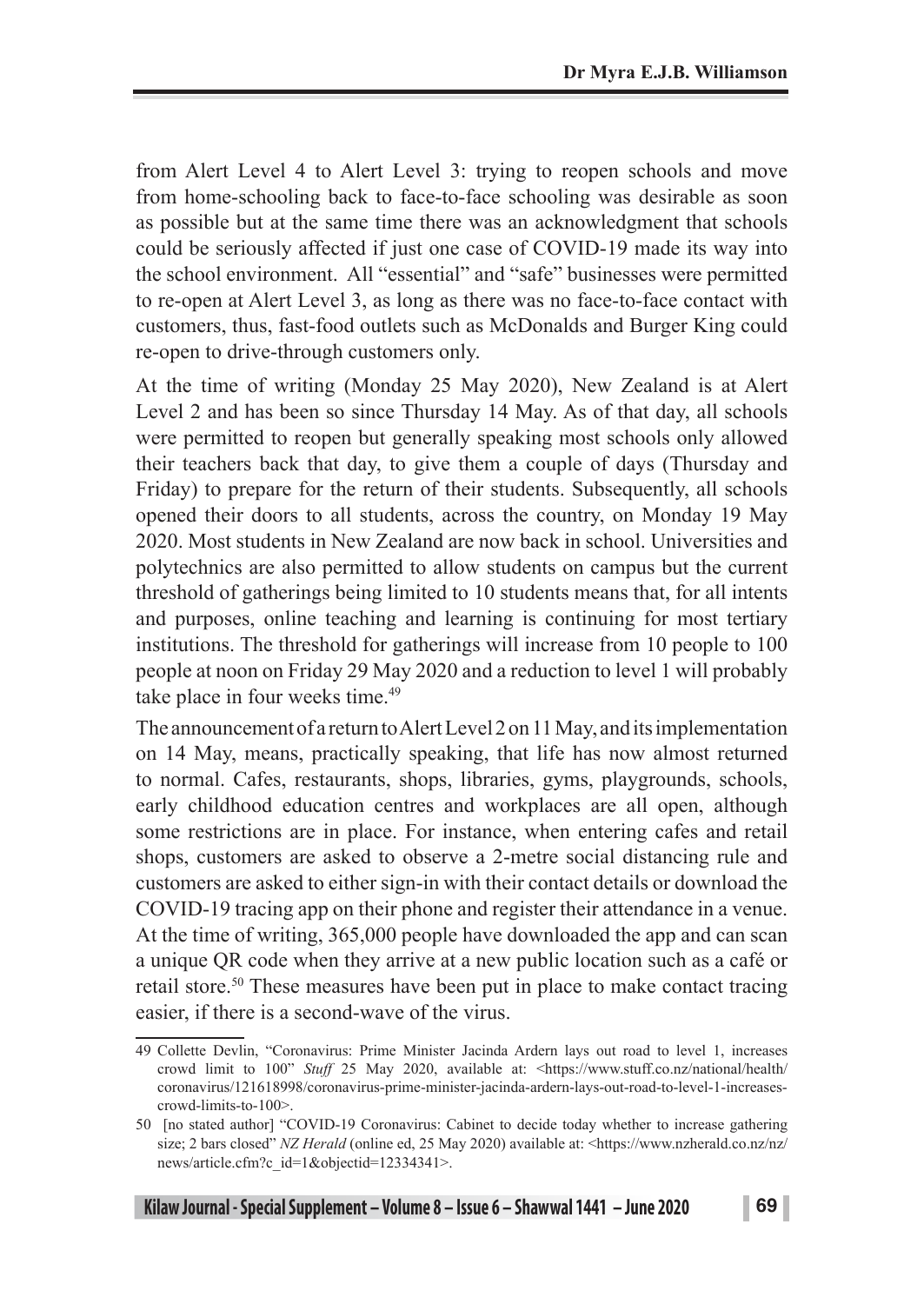### *Analysing the effectiveness of the New Zealand Government's response*

At the time of writing, the statistics are very pleasing and (at least at the present time) point to New Zealand being one of the few countries to have emerged from the COVID-19 pandemic with minimal loss of life.

As of today, 25 May 2020, the key statistics in New Zealand are as follows: there are only 27 active cases of COVID-19. There has only been one new COVID-19 case in the past week and it was linked to an existing cluster of cases from an Auckland rest-home. Prior to that, there were three days with zero new cases per day. Overall, the total number of confirmed cases is 1,154 and the total of confirmed plus probable cases is 1,504. There is only one person in a New Zealand hospital being treated for COVID-19 and there are none in intensive-care units. There have been 21 deaths in total due to COVID-19, but all except one of those deaths have involved patients aged 70 or over, most with underlying health conditions, many of them from aged-care residential facilities.<sup>51</sup> New Zealand has succeeded in not only "flattening the curve", with virtually day-on-day reductions, but it has almost completely eradicated COVID-19. This demonstrates, in this author's opinion, that the New Zealand Government's response has been extremely effective. On this day—25 May 2020—around the world, the comparative numbers are frightening: New Zealand has 21 deaths whereas the US has 94,024 deaths; the UK has 36,793 deaths; Brazil has recorded 22,746 deaths. Even countries with similar populations to New Zealand (around 4-5 million people) have experienced a much greater loss of life.<sup>52</sup> For example, Kuwait has recorded 21,302 total cases as of 24 May and 156 deaths overall;<sup>53</sup> Ireland has recorded 24, 639 total cases and 1,608 deaths.<sup>54</sup> Norway has recorded 8,322 cases and 235 deaths.<sup>55</sup> Comparatively speaking, New Zealand has emerged almost unscathed which tends to support the finding that the New Zealand Government's response has been very effective.

<sup>51</sup> Ten deaths (as of 25 May) were elderly residents of Rosewood Resthome in Christchurch, most of home were in their 80s or 90s, and only one death was of a man in his 60s. Almost every death to date involved a patient at an elderly care facility. As at the time of writing, there were 21 total deaths in New Zealand from COVID-19: see Ministry of Health, "COVID-19 – Current Cases" available at: <https:// www.health.govt.nz/our-work/diseases-and-conditions/covid-19-novel-coronavirus/covid-19-currentsituation/covid-19-current-cases>.

<sup>52</sup> The populations of Kuwait (4.2 million), New Zealand (5 million) and Norway (5.4 million) are roughly similar and are used as examples to roughly compare a few countries on the basis of total population.

<sup>53</sup> Kuwait Times, 24 May 2020, available at: <https://news.kuwaittimes.net/website/>.

<sup>54</sup> The Irish Sun, 24 May 2020, available at: <https://www.thesun.ie/news/5372444/communitytransmission-59-per-cent-covid-19-cases/>.

<sup>55</sup> David Nikel, "Coronavirus in Norway: The Latest News on the COVID-19 outbreak" (online, 22 May 2020) available at: <https://www.lifeinnorway.net/coronavirus-in-norway/>.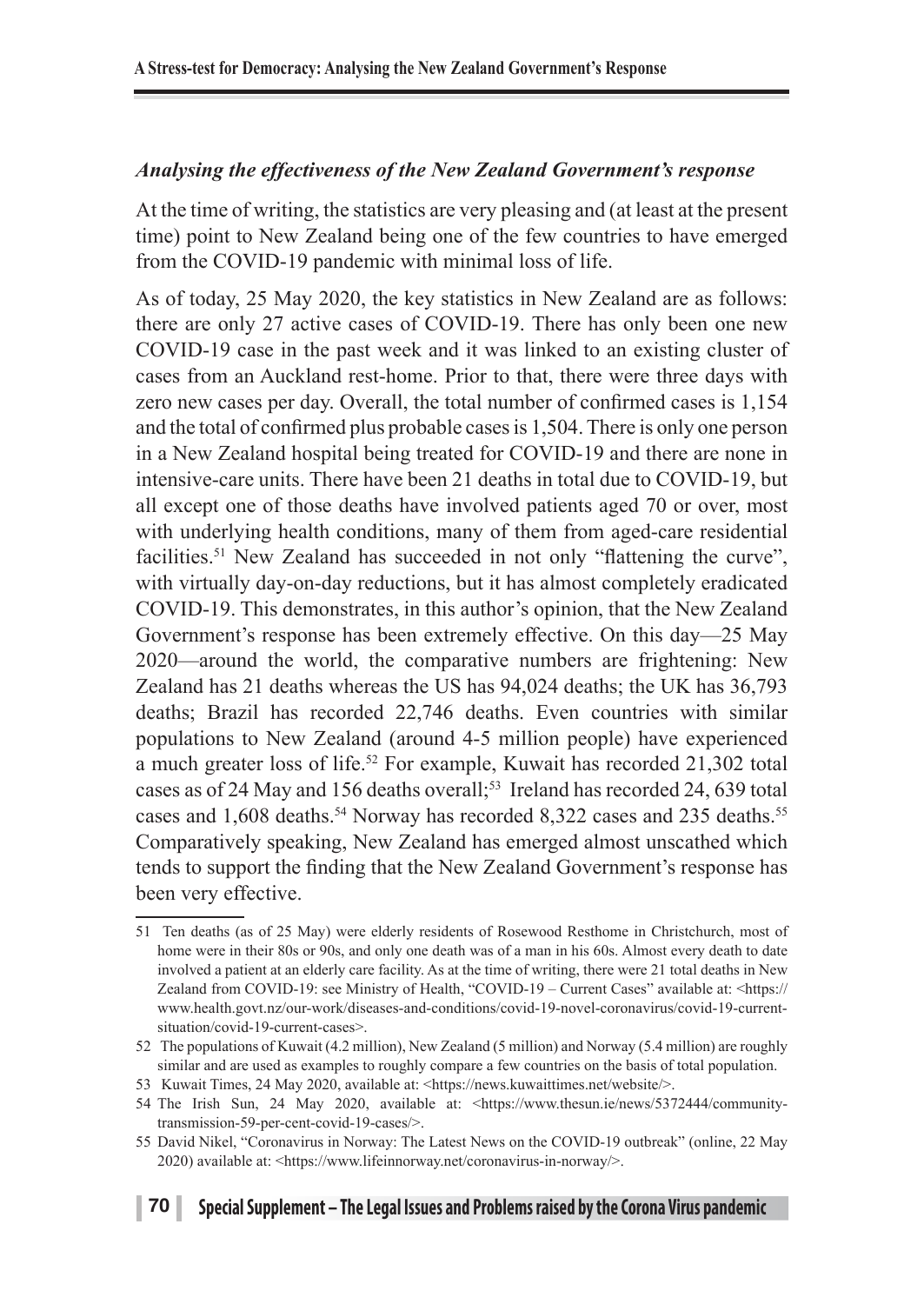It is impossible to know whether this level of success will continue once the country moves from Alert Level 2 to Alert Level 1 and once it re-opens its borders to all travelers. Regardless of what the future holds, it is submitted that the current data proves the effectiveness of the Government's response. Since a picture is worth a thousand words, four key graphs are presented below which support that perspective.

Figure 1 shows the slowing rate of infection as of 25 May 2020. The flattening of the line on the graph throughout April and May demonstrates that New Zealand has succeeded in bringing the virus completely under control and almost completely eradicating it as of 25 May 2020.

### **Figure 1: The epidemic curve of total confirmed and probable cases of COVID-19 in New Zealand as of 25 May 202056**



**Kilaw Journal - Special Supplement – Volume 8 – Issue 6 – Shawwal 1441 – June 2020 71 | 71** 

<sup>56</sup> Ministry of Health, "COVID-19 Current Cases" 25 May 2020, available at: <https://www.health.govt. nz/our-work/diseases-and-conditions/covid-19-novel-coronavirus/covid-19-current-situation/covid-19-current-cases>.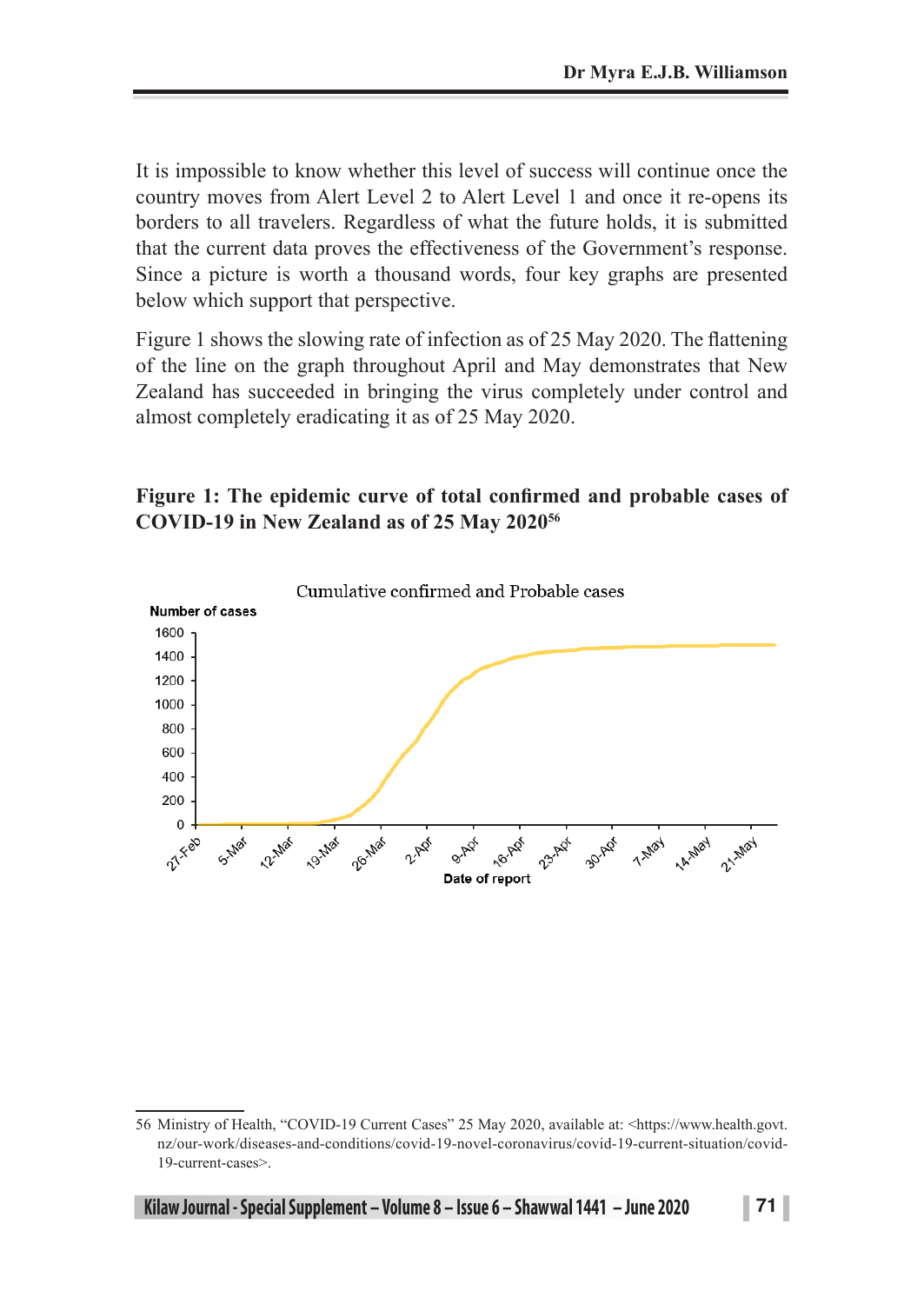

**Figure 2: The daily confirmed and probable cases, current to 25 May 2020.57**

The above graph shows the number of new cases reported each day. It is evident from Figure 2 that the number of new cases peaked between 26 March and 5 April. Throughout April the number of new cases slowed as the Government's Alert Level 4 lockdown took effect. The month of May shows several days with zero new cases and there is no day in May with more than 5 new cases.

Figure 3 shows the geographical spread of the cases and this is very interesting because it shows something expected and something unexpected. As expected, it shows that the most populous and densely populated parts of the country were hit hard (Auckland and Christchurch) but, perhaps unexpectedly, population density did not automatically translate into high numbers of cases, and low population density did not guarantee escape from COVID-19.

<sup>57</sup> Ibid.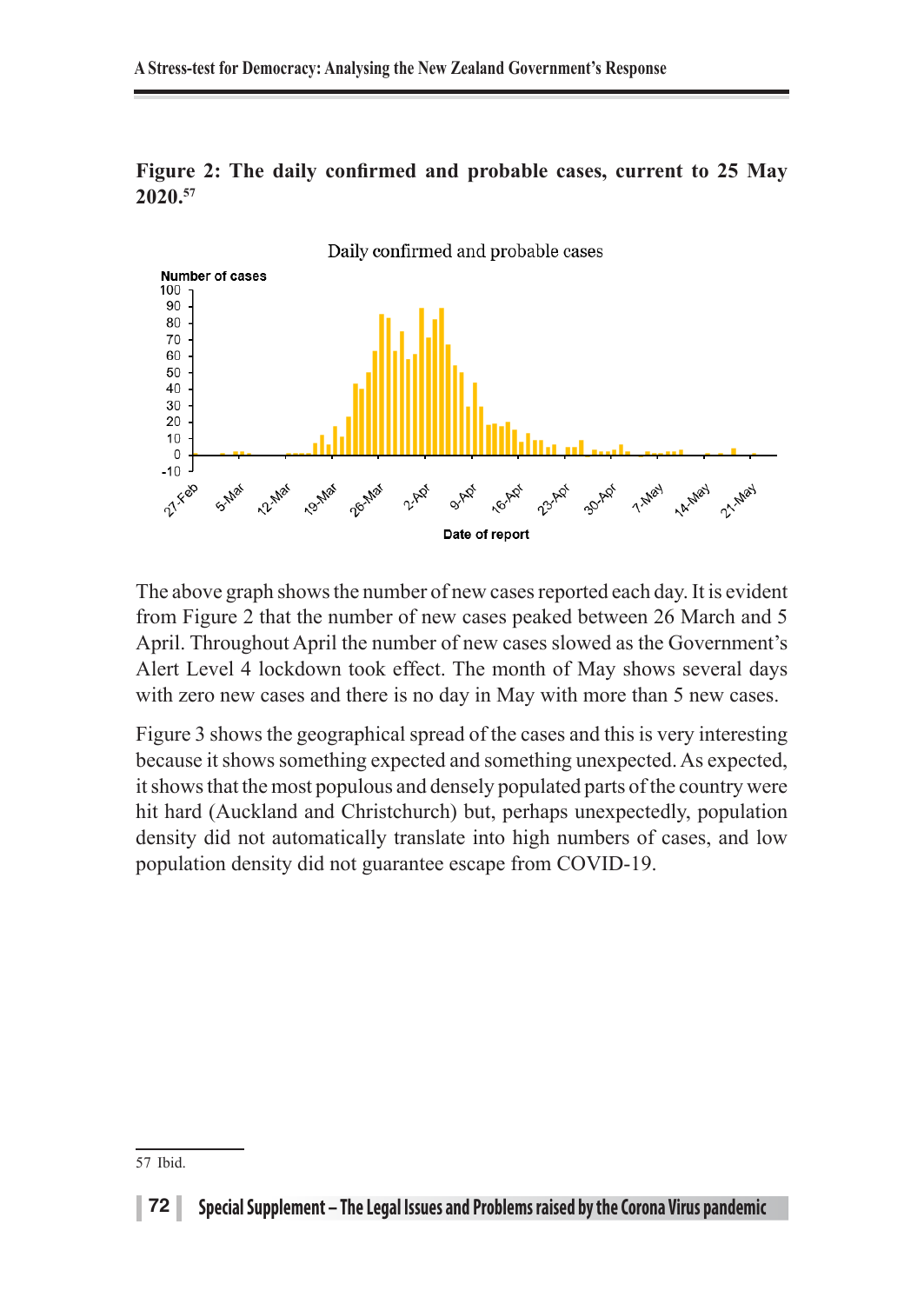

**Figure 3: The geographical spread of the total number of confirmed and probably cases (1,504) as of 25 May 2020.58**

The "Southern" region, as depicted on Figure 3, is not densely populated, comparatively speaking, yet it recorded a disproportionate 216 of the 1,504 total cases. That was largely the result of two clusters. One cluster was traced to a wedding in Bluff. Bluff is a very small town (population 1,767) located at the very bottom of the South Island of New Zealand. The Bluff wedding accounted for 98 cases, 95 of which have now recovered.<sup>59</sup> The original source was overseas visitors coming to attend the wedding which was held in Invercargill, with the reception of 65 guests held at Bluff's Oyster Cove

<sup>58</sup> Ibid.

<sup>59</sup> Ministry of Health, "COVID-19: Significant Clusters" 25 May 2020, available at: <https://www.health. govt.nz/our-work/diseases-and-conditions/covid-19-novel-coronavirus/covid-19-current-situation/ covid-19-current-cases/covid-19-significant-clusters>.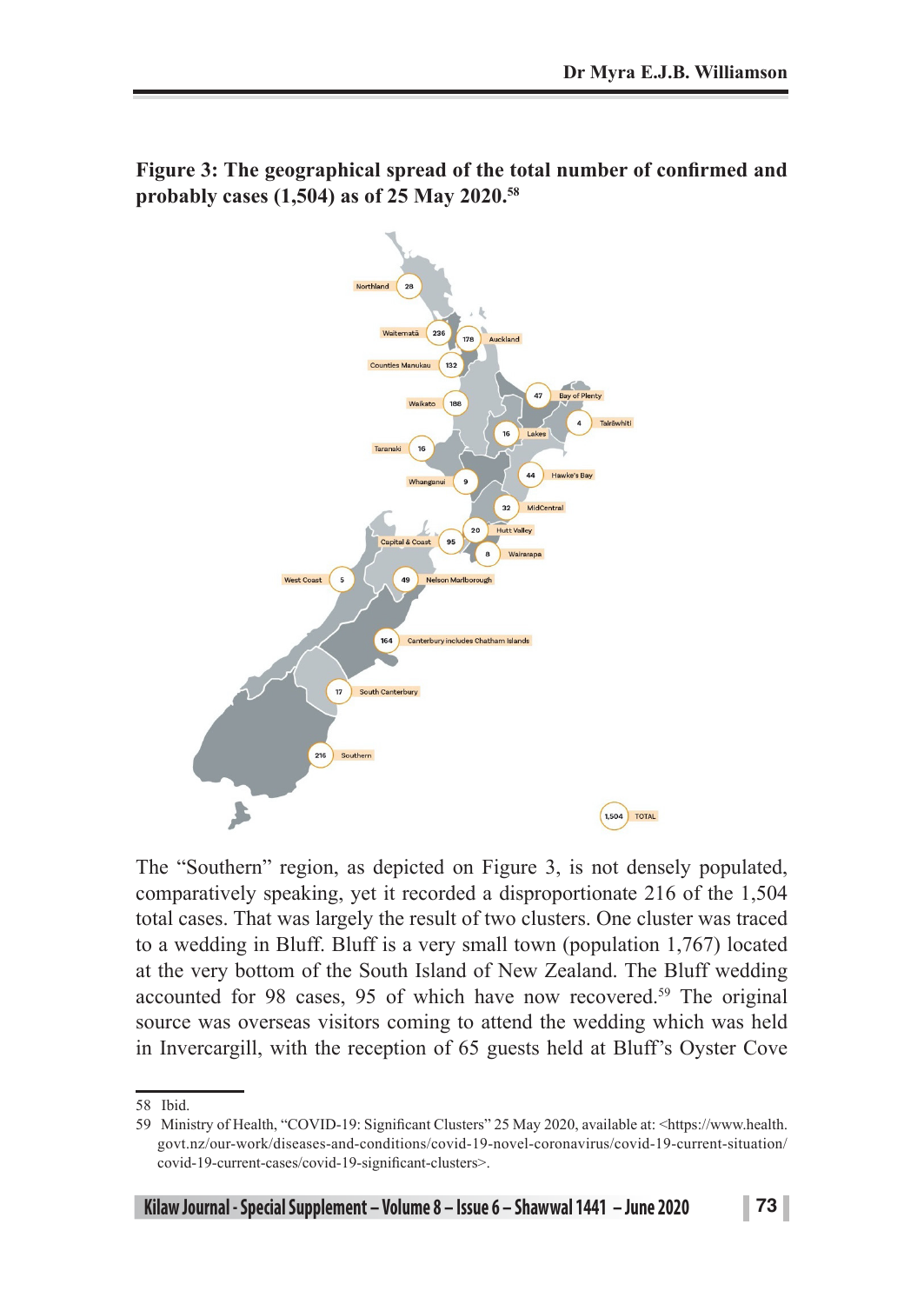Restaurant.<sup>60</sup> The other significant cluster in the Southern region was traced to an international conference, the World Hereford Conference, held in Queenstown, which accounted for 39 cases of COVID-19, all of which have now recovered.61 Again, the source of infection was overseas visitors coming to attend the conference. These findings are interesting because although it might be assumed that population density is a guarantee for a high number of cases, and vice versa for areas of low populations density, the New Zealand experience does not necessarily bear that out. A single case of COVID-19 can wreak havoc even in a sparsely populated area.

The fourth and final graph, Figure 4, shows the correlation between age and cases of COVID-19; it breaks down the total number of confirmed and probably cases by age. It also shows the number of deaths in each age-group: no one under the age of 60 years old died. In the 60-69 age group there were three deaths; in the 70-79 age group there were seven deaths; in the 80-89 age group there were also seven deaths and in the 90 and above age group there were four deaths  $62$ 



It is submitted that the above four graphs show a coherent story of the New Zealand Government's success at controlling and then virtually eradicating the COVID-19 coronavirus.

<sup>60</sup> Evan Harding, "Coronavirus: How a wedding reception in Bluff caused New Zealand's biggest COVID-19 cluster" Stuff (online ed, 10 April 2020) available at: <https://www.stuff.co.nz/national/ health/coronavirus/120863226/coronavirus-bluff-wedding-cluster-now-the-largest-in-new-zealand>.

<sup>61</sup> Ibid.

<sup>62</sup> Ministry of Health, "COVID-19: Current Cases" 25 May 2020, available at: <https://www.health.govt. nz/our-work/diseases-and-conditions/covid-19-novel-coronavirus/covid-19-current-situation/covid-19-current-cases>.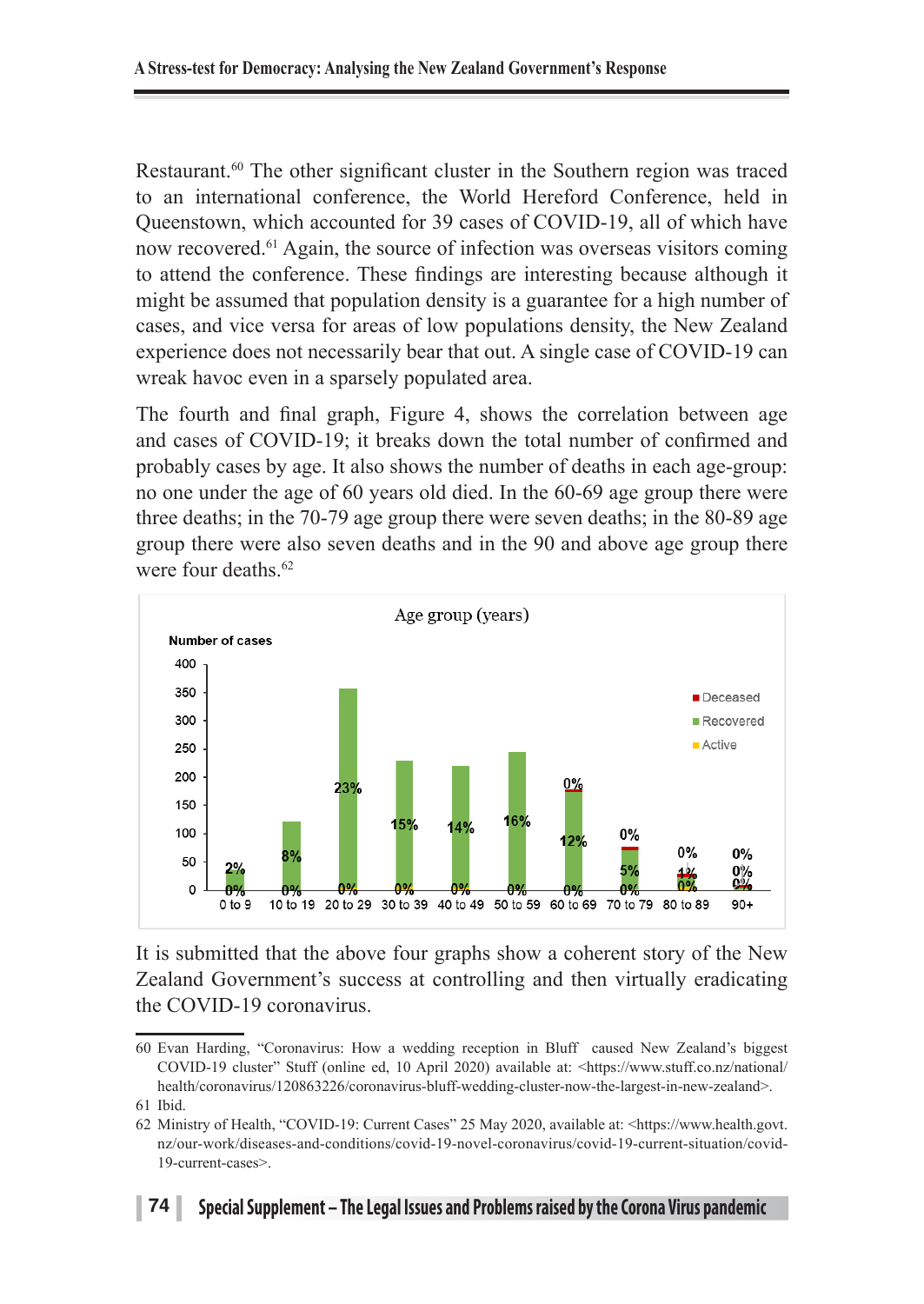#### *Economic impact and response of COVID-19 and the lockdown*

The health response and the economic response are integrally connected. As the Minister of Health said in the House of Representatives on 6 May 2020, "it's been widely acknowledged that the public health response is indeed the best economic response."63 Despite the success in controlling the spread of the virus, the nationwide lockdown has had, and is continuing to have, a dire effect on the New Zealand economy, leading to the need for a massive bail-out package to support businesses and individuals. At the time of writing, \$NZ9.9 billion has been paid by the Government to employers to pass on to their employees as wage subsidies; unemployment is expected to rise throughout the year as some businesses fold, despite the Government's monetary support. The Government has encouraged employers to keep their staff paid and employed, even though they are at home and may have no work to do. To that end, every worker, whether self-employed or employed in the public or private sector, has had access to a weekly payment of \$NZ585.00 if their earnings were affected by COVID-19. A range of other fiscal support measures were also introduced, including the Government preventing any rent increases or tenancy terminations for six months, even for unpaid rend (for those in the rental market) and the introduction of "mortgage holidays" for six months (for those who own their home secured by a bank mortgage). Despite the Government's efforts at supporting employees and employers alike, the long-term financial implications are likely to be negative for years to come. The International Monetary Fund, which is referring to this event as the "Great Lockdown", expects that the New Zealand economy will shrink by 7.2% this year before growing at 5.9% next year, and the global economy is expected to contract by about 3% in 2020, a sharper fall than that experienced during the Global Financial Crisis.<sup>64</sup> The following section of this paper discusses the legislative basis for the lockdown and the way in which the New Zealand Government has utilized, but not abused, its statutory powers to manage the crisis.

#### **Section 3. Declaration of a State of National Emergency & its Statutory Basis**

A "State of National Emergency" applying to the whole of New Zealand

<sup>63</sup> Minister of Health Hon Dr David Clark, "Ministerial Statements", *Hansard* 13 May 2020, available at: <https://www.parliament.nz/en/pb/hansard-debates/rhr/combined/HansD\_20200506\_20200506>.

<sup>64</sup> IMF, "World Economic Outlook 2020: Chapter 1 – The Great Lockdown" (online, April 2020) available at: <https://www.imf.org/en/Publications/WEO/Issues/2020/04/14/weo-april-2020>.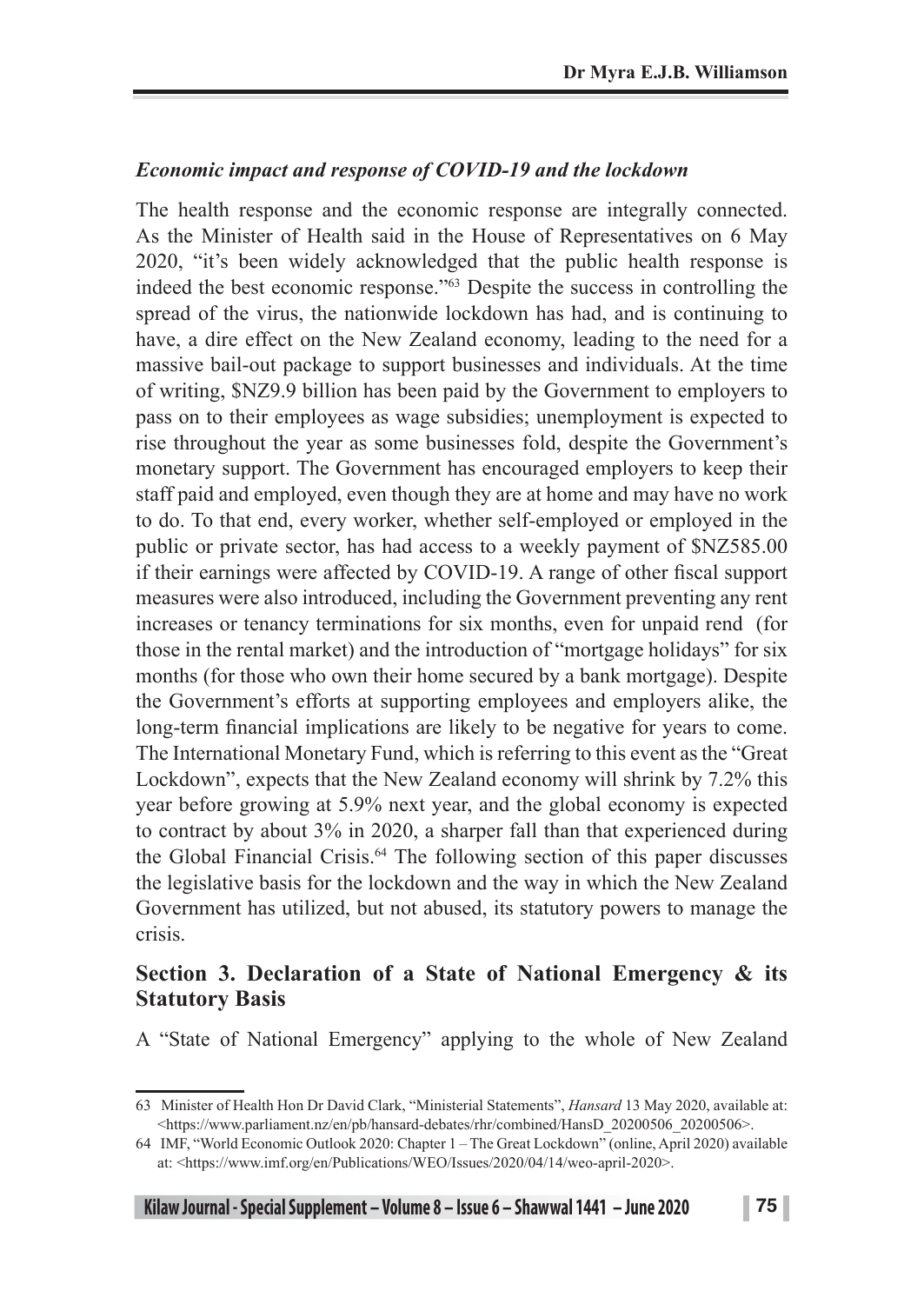was declared at 12.21pm on 25 March 2020.<sup>65</sup> This was the first time in New Zealand's history that a state of emergency was announced which applied to the whole country including Stewart Island, the Chatham Islands and other offshore islands. The only previous state of emergency was declared in response to the 2011 Christchurch earthquake and was limited to the locally affected area. A state of emergency lasts for seven days unless extended. The state of emergency that was declared on 25 March 2020 was subsequently extended six times and it finally ended at 12.21pm on Wednesday 13 May 2020.<sup>66</sup> The State of National Emergency was initially declared by the Minister of Civil Defence, pursuant to section 66 of the Civil Defence Emergency Management Act 200267 and extended every seven days pursuant to section 71 of the same Act.

The Prime Minister made a Ministerial Statement to the House of Representatives, under Standing Order 347, on 25 March 2020. In it, she explained the reason for the declaration of a State of National Emergency:<sup>68</sup>

*The Minister of Civil Defence took this step because of the unprecedented nature of this global pandemic, and because he considered the response required to combat COVID-19 is of such a degree that it will be beyond the capacity of local Civil Defence Emergency Management Groups to respond on their own. The pandemic also requires a significant and coordinated response by and across central and local government.*

The Civil Defence Emergency Management Act 2002 (pursuant to which the State of National Emergency was declared) provides a comprehensive legislative framework to respond to the various threats that New Zealanders have to live with, such as earthquakes, floods, volcanic eruptions, hurricanes and, as it turns out on this occasion, pandemics. This statute has several purposes: to promote the sustainable management of hazards; to provide for planning and preparation for emergencies, and for response and recovery; to require local authorities to coordinate planning and activities; to provide

<sup>65</sup> Civil Defence - National Emergency Management Agency, "State of National Emergency Due to COVID-19" 21 March 2020, available at: <https://www.civildefence.govt.nz>.

<sup>66</sup> Zane Small, "COVID-19: State of Emergency Ends in New Zealand making way for 'transition' period" *NewsHub* (online ed, 13 May 2020) available at: <https://www.newshub.co.nz/home/politics/2020/05/ covid-19-state-of-emergency-ends-in-new-zealand-making-way-for-transition-period.html>.

<sup>67</sup> Section 66 Civil Defence Emergency Management Act 2002, available at: <http://www.legislation.govt. nz/act/public/2002/0033/51.0/DLM150776.html>.

<sup>68</sup> New Zealand Government, "Prime Minister's Statement on State of National Emergency and Epidemic Notice – Right Honourable Jacinda Arden" *Beehive.govt.nz* (online, 25 March 2020) available at: https://www.beehive.govt.nz/speech/prime-minister's-statement-state-national-emergency-andepidemic-notice>.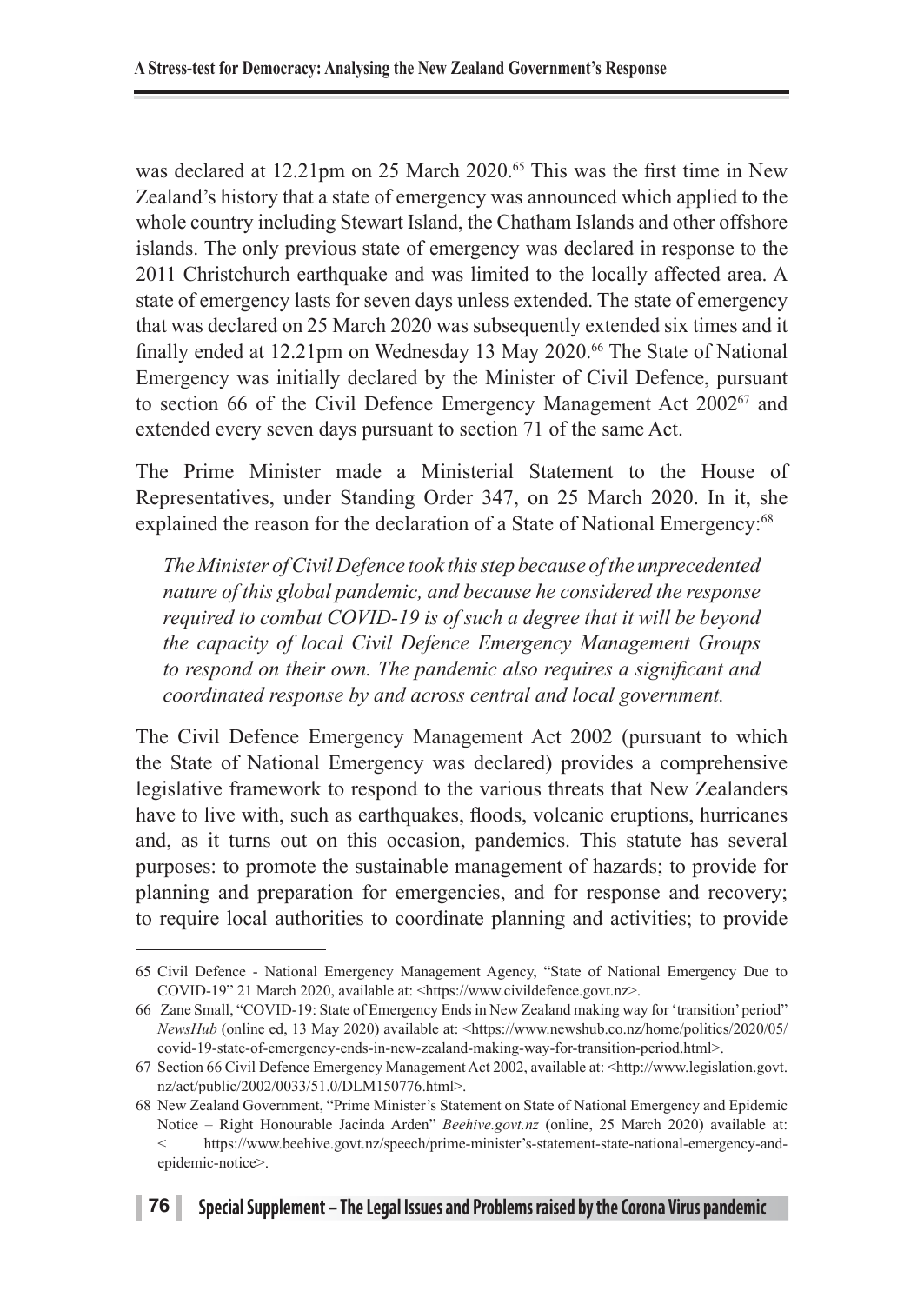a basis for the integration of national and local civil defence emergency management; and to encourage coordination across a wide range of agencies.<sup>69</sup> There are wide-ranging powers under the Act, and a comprehensive analysis of this Act is beyond the scope of this paper. Suffice to say that the powers in relation to a civil defence emergency are set out in Part 5 of the Civil Defence Emergency Management Act 2002. For example, section 85 provides for Civil Defence Emergency Management Groups to have the power to, *inter alia*, carry out works, clear roads, and other public spaces, and remove or otherwise make safe any dangerous structures or materials;<sup>70</sup> provide for the rescue of endangered persons;<sup>71</sup> set up first-aid posts;<sup>72</sup> provide for emergency food, shelter or clothing;73 provide for the conservation or supply of food, fuel or other essential supplies;<sup>74</sup> prohibit or regulate land, water and air traffic;<sup>75</sup> undertake emergency measures for the disposal of dead animals or persons;<sup>76</sup> disseminate information and advice to the public; $\frac{7}{7}$  enter into arrangements including employment arrangements with any person to carry out civil defence emergency management;78 and provide equipment, accommodation and facilities for the exercise of any of the aforementioned powers.79

In practical terms, invoking the provisions of the Civil Defence Emergency Management Act 2002 enabled the Government to take such important measures as requisitioning carparks for the purposes of COVID-19 testing, use council land for the purposes of creating temporary accommodation and close some roads.

This legislation gives real power to civil defence officials, and the Police, to manage a crisis in accordance with a civil defence management plan. The law has "teeth" in the sense that it creates a criminal offence for failure to comply with any aspect of a civil defence management plan.<sup>80</sup> Such an offence carries a maximum penalty of imprisonment up to three months or a fine of up to

<sup>69</sup> Section 3 Civil Defence Emergency Management Act 2002.

<sup>70</sup> Ibid, section 85(1)(a).

<sup>71</sup> Ibid, section 85(1)(b).

<sup>72</sup> Ibid, section 85(1)(c).

<sup>73</sup> Ibid, section 85(1)(d).

<sup>74</sup> Ibid, section 85(1) (e).

<sup>75</sup> Ibid, section 85(1)(f).

<sup>76</sup> Ibid, section 85(1)(g).

<sup>77</sup> Ibid, section 85(1)(h).

<sup>78</sup> Ibid, section 85(1)(i).

<sup>79</sup> Ibid, section 85(1)(j).

<sup>80</sup> Section 95 Civil Defence Emergency Management Act 2002: "A person commits an offence who intentionally fails to comply with a requirement in a civil defence emergency management plan".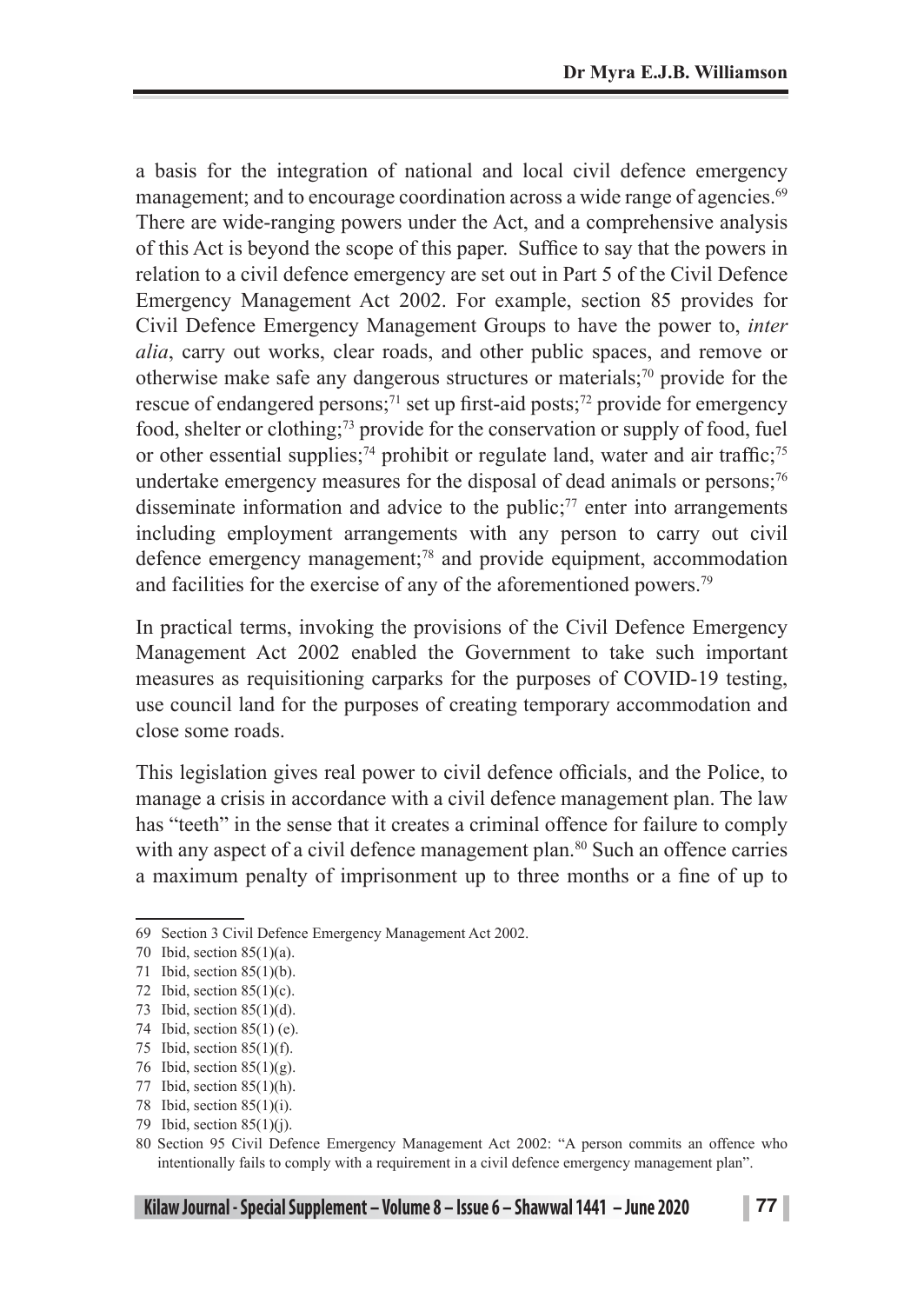\$NZ5,000, or both—if the offender is an individual—or a maximum fine of  $NZ50,000$  if the offender is a body corporate.<sup>81</sup>

The Government has used its powers under the Civil Defence Management Act 2002, it is submitted, with a large dose of common sense and discretion, which aligns with government's overall approach of combining education of the public with prosecution when necessary. For example, over the Easter Holiday period—a period when families traditionally head away to the beach for a few days—no one was supposed to leave their homes except for essential workers and people needing to go to the supermarket or the doctor. Under the Act, the police set up about 500 police checkpoints across the country, to stop drivers and ask them where they were going: this is very unusual in New Zealand, where checkpoints are used for breath alcohol monitoring but seldom on major roadways. The Police reported that over the Easter Holiday period,82 662 people were spoken to at those check-points and out of those, there would be  $64$  prosecutions. $83$ 

The rest of the people who were stopped were either permitted to continue or given a warning.84 This was an example of rather heavy enforcement, comparatively speaking, because up until Easter, the Police had been pursing more of an "education and encouragement" approach.<sup>85</sup> But due to the fact that the lock-down had been in place since 25 March, the Police felt it was time to make sure that New Zealanders were obeying the lock-down rules.

New Zealand managed to secure a high level of obedience to the Alert Level 4 lockdown rules, in part through education and encouragement, and in part through punishment, when necessary, for those who flagrantly refused to follow the civil defence management plan. This approach aligns fairly well with New Zealanders' general attitude, which is that they like to see people given a "fair go" and do not like to see their Police force taking an unduly harsh approach, even in an emergency.

<sup>81</sup> Section 105 Civil Defence Emergency Management Act 2002.

<sup>82</sup> The Easter holiday period was Friday 10 April until Tuesday 14 April 2020.

<sup>83</sup> Radio New Zealand, "COVID-19 lockdown: 64 prosecutions for breaches over Easter" RNZ (online ed, 13 April 2020) available at: <https://www.rnz.co.nz/news/national/414137/covid-19-lockdown-64 prosecutions-for-breaches-over-easter>.

<sup>84</sup> Ibid.

<sup>85</sup> Ibid. At the beginning of the Alert Level 4 lockdown, the Police were noticing a lot of breaches, but their general approach was one of educating and warning: see Radio New Zealand, "New Zealand lockdown: Rule breakers warned by police on first night of alert level 4" *RNZ* (online ed, 26 March 2020) available at: <https://www.rnz.co.nz/news/national/412634/new-zealand-lockdown-rule-breakers-warned-bypolice-on-first-night-of-alert-level-4>.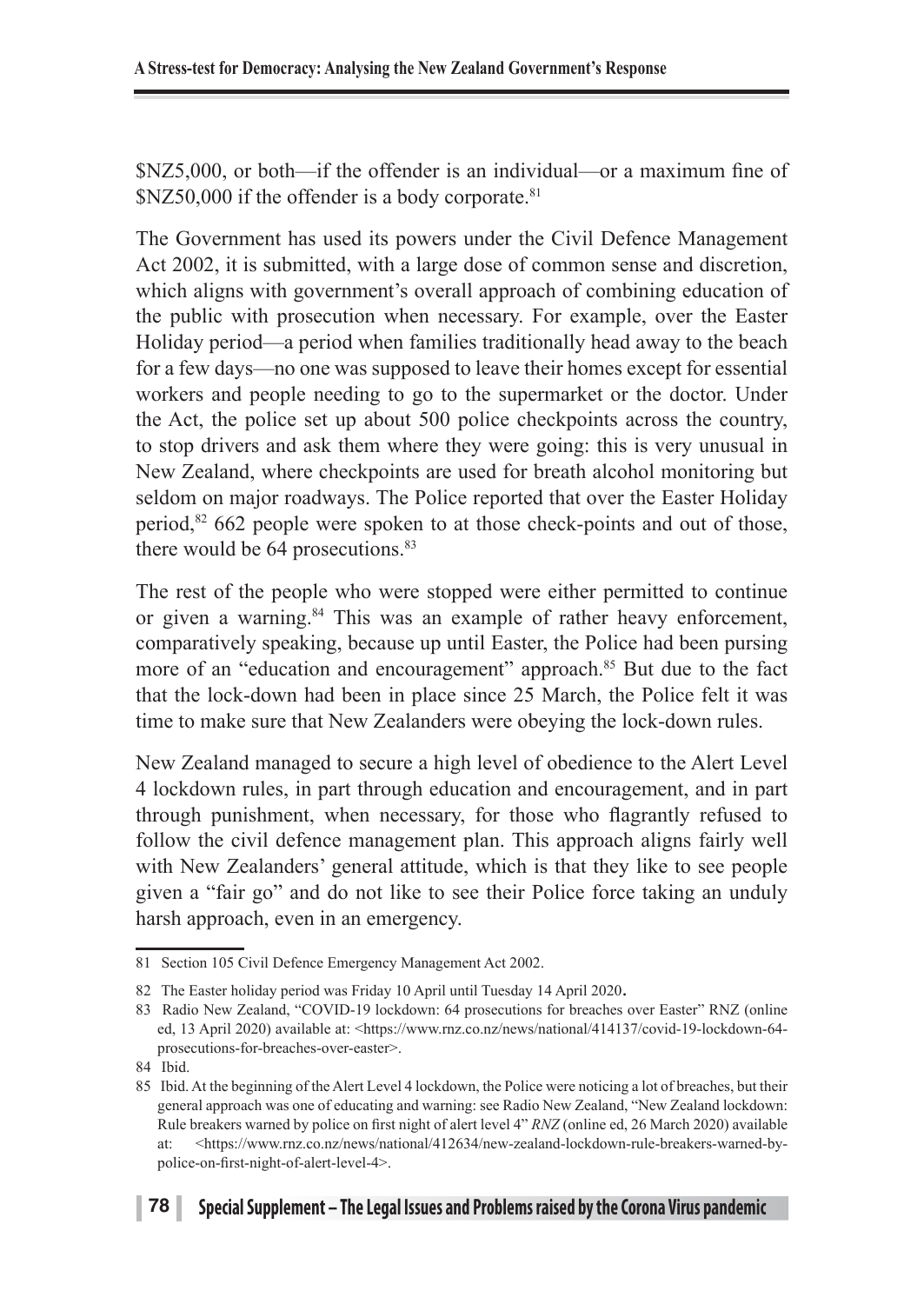It is submitted that this response is sensible and it is probably more effective than harsh penalties—such as threatening "deportation for expatriates who violate the curfew" which has been reported as a genuine threat issued against foreigners in some countries, including Kuwait<sup>86</sup> and the United Arab Emirates<sup>87</sup>

The concept that a person (the abovementioned threat applies only to an expatriate, not a citizen, which raises questions about why different offenders would receive different penalties for committing the same offence) could be deported from their country of residence for violating a curfew/lockdown order seems unnecessarily harsh. Such a harsh penalty is not available under the New Zealand legislation, and rightly so.<sup>88</sup> It is argued by this author that in a state of emergency, when the Government wants everyone to work together and cooperatively to achieve a national goal (i.e. the reduction of social contact to contain the spread of COVID-19), it seems that it is better to encourage everyone to help in the national effort, and to educate them as to how they can help, rather than threatening some members of the public with draconian punishments such as deportation: the former approach, rather than the latter, has worked well for New Zealand.

It is interesting to note here that psychologists have studied the effect of contagions on people's behavior and there is research which suggests that "fear of disease can influence people's attitudes to immigration".89 In research conducted prior to COVID-19 it has been shown that we have heightened distrust of people from other cultures and backgrounds when we feel vulnerable to contagions.<sup>90</sup> This might help to explain some reports of antiimmigration and anti-immigrant sentiment, expressed overtly in the media, with an apparently heightened opposition to foreigners, during the COVID-19

<sup>86</sup> For example, see Kuwait: Arab News "Kuwait to deport expatriates who violate curfew hours" *Arab News* (online ed, 23 April 2020) available at: < https://arab.news/2zqve>.

<sup>87</sup> Anjana Sankar, "UAE combats COVID-19: Residents face deportation for breaking rules" *Khaleej Times* (online ed, 12 April 2020) available at: <https://www.khaleejtimes.com/coronavirus-pandemic/ uae-residents-face-deportation-for-breaking-covid-19-rules-->.

<sup>88</sup> The maximum penalty under s 105 Civil Defence Emergency Management Act 2002 is a \$NZ5,000 fine or up to 3 months in jail.

<sup>89</sup> David Robson, "The threat of contagion can twist our psychological reactions to ordinary interactions, leading us to behave in unexpected ways" *BBC* (online, 2 April 2020) available at: <https://www.bbc. com/future/article/20200401-covid-19-how-fear-of-coronavirus-is-changing-our-psychology>.

<sup>90</sup> Lene Aarøe, Michael Bang Petersen and Kevin Arceneaux "The Behavioural Immune System Shapes Political Intuitions: Why and How Individual Differences in Disgust Sensitivity Underlie Opposition to Immigration" *American Political Science Review* (2017) 111 (2) at 277, available at: <https://www. sciencespo.fr/cevipof/sites/sciencespo.fr.cevipof/files/Aaroe%202017%20The%20behavioral%20 immune%20system%20shapes%20political%20intuitions-1.pdf>.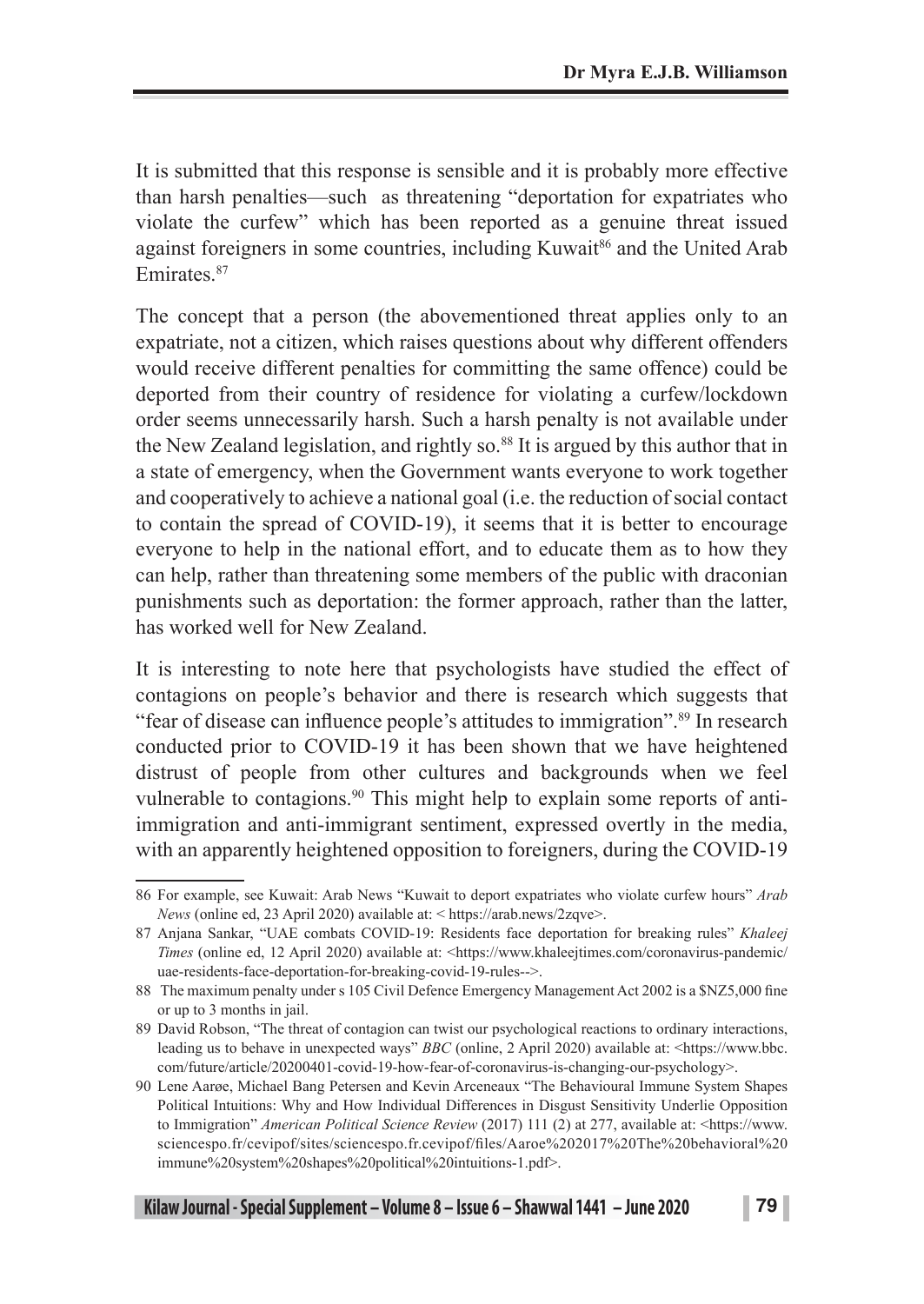pandemic.91 An examination of this phenomena is beyond the scope of this paper, but it is probably an area that psychologists will explore further as the dust settles and when there is more time to reflect on the connection between a pandemic and the psychological reaction to foreigners/expatriates and immigration.

The international media has also commented on the means used by the New Zealand Government to achieve high levels of compliance with its emergency management plans. For example, the New York Times has observed that New Zealand's Prime Minister sold its people the idea of complying with harsh lockdown restrictions through what it describes as "straight talk and mom jokes".92 The New York Times' analysis also highlights something that is not the focus of the present article but is worth noting, namely, the role played by the form of democracy that New Zealand has embraced. Without going into too many details, New Zealand has a "Mixed-Member-Proportional" system of voting, meaning that every New Zealander of voting age gets two votes: one for an electoral MP and one for their preferred party. What usually results is a coalition government, because no single party gains the majority of the votes to govern alone. What that usually means in reality is that New Zealand has a truly representative democracy and one in which the Government of the day must consult, in a spirit of openness, moderation and genuine cooperation, with other political parties. Those political facts have to be kept in the back of one's mind when analyzing the overall response to COVID-19. Had New Zealand not moved to MMP in 1992, had it retained the old "First-Past-the-Post" electoral system when given the choice at a referendum that year, it is submitted that it is most unlikely that we would have in place the current government with it inherent and politically necessary practice of consulting and cooperating (whether in times of crisis or not) which arises out of the MMP electoral system.

<sup>91</sup> For example, in the United States, the President has recently stated that there will be a temporary end to immigration and the country will close its borders to foreign workers. This seemed like an odd statement given that the borders were virtually closed anyway. Later clarification showed that he meant a restriction on those seeking permanent residency, not temporary workers. In Kuwait, a locally-famous actress called Hayat Al Fahad called for all foreigners in Kuwait to be sent home because she was "fed-up" with them in her country: see Emma Day, " 'Put them in the desert': Kuwait actress Hayat Al Fahad under fire for telling expatriates to go home" *The National* (online ed, 2 April 2020) available at: <https://www.thenational.ae/arts-culture/film/put-them-in-the-desert-kuwaiti-actress-hayat-al-fahadunder-fire-for-telling-expatriates-to-go-home-1.1000595>.

<sup>92</sup> Damien Cave, "Jacinda Arden Sold a Drastic Lockdown with Straight Talk and Mom Jokes" *New York Times* (online ed, 23 May 2020) available at: <https://www.nytimes.com/2020/05/23/world/asia/ jacinda-ardern-coronavirus-new-zealand.html>.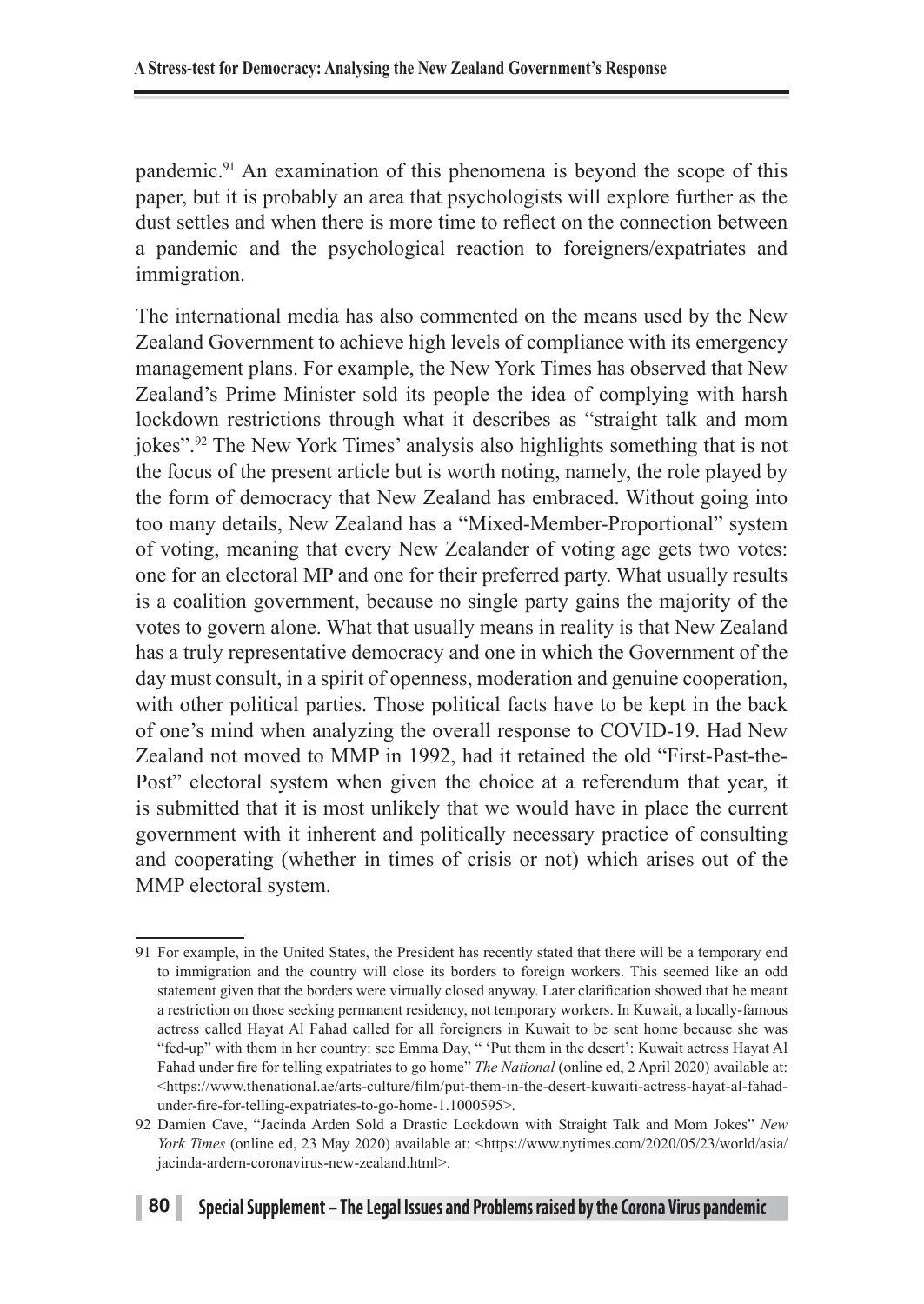### **Section 4. Adjourning Parliament: Establishing the Epidemic Response Committee**

New Zealand adheres to the constitutional principles of having both a representative government and a responsible government. A few observations of what these principles mean in the New Zealand context helps to explain why the Epidemic Response Committee (ERC) was established – and its significance.

One of the key features of *representative government* is that, according to statute, to become a Minister of the Crown in New Zealand an individual must have first been elected as a Member of Parliament<sup>93</sup> Elections for Members of Parliament (MPs) are held every three years and there are 120 MPs in Parliament. It is legally impossible in New Zealand to be appointed as a Minister of the Crown unless one has first been elected as a representative of the people by being elected to Parliament. This is stated in legislation and it is a key feature of Westminster-style democracy as adopted by New Zealand.<sup>94</sup>

One of the features of *responsible government* is that the Prime Minister and all Ministers of the Crown are collectively responsible to the House of Representatives. The Ministers are responsible to the House because the latter is a body that consists of MPs, elected by the people. In New Zealand, Parliament consists of the Sovereign (or their representative, the Governor-General) and the House of Representatives (that is, the MPs).<sup>95</sup> There is a constitutional convention in New Zealand which states that the Government must collectively enjoy the confidence of the House of Representatives in order to continue in office. This constitutional convention is not part of any statute—it is not law—but it is a key part of our constitutional framework, as stated in the Cabinet Manual.<sup>96</sup> As an aside, the Cabinet Manual is a document

<sup>93</sup> Section 6(1) Constitution Act 1986: "A person may be appointed and hold office as a Member of the Executive Council or as a Minister of the Crown only if that person is a Member of Parliament."

<sup>94</sup> Section 6(1) Constitution Act 1986 might be compared with, say, Article 56 of the Kuwait Constitution 1962 which provides that "Ministers shall be appointed from among members of the National Assembly, and from other quarters" which means—in reality—that most Ministers in Kuwait are not MPs, and thus most Ministers in Kuwait were not elected to the National Assembly by voters. For this reason, amongst others, it may be argued that Kuwait does not exhibit one of the fundamental characteristics of a Westminster style of government, namely, representative government.

<sup>95</sup> Section 14 Constitution Act 1986: "There shall be a Parliament of New Zealand, which shall consist of the Sovereign in right of New Zealand and the House of Representatives."

<sup>96</sup> Cabinet Manual 2017 [6.58]: "A basic principle of New Zealand's system of responsible government is that the government must have the confidence of House of Representatives to stay in office. A government may lose the confidence of the House during its parliamentary term." See Cabinet Manual 2017, available at: <https://dpmc.govt.nz/sites/default/files/2017-06/cabinet-manual-2017.pdf>.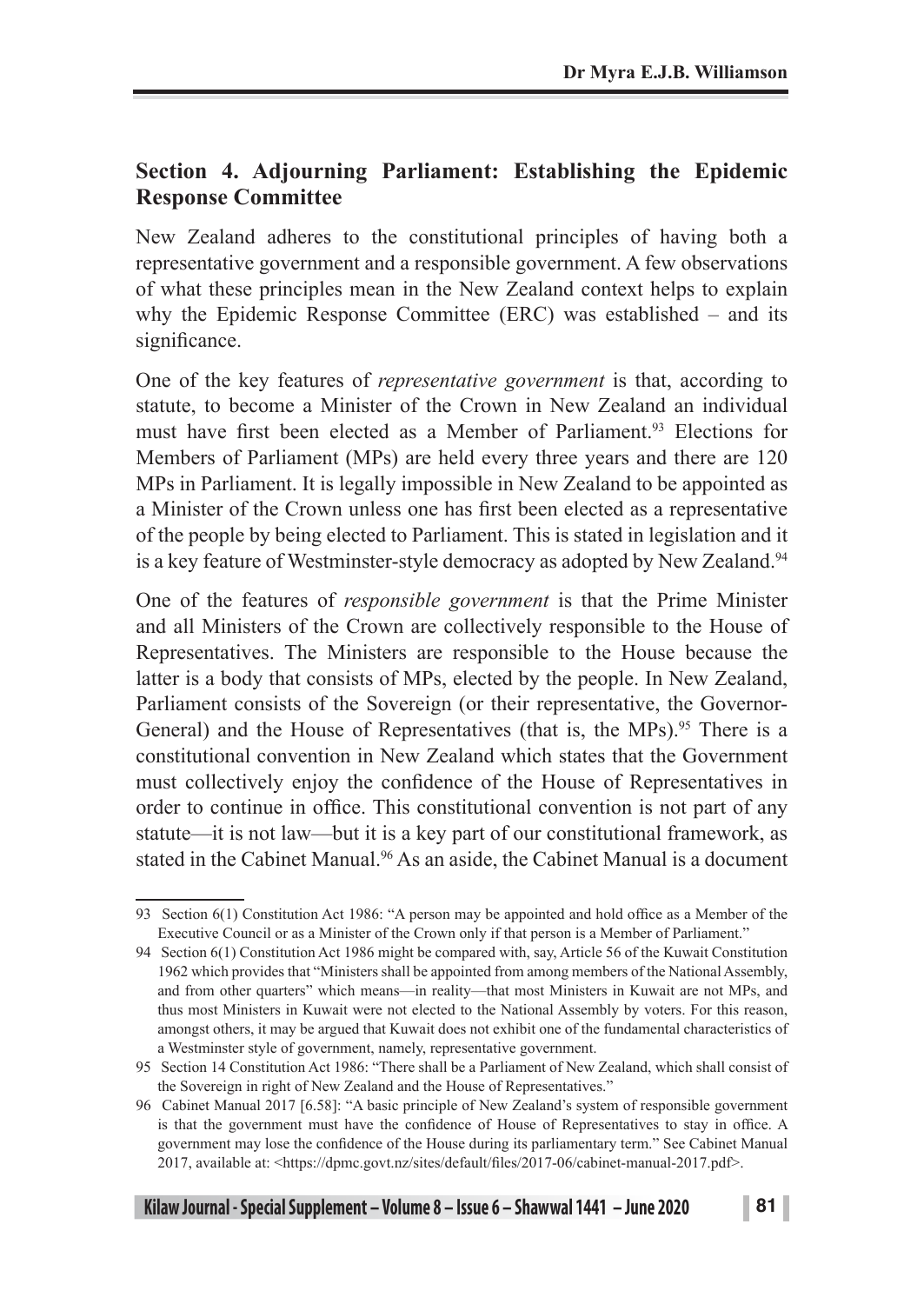which, although not legally binding, is nonetheless considered as "the primary authority on the conduct of Cabinet government in New Zealand".<sup>97</sup> Governments occasionally revise and recommit to the rules stated in the Cabinet Manual.

New Zealand's Parliament was adjourned on 25 March, until 2pm on 24 April, due to the COVID-19 virus.<sup>98</sup> Without a sitting Parliament, the Government was going to be acting throughout that crucial period—when so many important and far-reaching decisions had to be made—without Parliamentary oversight. The problem is obvious: how can Parliament continue to hold the Government accountable and scrutinize its actions at a time when—due to the nationwide lockdown and social distancing measures—Parliament physically cannot sit? This is a problem that every country with a parliament has faced in the past few months. For instance, the Speaker of Kuwait's Parliament announced on 8 March that Parliament would adjourn for two weeks due to the threat of COVID-19.99

In order to continue and uphold the concept of responsible government, and allow Parliamentary scrutiny of the Government during a national emergency such as the current COVID-19 pandemic, the New Zealand Government<sup>100</sup> arrived at a unique solution. The first step was taken on 19 March when the Leader of the House of Representatives, Chris Hipkins, moved a motion to "facilitate the activities of the House and its activities during the current pandemic".101 The Leader of the House proposed a motion to put in place a sessional order that would become part of the House's Standing Orders until the next election (to be held on 19 September 2020). In preparation for the (then) imminent possibility that Parliament may not be able to continue to sit as usual, the sessional order that was passed on 19 March 2020 allowed a number of changes to the way that House operates, essential among them were the following: the Business Committee would be able to meet and make determinations by electronic means, including remote participation; an

<sup>97</sup> Ibid, Foreword.

<sup>98</sup> Parliament NZ, "Daily Progress for Wednesday, 25 March 2020" *Parliament.nz* (online, 25 March 2020) available at: <https://www.parliament.nz/en/pb/daily-progress-in-the-house/daily-progress-forwednesday-25-march-2020/>.

<sup>99</sup> Kuwait News Agency, "Parliament's Speaker justifies decision to adjourn sessions" *KUNA* (8 March 2020) available at: <https://www.kuna.net.kw/ArticleDetails.aspx?id=2874837&language=en>.

<sup>100</sup> The New Zealand Government, the Sixth Labour Government, is currently a Labour Party-New Zealand First Party coalition. The Green Party is not a coalition partner but it has agreed to give support to the Government on confidence and supply issues.

<sup>101</sup> Parliamentary Debates (Hansard) 19 March 2020 available at: <https://www.parliament.nz/en/pb/ hansard-debates/rhr/combined/HansD\_20200319\_20200319>.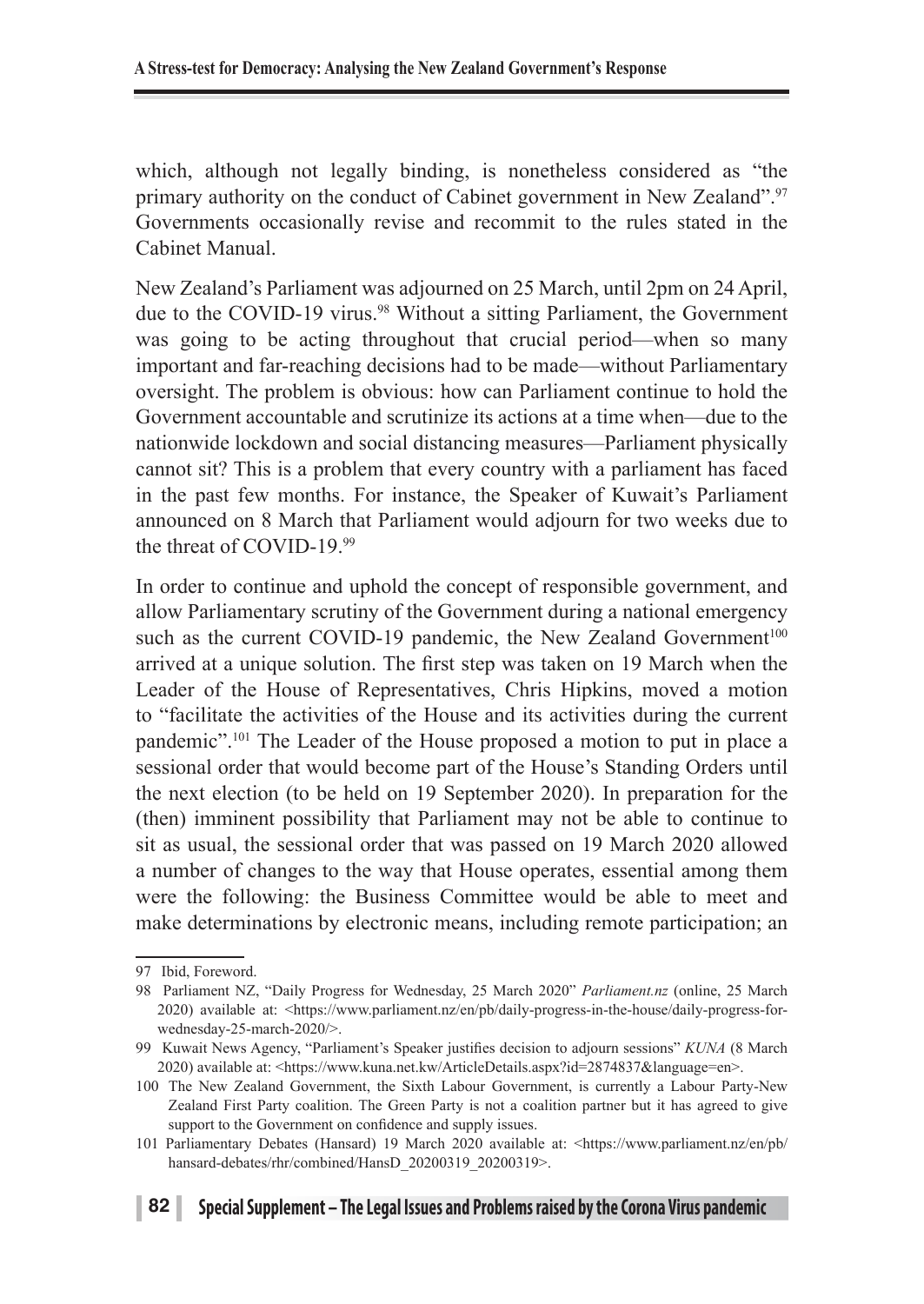Assistant Speaker could be appointed who would be able to carry out all the duties of the Speaker or the Deputy Speaker during an adjournment if the latter were both absent from duty; oral questions would be permitted to be lodged electronically; the Business Committee would be permitted to waive or adjust the limit on proxy votes and the Speaker would be permitted to approve special arrangements for select committees to meet, such as meeting by electronic means.<sup>102</sup>

The next major development occurred on 25 March 2020. Parliament met that day to consider a range of important matters before its adjournment. It was an unusual sitting of Parliament in that it was an early sitting at the Prime Minister's request and in the public interest, under urgency, with many MPs absent due to travel restrictions. Prior to the sitting, the Business Committee waived the proxy vote limit.<sup>103</sup> Three important items of business were dealt with at this sitting of Parliament, each of which is relevant in the context of this paper's focus and is discussed in turn below.

### *State of emergency notified to the House of Representatives and Epidemic Notice issued*

First, the Prime Minister made a Ministerial Statement informing the House of a state of emergency and moving the country to Alert Level 4. The Prime Minister stated that the Minister of Civil Defence had declared a state of emergency for the whole of New Zealand at 12.21pm on 25 March 2020 under section 66 of the Civil Defence Emergency Management Act 2002.<sup>104</sup> In addition, the Prime Minister issued an Epidemic Notice under section 5 of the Epidemic Preparedness Act 2006105 to ensure the continuity of essential Government business: it came into effect at midnight on 25 March and will remain in place for three months.106

<sup>102</sup> Parliamentary Debates (Hansard) 19 March 2020 available at: https://www.parliament.nz/en/pb/ hansard-debates/rhr/combined/HansD\_20200319\_20200319> (see "Standing Orders – Sessional" at that link).

<sup>103</sup> Parliament New Zealand, Bills and Laws, "Imprest Supply (Third for 2019/20) Act 2020: Bills Digest 2617" 3 April 2020, available at: <https://www.parliament.nz/en/pb/bills-and-laws/bills-digests/ document/52PLLaw26171/imprest-supply-third-for-201920-act-2020-bills-digest>.

<sup>104</sup> Parliamentary Debates (Hansard) 25 March 2020, "Ministerial Statement – COVID-19 – Move to Alert Level 4 and State of National Emergency" available at: <https://www.parliament.nz/en/pb/ hansard-debates/rhr/combined/HansDeb\_20200325\_20200325\_02>.

<sup>105</sup> Section 5 Epidemic Preparedness Act 2006, available at: <http://legislation.govt.nz/act/ public/2006/0085/latest/DLM404483.html>.

<sup>106</sup> Parliamentary Debates (Hansard) 25 March 2020, "Ministerial Statement – COVID-19 – Move to Alert Level 4 and State of National Emergency" supra n 105.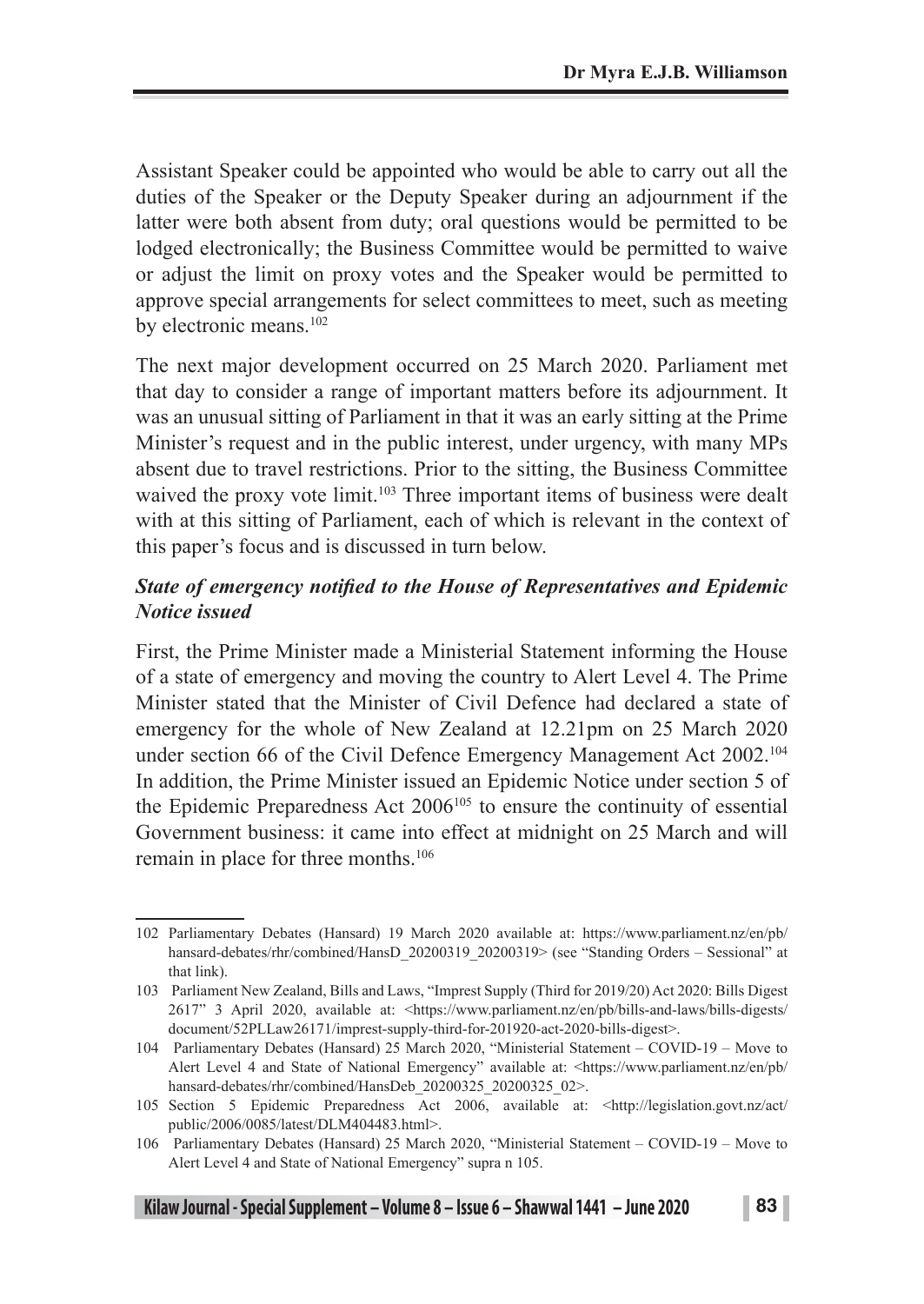### *Laws passed to secure Government's COVID-19 related expenditure*

Secondly, the House considered three bills under urgency: the Imprest Supply (Third Bill for 2019/20) Bill, the COVID-19 Response (Taxation and Social Assistance Urgent Measures) Bill and the COVID-19 Response (Urgent Management Measures) Bill were all introduced, then they were immediately voted through their First, Second and Third Readings and were passed into law in one sitting.<sup>107</sup> Since the House was sitting under urgency, the bills were able to pass through all three stages without select committee scrutiny or submissions from the public (the latter is a normal feature of the select committee process).108 Furthermore, the usual three-day stand-down period between introduction of a bill and its first reading was also waived.<sup>109</sup>

Practically speaking, the passing of these three bills into law was essential to ensuring that the Government had authorization to raise money and spend public money to deal with the pandemic and its implications. From a constitutional law perspective, the passing of these three laws had significant importance. It is well known that the "raising and spending of public moneys is one of the original functions of the Westminster Parliament". There is a "constitutional prescription against public spending without parliamentary authorization" and this is a "central feature of Parliament's 'control' function."110 There is also a statutory obligation under section 22 of the Constitution Act 1986 to obtain Parliament's permission before borrowing or receiving any money or spending public money.<sup>111</sup> The rule that Parliament must authorize Government spending reaches back to the origins of Parliament itself and is fundamental to democracy:<sup>112</sup>

<sup>107</sup> Parliamentary Debates (Hansard) 25 March 2020 available at: <https://www.parliament.nz/en/pb/ hansard-debates/rhr/>.

<sup>108</sup> Note that under Standing Order 331, Imprest Supply Bills can pass through all stages in one day, even when there is a non-urgency situation: see Standing Orders of the House of Representatives 2017 [331] available at: <https://www.parliament.nz/media/4384/standing-orders-2017.pdf>.

<sup>109</sup> Parliament New Zealand, Bills and Laws, "Imprest Supply (Third for 2019/20) Act 2020: Bills Digest 2617" 3 April 2020, available at: <https://www.parliament.nz/en/pb/bills-and-laws/bills-digests/ document/52PLLaw26171/imprest-supply-third-for-201920-act-2020-bills-digest>.

<sup>110</sup> Philip Joseph, *Constitutional and Administrative Law in New Zealand* (4th ed, Thomson Reuters, 2014) at 314.

<sup>111</sup> Section 22 Constitution Act 1986 provides that: "It shall not be lawful for the Crown, except by or under an Act of Parliament—(a) To levy a tax; or (b) To borrow money or to receive money borrowed from any person; or (c) To spend any public money."

<sup>112</sup> New Zealand Parliament, "Government Accountability to the House - Appropriation and Supply of Public Funds" 17 May 2016, available at: <https://www.parliament.nz/en/document/00HOOOCPubR esAboutFactSheetsAccount1#Appropriation> (emphasis added).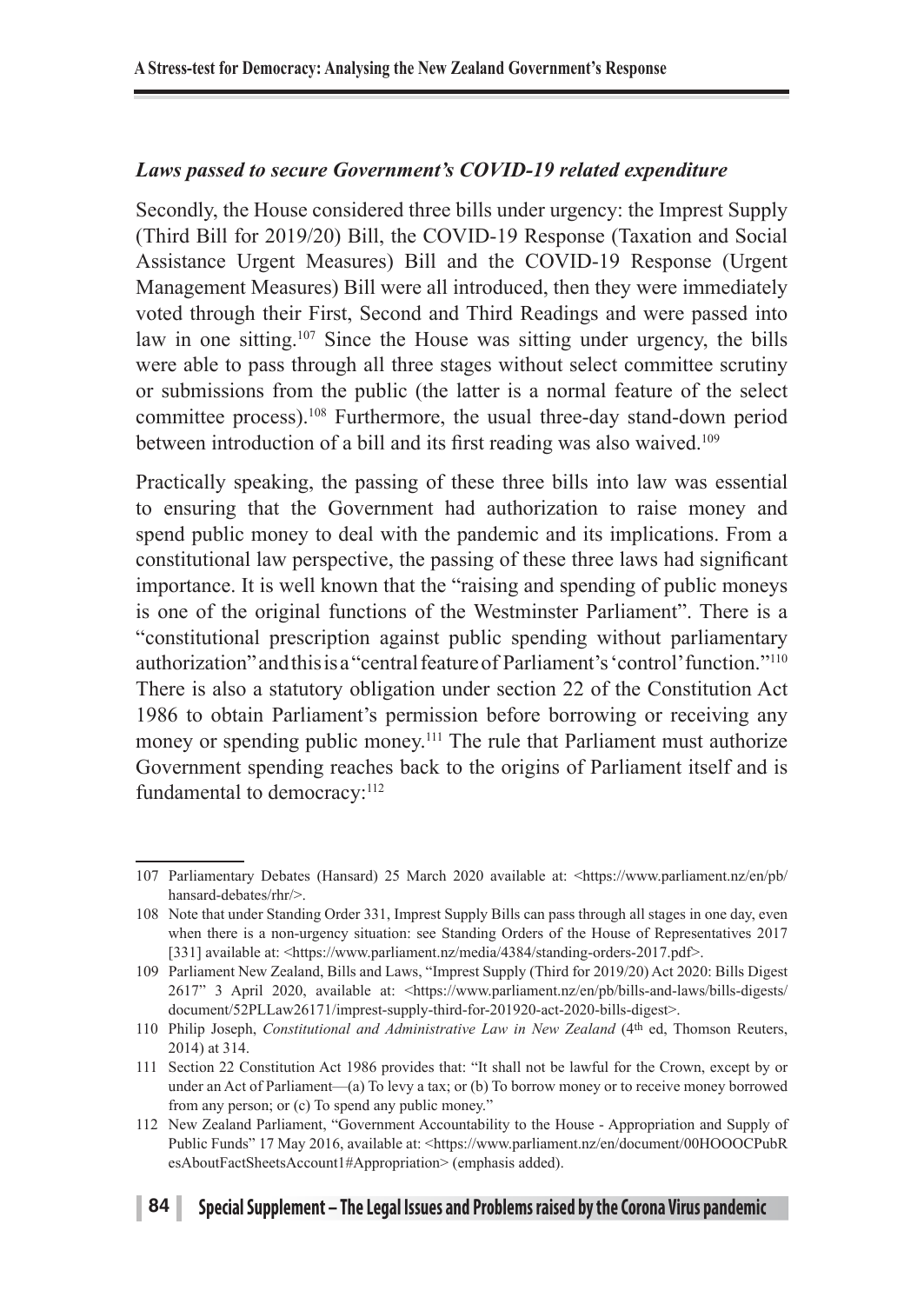*As far back as 1376 the English House of Lords and House of Commons jointly assembled to refuse supply until grievances about Court expenditure were addressed…The principle of Parliamentary control over supply is fundamental to a democratic system because it ensures the Government must retain the confidence of the House to fund its activities. It cannot remain in power if it fails to obtain supply.* 

Therefore, the Government had to introduce and then pass these bills into law, before adjourning Parliament. A full discussion of the content of these three laws is beyond the scope of the current paper but in essence the Imprest Supply (Third for 2019/20) Act 2020 permits \$NZ40 billion of operating expenditure,<sup>113</sup> \$NZ12 billion of capital expenditure,<sup>114</sup> and up to \$NZ2 billion in capital injections for any department or office of Parliament<sup>115</sup> – with the overall objective of allowing the Government to "protect New Zealanders' health and support everybody through the crisis".116 The key provisions of the Imprest Supply Act 2020 are that the Government can incur expenses up to \$NZ40 billion (section 7) and capital expenditure up to \$NZ 12 billion (section 8). The Government announced a range of fiscal support measures intended to help New Zealanders including: \$NZ500 million to support the public health response; a 6-month mortgage repayment holiday for anyone whose income is affected by COVID-19 so that no one loses their home; increasing all main government benefits by \$25 a week; increasing the usual winter energy payment by doubling it; freezing all rent increases and extending no-cause terminations for tenancies; introducing a wage subsidy scheme available to all New Zealand businesses, sole traders and the self-employed of \$NZ585 per week per employee to cushion the blow of having to be isolated at home and having businesses negatively affected by the shutdown,<sup>117</sup> as well as a range of health-funding initiatives to support the public health system.<sup>118</sup> Those fiscal support measures were all facilitated by the legislation passed on 25 March 2020.

<sup>113</sup> Section 7 Imprest Supply (Third for 2019/2020) Act 2020.

<sup>114</sup> Section 8 Imprest Supply (Third for 2019/2020) Act 2020.

<sup>115</sup> Section 9 Imprest Supply (Third for 2019/2020) Act 2020.

<sup>116</sup> Parliamentary Debates (Hansard) 25 March 2020, "Imprest Supply (Third for 2019/20) Bill Second Reading, transcript available at: <https://www.parliament.nz/en/pb/hansard-debates/rhr/combined/ HansDeb 20200325 20200325 06>.

<sup>117</sup> Details of the wage subsidy scheme are available at Employment New Zealand, "Wage Subsidy Scheme" 6 April 2020, available at: <https://www.employment.govt.nz/leave-and-holidays/othertypes-of-leave/coronavirus-workplace/wage-subsidy/#about>.

<sup>118</sup> Ibid.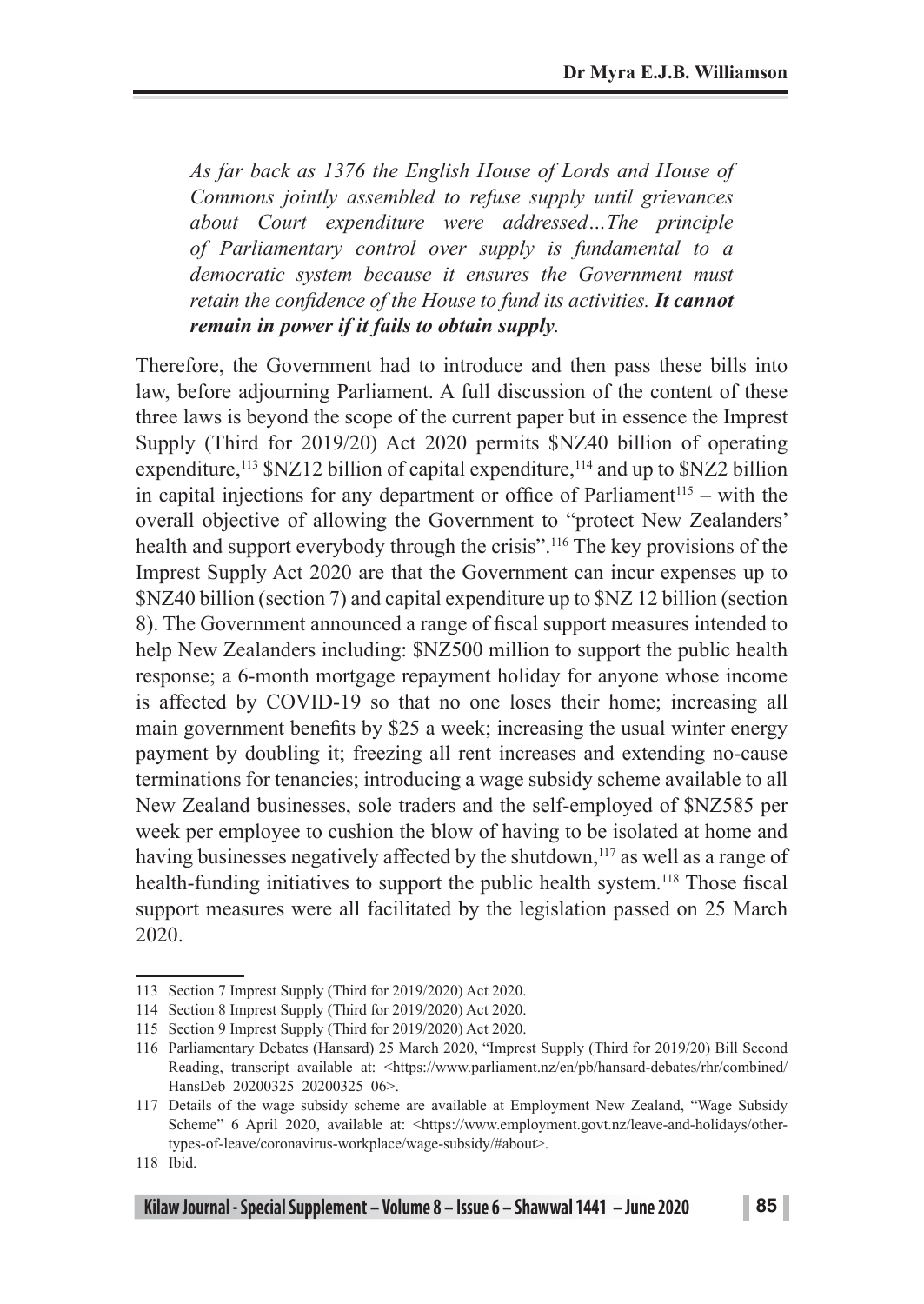### *Epidemic Response Committee in lieu of a siting Parliament*

Thirdly, the Leader of the House moved that there be established an Epidemic Response Committee. There was no opposition to the motion. The purpose of the Epidemic Response Committee is to "consider and report to the House on any matter relating to the Government's management of the COVID-19 epidemic". The Leader of the House stated in his speech to the House that the motion he was introducing:<sup>119</sup>

*…puts in place a mechanism, whereby the Opposition in particular, will be able to continue to scrutinize the Government and the actions that the Government is taking, even though the House will not be sitting. A special select committee is being established. It will have an Opposition majority, which recognizes these extraordinary circumstances we are in. It will be chaired by the Leader of the Opposition. It will have the power to require people to appear before it—albeit digitally, rather than in person. They will be able to request and receive information about the use of the powers that the Government has been exercising, and I think those things are vitally important in our democratic system.*

It is hard to underestimate the importance of what this motion signifies. At the time when the Government could take advantage of its position, and suspend Parliament for a considerable period of time, it instead took the initiative to protect the constitutional convention of responsible government by setting up a select committee, chaired by the Leader of the Opposition (the National Party), with the purpose of holding itself to account. The purpose of the Epidemic Response Committee was to make sure that it—the Government—was held to account for its decisions during the period in which Parliament could not sit. It must be noted that the Government established the Epidemic Response Committee in the same sitting and just before it adjourned Parliament, so that there would not be any gap in Parliamentary oversight of the Government.

The practical implementation of this innovation is also interesting. The Epidemic Response Committee had nine members in total: five members from the Opposition and five members from the Government, and, since the Chair of the Committee was the Leader of the Opposition, that means that the Opposition held the majority. The Epidemic Response Committee met three

<sup>119</sup> Hansard, "Business of Select Committees – Epidemic Response Committee" Parliament (25 March 2020) online transcript available at: <https://www.parliament.nz/en/pb/hansard-debates/rhr/combined/ HansDeb 20200325 20200325 24>.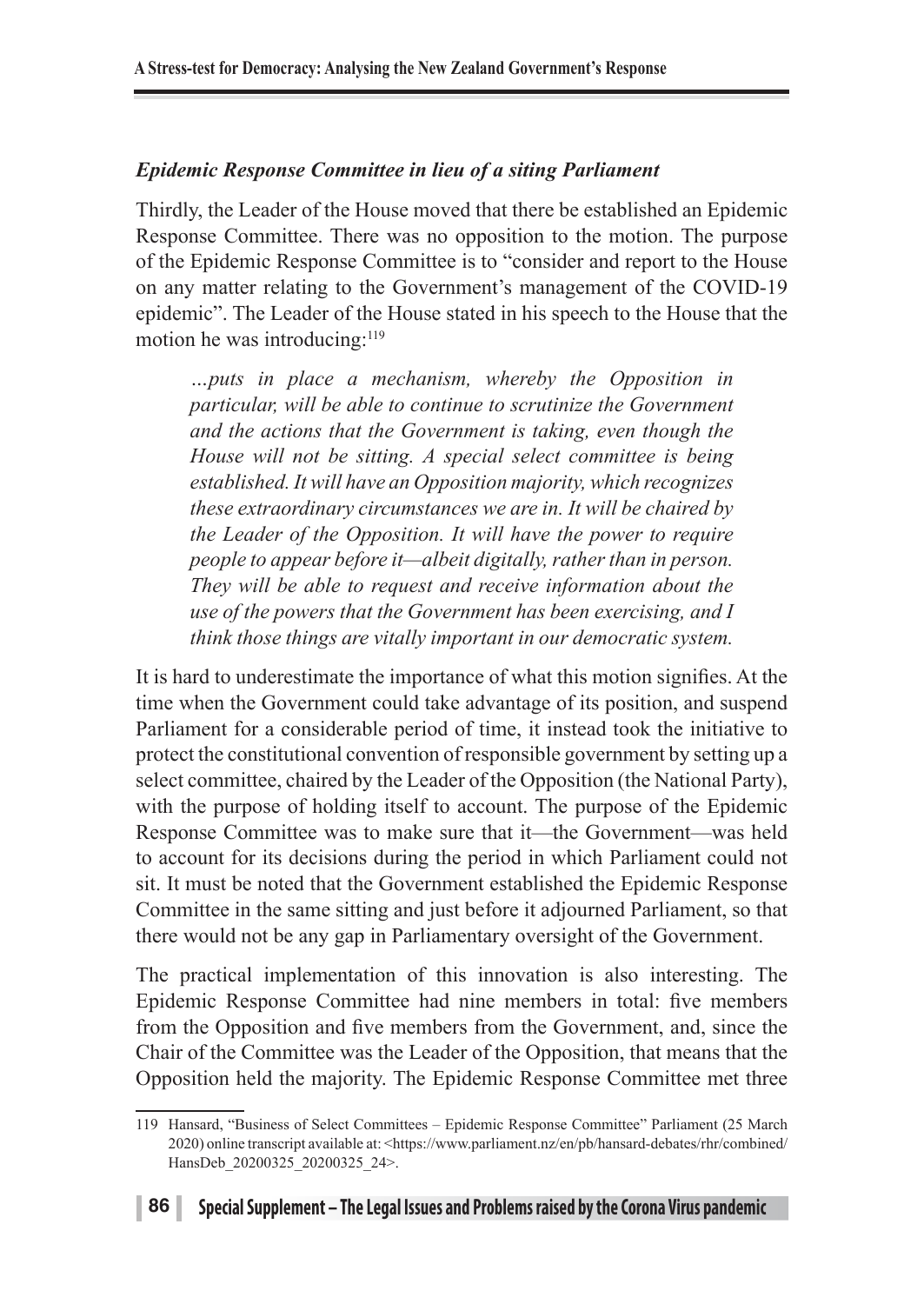days a week at 10am on Tuesdays, Wednesdays and Thursdays via videoconference. Those video-conferences are streamed live on Parliament TV and on Parliament's Facebook page. Thus, the meetings could be viewed livestreamed or as downloaded files by anyone in the world.<sup>120</sup>

The first public meeting of the Epidemic Response Committee via video conference was held on 31 March.<sup>121</sup> It was largely focused on the health issues associated with the pandemic and as such most of the invited presenters were health officials. On 1 April the focus was on the Government's economic response and on 2 April it was on Police, Civil Defence and Customs responses. The Chairperson could call anyone to appear before the Epidemic Response Committee to hear their expert opinions and to help ensure that it carried out its role in scrutinizing the Government on behalf of the people of New Zealand.

It is submitted that this initiative—the establishment of the Epidemic Response Committee by the Government to hold itself accountable whilst Parliament could not—was an act of genuine courage and creativity. It demonstrated the Government's commitment to the core values of democracy. It also demonstrated the Government's commitment not just to responsible government but also to *open* government. It showed that the Government was keen to see that democracy survived and indeed thrived despite the physical limitations created by pthe COVID-19 crisis.

How significant is this? It may not be immediately obvious to observers from other jurisdictions, but in New Zealand, the Government's loudest and most constant critic is the party (or parties) that lost the last election and found themselves, post-election, as part of the political opposition in the House of Representatives. That makes it even more remarkable that the Leader of the Opposition, who was also the Leader of the National Party at the time—Simon Bridges—would write an article published in the British press, extolling the virtues of the Government's actions in establishing the Epidemic Response Committee. Bridges had actually wanted Parliament to continue sitting, rather than adjourn, but the Epidemic Response Committee was a compromise. Bridges commented that "this committee has been crucial to ensuring the New

<sup>120</sup> Parliament New Zealand "Watch public meetings of the Epidemic Response Committee" available at: <https://www.parliament.nz/en/pb/sc/scl/epidemic-response/news-archive/watch-public-meetingsof-the-epidemic-response-committee/>.

<sup>121</sup> Radio New Zealand News "Epidemic Response Committee to hold first public meeting today" *RNZ* (online ed, 31 March 2020) available at: <https://www.rnz.co.nz/news/political/412985/epidemicresponse-committee-to-hold-first-public-meeting-today>.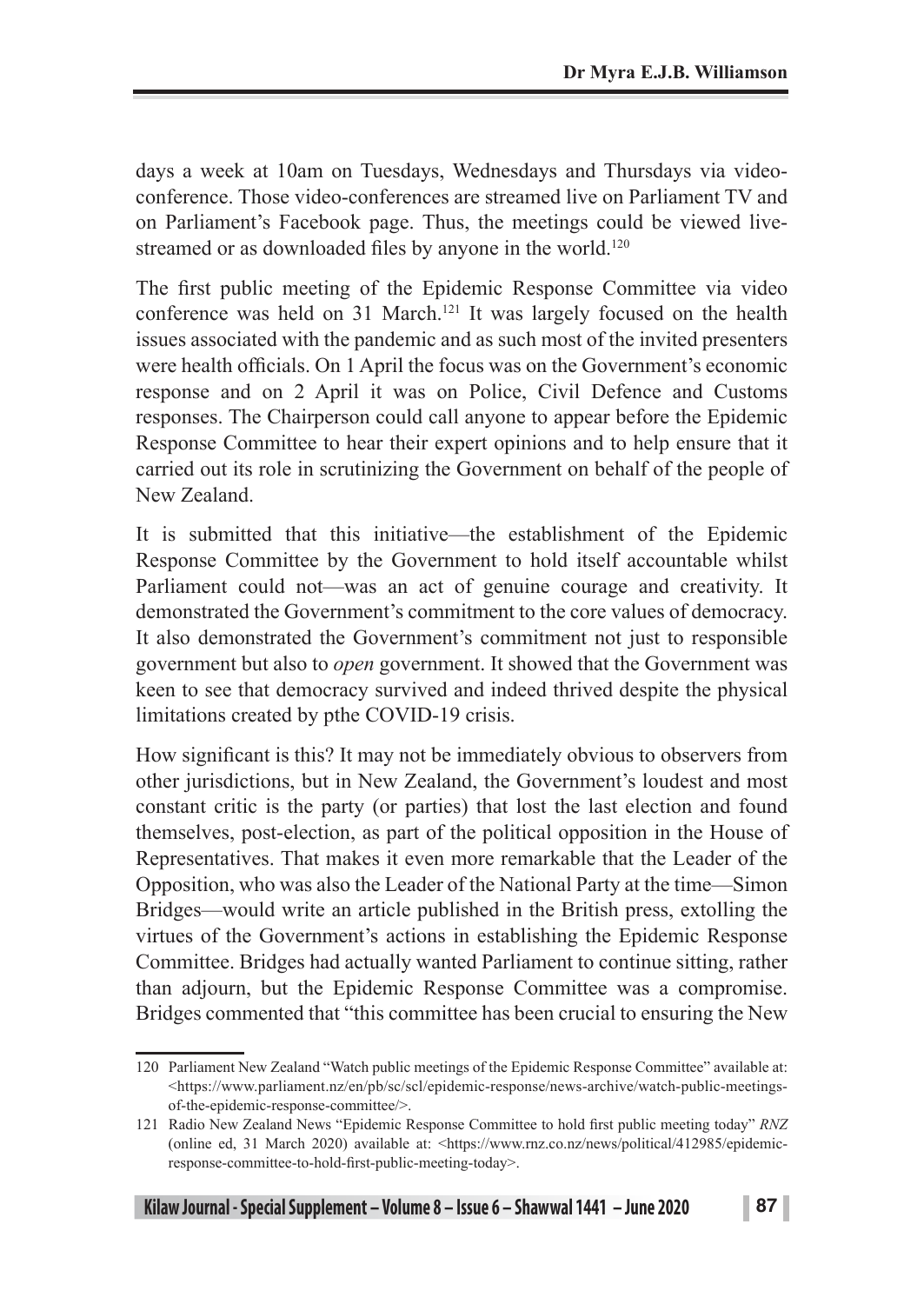Zealand response is better than it otherwise would have been."<sup>122</sup> Bridges' public support for the Epidemic Response Committee was important. The Government could have appointed anyone to Chair the Committee, but it appointed the Leader of the Opposition, normally its harshest critic.

Since the first draft of this article was written on 25 April 2020, the Leader of Opposition—Simon Bridges—has been replaced by means of a coup inside his own political party. The success of the Labour-led Government in dealing with COVID-19 lead to public opinion polls predicting a likely landslide victory for the Government at the upcoming September 2020 election. Therefore, the National Party voted out Simon Bridges as Leader of the National Party and replaced him with MP Todd Mueller, with the hope of increasing the party's popularity before the upcoming election.123 This development is a direct consequence of how popular the Government is, in light of its handling of the COVID-19 pandemic.

### *Critique of the Government's response*

As one might expect in a free and open democracy, not everyone is entirely satisfied with the New Zealand Government's efforts at maintaining transparency and accountability. The New Zealand Law Society, for instance, has written to the Chair of the Epidemic Response Committee to note that whilst it appreciates that at this time "governments might need to use the law in ways we do not normally accept" but "[t]his does not mean that the rule of law is any less important; in many ways the rule of law is more important now than ever before."124 The New Zealand Law Society has called on the Government to provide "clarity on the restraints on our usual freedoms of movement and association and on commerce, and clarity about the legal basis for these constraints…". As for the adjournment of Parliament, the New Zealand Law Society has said that "[c]onsideration also needs to be given to reconvening Parliament, if that can be done in a safe way, before the end

<sup>122</sup> Simon Bridges "In the absence of Parliament we must ensure that New Zealand's response to COVID-19 is the best that it can be" *The Guardian* (online ed, 3 April 2020) available at: <https:// www.theguardian.com/commentisfree/2020/apr/03/in-the-absence-of-parliament-we-must-ensurenew-zealands-response-to-covid-19-is-the-best-it-can-be>.

<sup>123</sup> Jenna Lynch, "National MPs have mixed feelings as Todd Mueller takes over as leader" *NewsHub* (online ed, 22 May 2020) available at: <https://www.newshub.co.nz/home/politics/2020/05/nationalmps-have-mixed-feelings-as-todd-muller-takes-over-as-leader.html>.

<sup>124</sup> New Zealand Law Society, "Letter to Hon Simon Bridges MP" 4 April 2020, available at: <https:// www.lawsociety.org.nz/\_\_data/assets/pdf\_file/0009/145197/l-Epidemic-Response-Committee-Covid-19-4-4-20.pdf>.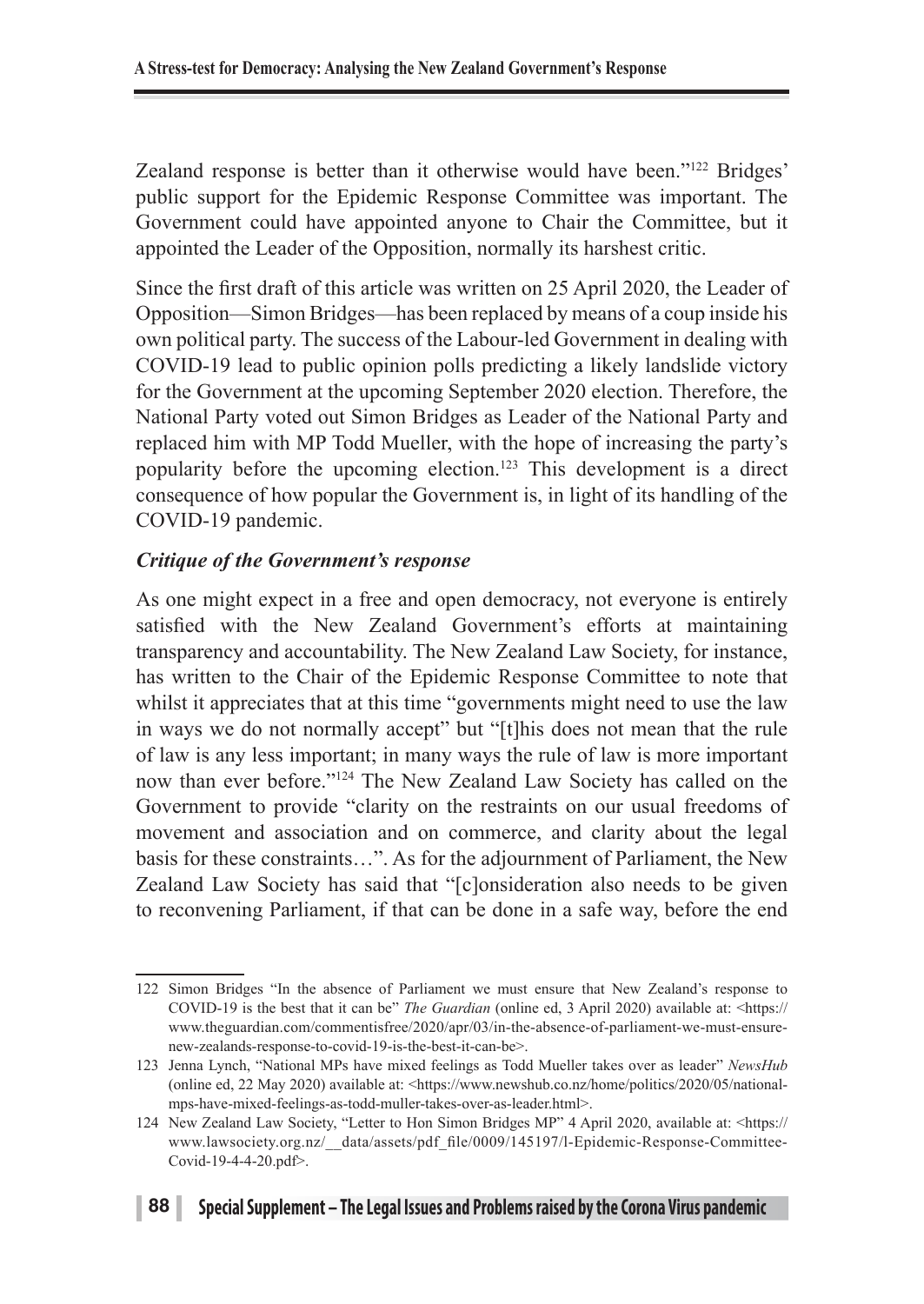of the currently notified Level-4 period, and certainly if it is extended."<sup>125</sup> Aside from the New Zealand Law Society, there have been some critical political commentators making their voices heard in the usual ways—through articles in the media and appearances on television—objecting to aspects of the Government's approach (e.g. the extent and duration of the lockdown).<sup>126</sup> This criticism is invaluable in an open and free democracy and is what citizens accept, and indeed expect, as the media plays its role in holding the Government accountable, an issue that is discussed further below.<sup>127</sup> Certainly, no journalists have been threatened with arrest or indeed any lesser sanctions for playing their role in criticizing the government's response whenever they thought it appropriate to do so. This, it is submitted, is one of the ways that the media can help to hold the government accountable: by examining the Government's every move and calling it out when they believe it is wrong.

#### *The United Kingdom: Parliament in recess*

Other countries, such as the United Kingdom, have given a "stamp of approval" to New Zealand's example. Perhaps the most interesting source of admiration is that of the United Kingdom because New Zealand's Westminster style of government is modelled on the United Kingdom.128 It seems that in the face of the COVID-19 pandemic, the UK allowed its Parliament to take an early recess. The United Kingdom's Ed Davey, Acting Leader of the Liberal Democrats, called on the UK Government to create a select committee for the COVID-19 virus, a virtual Parliament, made up of members of the Opposition and the Government, along the same lines as New Zealand's Epidemic Response Committee. In a letter to the Commons' committee, reported in "The Guardian" Davey argued that:<sup>129</sup>

<sup>125</sup> Ibid.

<sup>126</sup> For two examples of the critique in the media see Mike Hosking, "Government has overcooked the lockdown" *NZ Herald* (online ed, 21 April 2020) available at: https://www.nzherald.co.nz/nz/ news/article.cfm?c\_id=1&objectid=12326281 and see Barry Soper "Lockdown decision shows this Government isn't business savvy" *NewsTalkZB* (online ed, 21 April 2020) available at: <https://www. newstalkzb.co.nz/opinion/barry-soper-lockdown-decision-shows-this-government-isnt-businesssavvy/>.

<sup>127</sup> See discussion below under the heading "The role of the media in holding the Government to account".

<sup>128</sup> New Zealand was a British colony from 1840 when the Treaty of Waitangi was signed. Its date of independence is the subject of some scholarly debate but could be taken as 25 November 1947 when New Zealand passed the Statute of Westminster Adoption Act 1947. New Zealand is still a member of the Commonwealth of Nations.

<sup>129</sup> Kate Proctor, "MPs call for 'virtual Commons' amid COVID-19 early recess" *The Guardian* (online, 31 March 2020) available at: <https://www.theguardian.com/politics/2020/mar/31/mps-call-forvirtual-house-of-commons-amid-covid-19-early-recess>.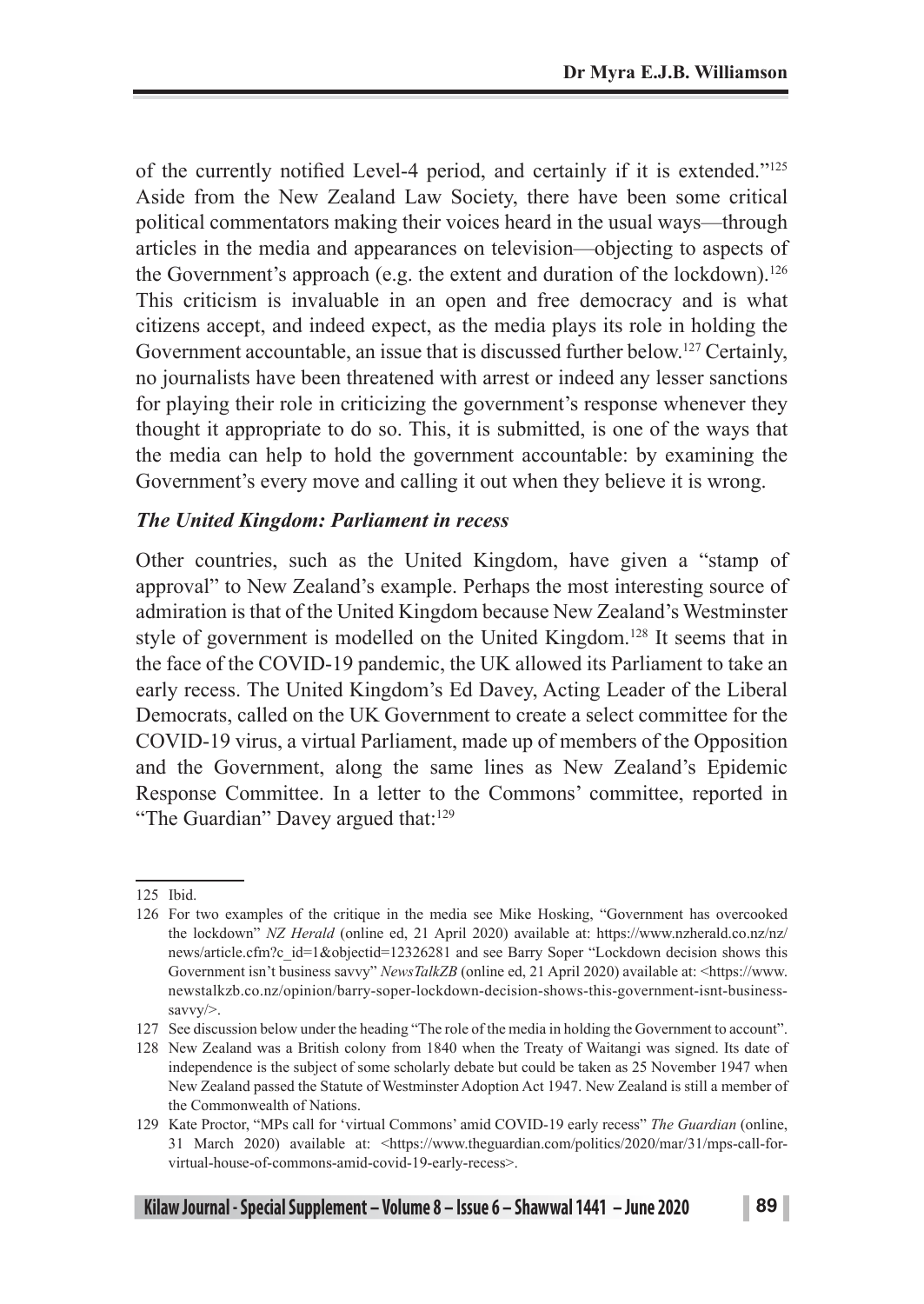*If it wasn't a dangerous infectious virus but a major emergency, Parliament would have been recalled…We think scrutiny is good for Government policy.* 

Ed Davey specifically called out the example set by New Zealand:<sup>130</sup>

*The precedent for this has already been set by New Zealand, in a parliament and a democracy largely based on our Westminster model. This could in turn now act as a model for the UK. Such a system would ensure continued Parliamentary scrutiny of government decisions…*

Other individuals in the United Kingdom made similar points about the need for Parliament to continue its oversight role. Darren Hughes, chief executive of the Electoral Reform Society, said that:<sup>131</sup>

*Ministers and public officials must be held to account by those with a full suite of powers to call evidence…Cabinet is showing that politics can continue to function during this crisis. Parliament must show the same, with the Speaker leading the way in providing accountability at this hour.*

Hughes' point is that if Cabinet can continue its role, then so can Parliament. Adjustments have been made so that Cabinet can meet virtually, using videoconferencing tools such as Zoom, so the challenge he is posing is for Parliament to adjust and to likewise continue its role in scrutinizing Government action. This is a point that surely must apply to all countries claiming to uphold democracy, whether they follow the Westminster model or otherwise. Citizens of all countries ought to be asking the same questions that Davey and Hughes have been asking in the United Kingdom: why isn't Parliament able to continue its role throughout this crisis? Why can't some flexibility be embraced so that all Parliaments can continue to scrutinize government action and hold the latter accountable for their decisions? It *is* a time for co-operation, as the Speaker of the Kuwaiti Parliament recently asserted.132 But more importantly it is a time

<sup>130</sup> Ed Davey, "It's time to virtually recall Parliament with a COVID-19 committee" *The NewStatesman* (online ed, 3 April 2020) available at: <https://www.newstatesman.com/politics/uk/2020/04/its-timevirtually-recall-parliament-covid-19-committee>.

<sup>131</sup> Kate Proctor, "MPs call for 'virtual Commons' amid COVID-19 early recess" *The Guardian* (online, 31 March 2020) available at: <https://www.theguardian.com/politics/2020/mar/31/mps-call-forvirtual-house-of-commons-amid-covid-19-early-recess>.

<sup>132</sup> Kuwait News Agency (KUNA), "Kuwaitis must act as one against COVID-19 – Al-Ghanim" KUNA (16 March 2020) available at: <https://www.kuna.net.kw/ArticleDetails. aspx?id=2879501&language=en>.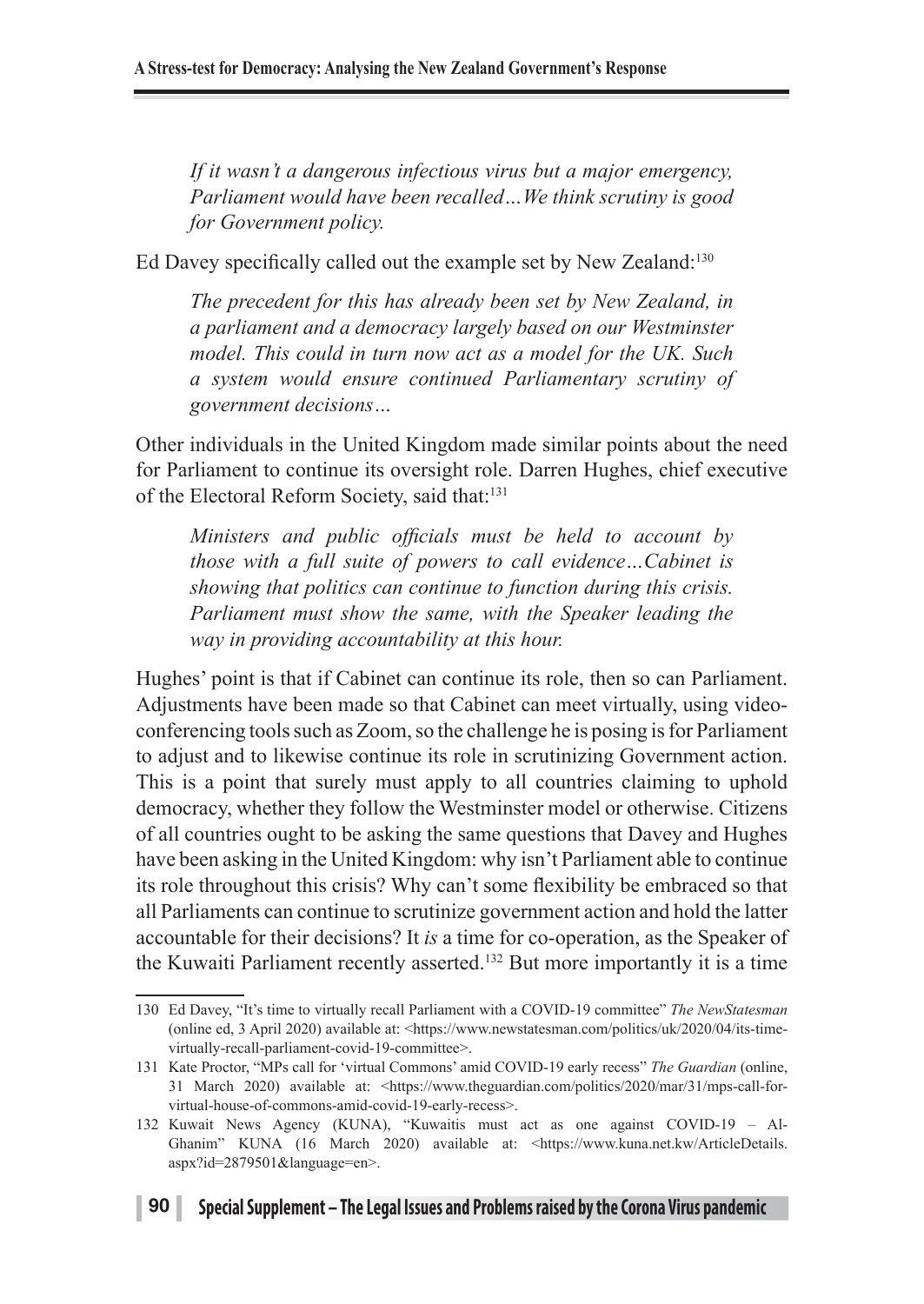for accountability and transparency, and for that to occur, Parliament needs to have an active role and be able to fully participate. To that end, the United Kingdom's House of Commons agreed on 16 April to an approach that has never before been tried in its 700-year history: it is going to sit with reduced numbers in the House (around 50 Ministers and backbenchers will be allowed in the House at any one time) and the rest will join online, via Zoom.133 This hybrid model of Parliament, put forward by the Commons Commission, is still under development and further research on how this works will be necessary. The hybrid model (some MPs sitting physically and some remotely via Zoom) is, at the time of writing, intended as a means of moving towards an entirely online Parliament.134 It is submitted that this is a positive development and one that *every* Parliament ought to consider: there are other conceivable reasons aside from COVID-19—which could prevent Parliament from physically sitting (such as a natural disaster) and it seems wise to have processes ready to be implemented to enable Parliament to continue its job of scrutinising the executive and passing legislation.

### *Australia calls for a New Zealand-style COVID-19 committee*

Australia's Parliament sat with heavily reduced numbers on 23 March 2020 to pass an \$AU66 billion stimulus package and then it entered into a recess: Parliament won't sit again until 11 August.<sup>135</sup> Despite objections from the Opposition, this development means that, potentially, the Government will have no Parliamentary oversight during a period of extremely important decision-making, especially in terms of deciding how to spend the billions of dollars that was approved prior to the recess.

Australian lawyers and judges have also referenced the New Zealand example. A group of former judges have called for the establishment of a bi-partisan select committee COVID-19 initiative like New Zealand. The group of former judges noted that:<sup>136</sup>

<sup>133</sup> Peter Walker, "Slimmed-down virtual House of Commons to sit next week" *The Guardian* (online ed, 16 April 2020) available at: <https://www.theguardian.com/politics/2020/apr/16/slimmed-downvirtual-house-of-commons-to-sit-next-week>.

<sup>134</sup> Ibid.

<sup>135</sup> SBS News, "Federal Parliament to shut until August as coronavirus causes revised schedule" *SBS News* (online edition, 23 March 2020) available at: <https://www.sbs.com.au/news/federal-parliament-toshut-until-august-as-coronavirus-causes-revised-schedule>

<sup>136</sup> The Australian Institute, "Former Judges Call for the Establishment of NZ-style Multi-Partisan COVID-19 Parliamentary Oversight Committee" (online, 1 April 2020) available at: < https://www. tai.org.au/content/former-judges-call-establishment-nz-style-multi-partisan-covid-19-parliamentaryoversight>.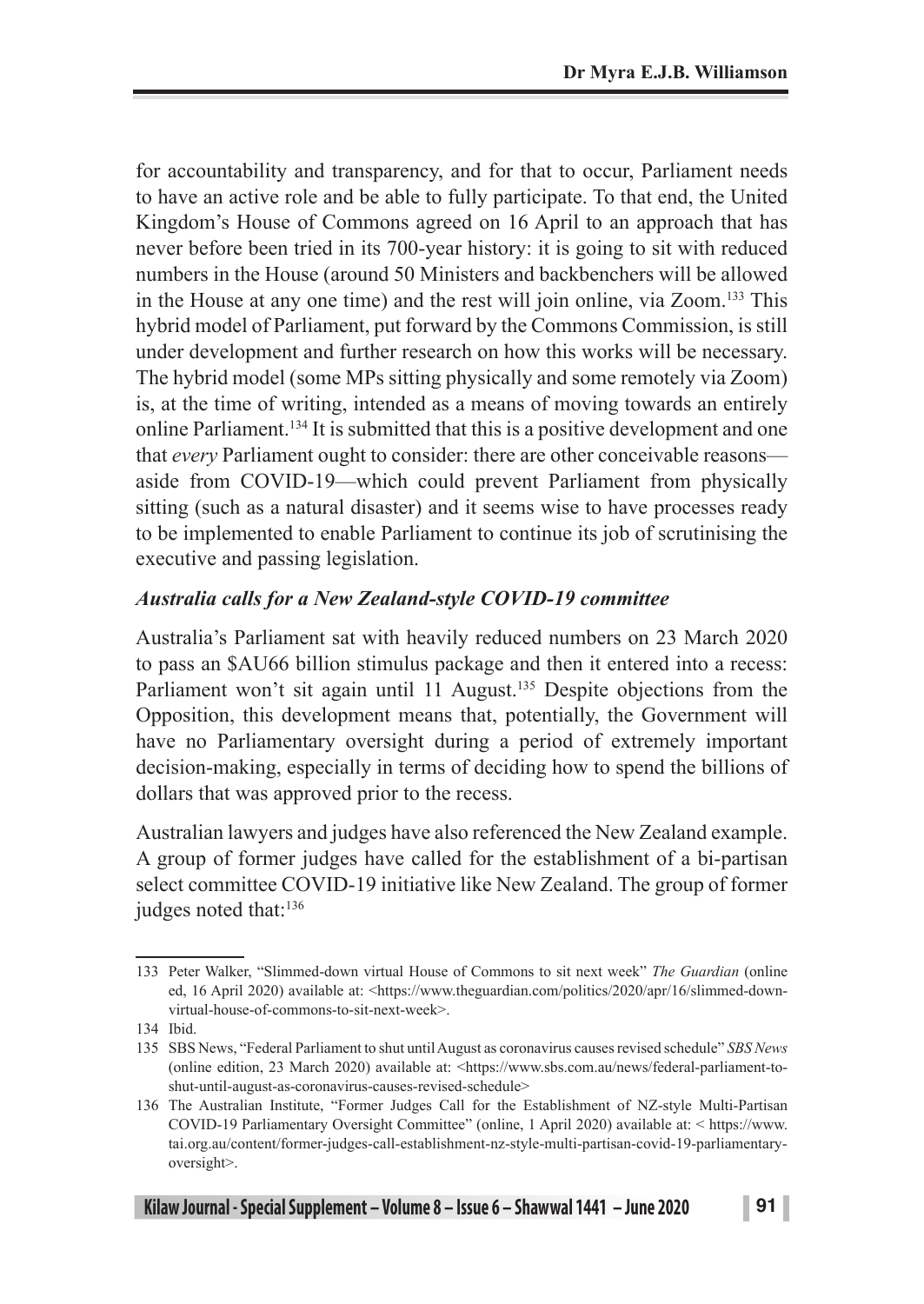*Like Australia, New Zealand has shut down its Parliament due to COVID-19. However, NZ has found a non-partisan alternative to maintain accountability…The establishment of such a committee represents a clever and principles compromise between the Government, which has rightly closed Parliament for public health reasons, and Opposition Parties, which equally rightly want Parliament sitting to hold Government accountable for its actions in a time of such crisis.*

Both Australia and the United Kingdom have a situation where their Parliaments are in recess: Australia until 11 August; the United Kindgom until at least 21 April. The political parties in their respective Parliaments, who are tasked under the convention of responsible government, of scrutinising government action and providing oversight, are physically unable to do so. Both have called for their respective governments to consider a NZ-style virtual/online select committee model to provide some form of continuing oversight.

It is argued here that there is an obligation for every government to provide such an oversight mechanism – perhaps along the lines of the New Zealand model. It should be virtual/online, it should be public, and it should be led by the leader of the opposition with members from all political parties. If Parliament cannot sit because of a public emergency, that does not excuse the New Zealand Government, nor *any* government, from providing a means for oversight to continue. New Zealand has shown the way and is currently demonstrating what is possible: the constitutional convention of responsible government can be preserved, and democracy can be protected, even in times of a state of emergency, such as the one presented by COVID-19.

### **Section 5. The role of the media in holding the Government to account**

An important part of any functioning democracy is a free media. It is wellaccepted that "public opinion is a critical check on governmental and parliamentary power".<sup>137</sup> The role of the media is even more important at a time of national crisis. Transparency and accountability are absolutely essential for a properly functioning democracy, to ensure that the government is communicating accurate information and making decisions that are in the best interests of the people. The media is the crucial link between what the Government is doing, and what the public *know* about what the Government

<sup>137</sup> Philip Joseph, *Constitutional and Administrative Law in New Zealand* (4<sup>th</sup> ed, Thomson Reuters, 2014) at 556.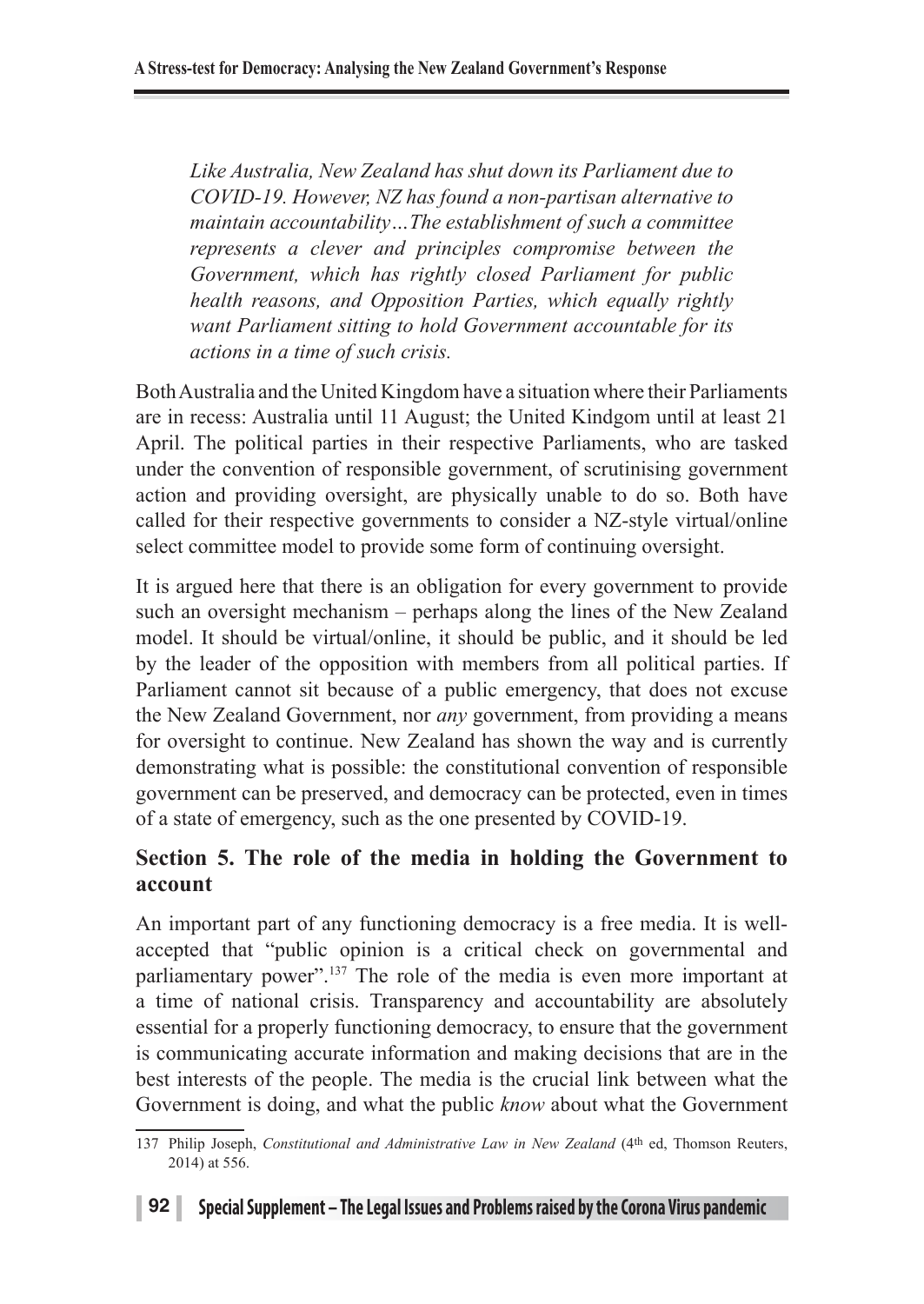is doing. As Karl du Fresne wrote in 2009:<sup>138</sup>

*…democracy cannot make sense without some means of informing the public on the affairs of government. Representative democracy not only requires that the public know what their elected representatives are doing, but also depends on those representatives knowing what the public thinks. The press is the vital two-way link in the democratic chain without which the public cannot engage in the political process.*

New Zealanders have high expectations when it comes to both access to information and freedom of expression. We expect that two-way link to operate freely, openly and effectively. We expect our politicians to keep us informed of what they are doing, and what they plan to do. We expect to be able to obtain any official information we desire, through making an Official Information Act request if necessary, and we expect to be able to express ourselves freely on talk-back radio, in newspaper columns, in letters to the editor, on Facebook, Twitter, and all the other social media platforms.

For example, on 21 March 2020, the Leader of the Opposition, Simon Bridges, posted a message on his Facebook page criticizing the Government for extending Alert Level 4 for two additional weeks. In response, he received approximately 16,000 comments, most of them negative and calling him out for being "tone-deaf" and out of touch with New Zealanders' concerns.139 He in return posted that "there are a bunch of different views" asserting that everyone is entitled to their opinion. Indeed, that is exactly what New Zealanders would all agree on: everyone is allowed to express their opinion freely and no one should be penalized for doing so. That is a mark of a functioning democracy.

#### *Freedom of expression and COVID-19: the good, the bad and the ugly*

A crisis like COVID-19 is like a stress-test for a country's respect for its own people's constitutional rights: COVID-19 shows up the best and the worst in governments, and it tests their ability to hold firm to the fundamental characteristics of a democracy; the free-flow of information becomes even more important than usual in a global health crisis such as the current one.

<sup>138</sup> Karl du Fresne, "The Uninvited Guest: The Role of the Media in an Open Democracy" (2009) 54 Yearbook of New Zealand Jurisprudence 52 at 56 (emphasis added). Du Fresne was the former editor of the Wellington daily newspaper *The Dominion*.

<sup>139</sup> NZ Herald, "COVID-19 Coronavirus: Simon Bridges Facebook post criticising lockdown extension slammed" *NZ Herald* (online ed, 21 April 2020) available at: <https://www.nzherald.co.nz/nz/news/ article.cfm?c\_id=1&objectid=12326485>.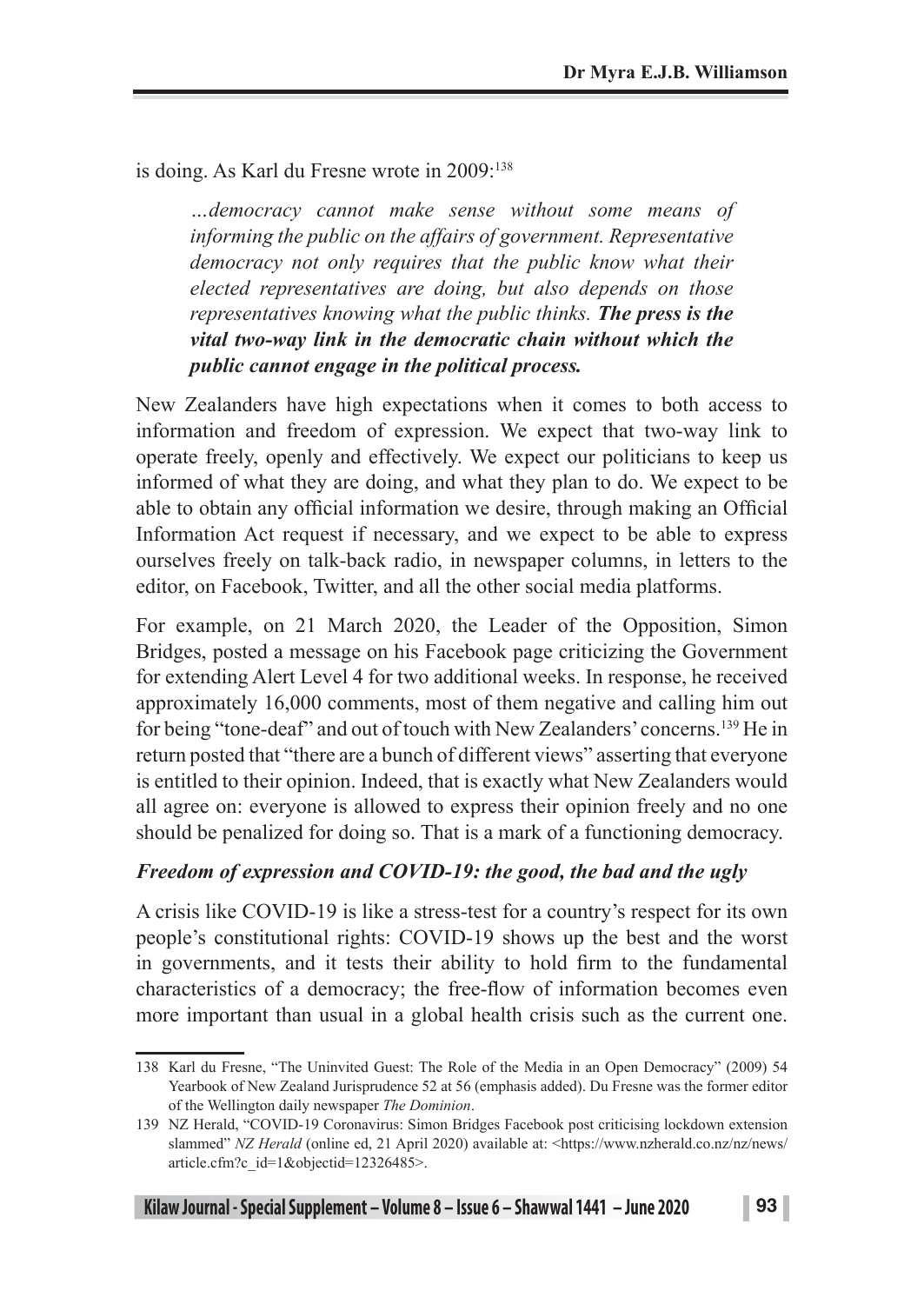Examples from around the world show that in terms of permitting freedom of expression, there is a wide range of practices being followed, from the good to the bad to the ugly.

If people are penalized merely for criticizing their government's actions or inactions, then it is submitted they are not living in a democracy: they are instead living in (at best) a semi-democracy, or (at worst) an autocracy or a dictatorship. Recent news stories emanating from Kuwait, Jordan, Egypt and Iraq in relation to COVID-19 media coverage suggest that freedom of expression is under attack in the Middle East and North Africa, as it is elsewhere. Television presenters, reporters and television channel owners are being arrested for simply expressing their opinions.

A few examples show that COVID-19 is provoking a special clamp-down on the freedom of the press. In Kuwait, the Attorney-General was reported to have ordered the arrest of Kuwaiti television presenter Dalia Badran on 19 April for "insulting the country and its armed forces" in a tweet.140 A few days earlier in Jordan, authorities arrested Roya TV Channel's owner Fares Sayegh, and its news director and presenter, Mohammed Al Khalidi, for broadcasting a report in which Jordanians from a poor neighbourhood criticized the government because they were suffering financial difficulties due to COVID-19. The two men were reported to be spending 14 days in prison for their "crime" of reporting on what some of the poorest people of their country were experiencing.141

In Jordan on 17 March 2020, King Abdullah reportedly approved an emergency "defence law" which gives the Prime Minister sweeping powers to "deal firmly with anyone who spreads rumours, fabrications or false news".<sup>142</sup> In Egypt, on 11 April 2020, the government blocked the website of Egyptian news outlet "Darb" which is owned by the opposition Socialist Popular Movement Party, and the website was apparently unavailable on all internet providers in Egypt.<sup>143</sup> On 14 April, the Iraqi government suspended the licence of the Reuters news

<sup>140</sup> Middle East Monitor, "Kuwait arrests tv presenter for 'insulting army' *Middle East Monitor* (online ed, 20 April 2020) available at: <https://www.middleeastmonitor.com/20200420-kuwait-arrests-tvpresenter-for-insulting-army/>.

<sup>141</sup> MEE Staff, "Coronavirus: Owner of TV channel Roya arrested over report" *Middle East Eye* (online ed, 10 April 2020) available at: < https://www.middleeastmonitor.com/20200420-kuwait-arrests-tvpresenter-for-insulting-army/>.

<sup>142</sup> International Press Institute, 25 May 2020 update, available at: <https://ipi.media/covid19-mediafreedom-monitoring/>.

<sup>143</sup> International Press Institute, "COVID-19: Number of Media Freedom Violations by Region" April 2020 available at: <https://ipi.media/covid19-media-freedom-monitoring/>.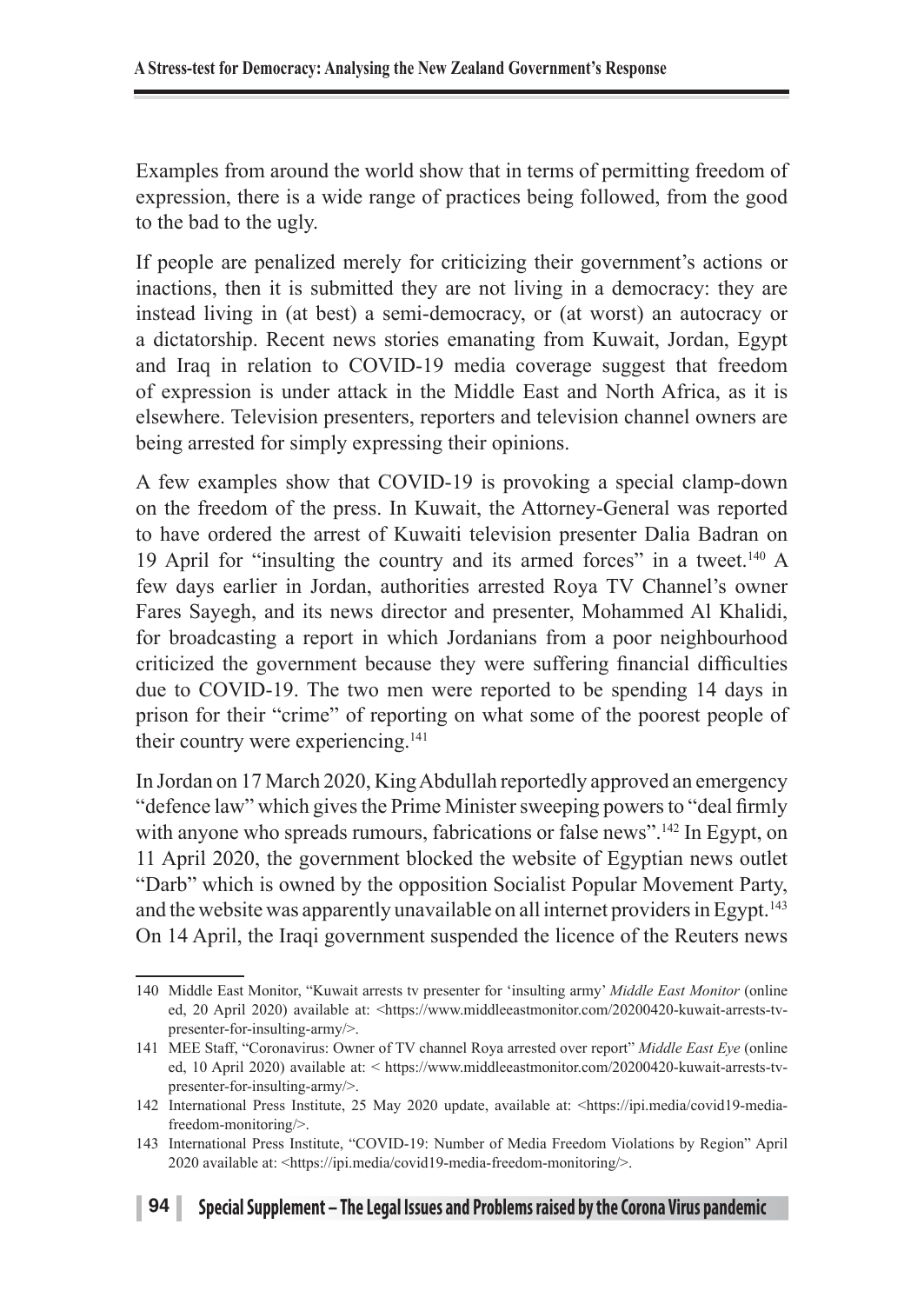agency "after it published a story saying the number of confirmed COVID-19 cases in the country was higher than officially reported".<sup>144</sup>

Persecution of members of the press is completely incompatible with human rights and the values embraced by democracies. The abovementioned examples by governments in the Middle East and North Africa are incompatible with a basic understanding of the international human right called "freedom of expression". These actions are, arguably, not even compatible with the constitutions of those countries, although a thorough examination of that argument is beyond the scope of the current article.<sup>145</sup>

Although states are permitted to make reservations to the international conventions that protect freedom of expression, states are *not* permitted to make reservations, or subsequently enact domestic legislation, that defeats the purpose of the international convention to which the state has already committed itself. That much is guaranteed by Article 18 of the Vienna Convention on the Law of Treaties 1969.<sup>146</sup> Article 18 provides that "a State" is obliged to refrain from acts which would defeat the object and purpose of a treaty" when it has expressed its consent to be bound by that treaty.

Thus, even if a state's legislative body passes a law which purports to give the Government the "legal" power to arrest television presenters, journalists or citizen bloggers for merely reporting the news or expressing political opinions, or passes a law that allows for the closure of media outlets, there is a very good argument, pursuant to Article 18 of the Vienna Convention, that such a law would be incompatible with that state's international law obligations if that state has, for instance, ratified the International Convention on Civil and Political Rights. A full exploration of the potential human rights violations of individual states during the COVID-19 pandemic is beyond the scope of the current research and may be the focus of future scholarly endeavours. Suffice to say here that national constitutions and laws ought to protect and further—not suffocate and extinguish—fundamental human rights

<sup>144</sup> Ibid.

<sup>145</sup> Article 36 of the Kuwait Constitution 1962 states that "Freedom of opinion and scientific research is guaranteed" and Article 37 states that "Freedom of the press and of publication is guaranteed…": see Kuwait Constitution 1962 available at: <https://www.constituteproject.org/constitution/Kuwait\_1992. pdf?lang=en>. Similarly, Jordan's Constitution 1962 states in Article 15 that "The State shall guarantee freedom of opinion; and every Jordanian shall freely express his opinion by speech, writing, photography, and the other means of expression, provided that he does not go beyond the limits of the law". I would argue that the arrests in Kuwait and Jordan, mentioned above, breach both the spirit and the letter of their respective constitutional guarantees of freedom of expression.

<sup>146</sup> United Nations, *Vienna Convention on the Law of Treaties*, 23 May 1969, UNTS Vol 1155, p331, available at: <https://treaties.un.org/doc/Publication/UNTS/Volume%201155/volume-1155-I-18232- English.pdf>.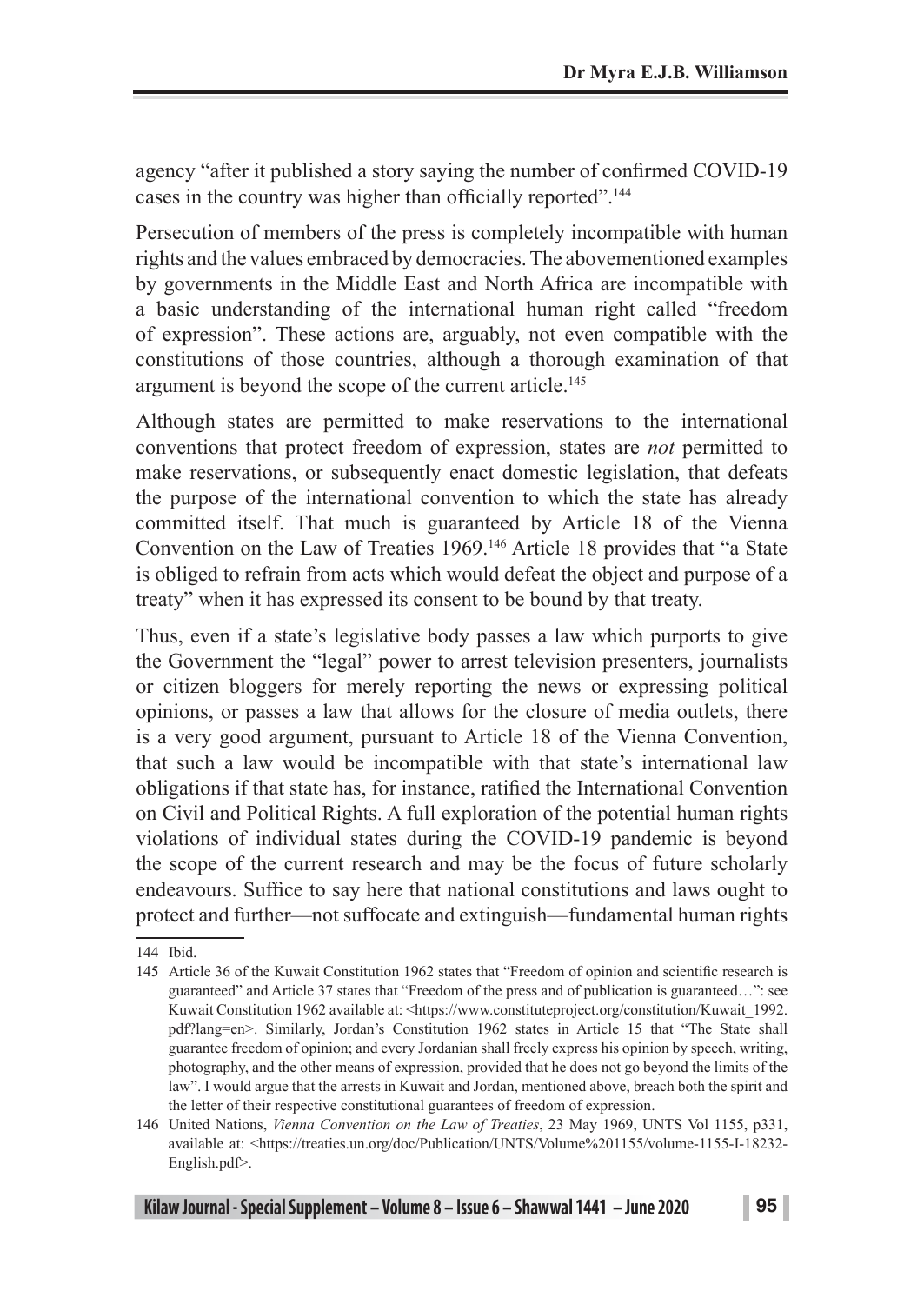such as the right to freedom of expression. Furthermore, countries which do not persecute journalists for expressing their opinions are, by and large, much more successful at combatting COVID-19 than those which are attempting to stifle freedom of expression. As the New Zealand example has clearly shown, it is entirely possible—and probably essential—to achieve success in the struggle to control COVID-19 whilst also upholding every person's right to the freedom of expression. There have been plenty of voices of criticism in New Zealand – but the Government has largely encouraged them, and often listened to them, to ensure that its response is as good as it can be.

It is noteworthy that merely having a written national constitution which states that freedom of expression is protected by it, is no guarantee that such a right actually exists. This is particularly interesting in the New Zealand context because, as was mentioned earlier, it is one of only three countries which does not have a codified, written constitution, yet the right to freedom of expression is still very well-protected, especially when compared with other countries which do purport to protect that right in their constitutions.<sup>147</sup>

The International Press Institute (IPI) is one organization that has been tracking the number of media freedom violations by region in the context of the COVID-19 pandemic. Since the COVID-19 pandemic emerged, it has recorded 213 violations of media freedom. It has found that in terms of the number of arrests/charges, the Asia-Pacific and Africa regions are the worst regions to be reporting from on the pandemic, with 25 incidents and nine incidents recorded respectively; the Middle East and North Africa (MENA) region so far has only four recorded arrests but the IPI does not record every arrest—for instance, the arrest of the Kuwaiti television presenter, mentioned above, is not present in its dataset.148 In terms of censorship, Asia-Pacific and Africa have nine reported incidents each, and the Middle East and North Africa have four incidents each.<sup>149</sup> In addition to these statistics, the IPI has been following stories of press freedom violations around the world to highlight how some government have been using COVID-19 as a means to crack down on the freedom of the press.150

<sup>147</sup> For a discussion of how the right to freedom of expression is protected in New Zealand, see Karl du Fresne, supra n 139.

<sup>148</sup> Reporting on the International Press Institute's website is current to 23 May 2020 so the latest arrest in Kuwait has not been added, at the time of writing. Therefore, the figure for the Middle East and North Africa will likely rise.

<sup>149</sup> International Press Institute, "COVID-19: Number of Media Freedom Violations by Region" April 2020 available at: <https://ipi.media/covid19-media-freedom-monitoring/>.

<sup>150</sup> International Press Institute, homepage, available at: <https://ipi.media/#>.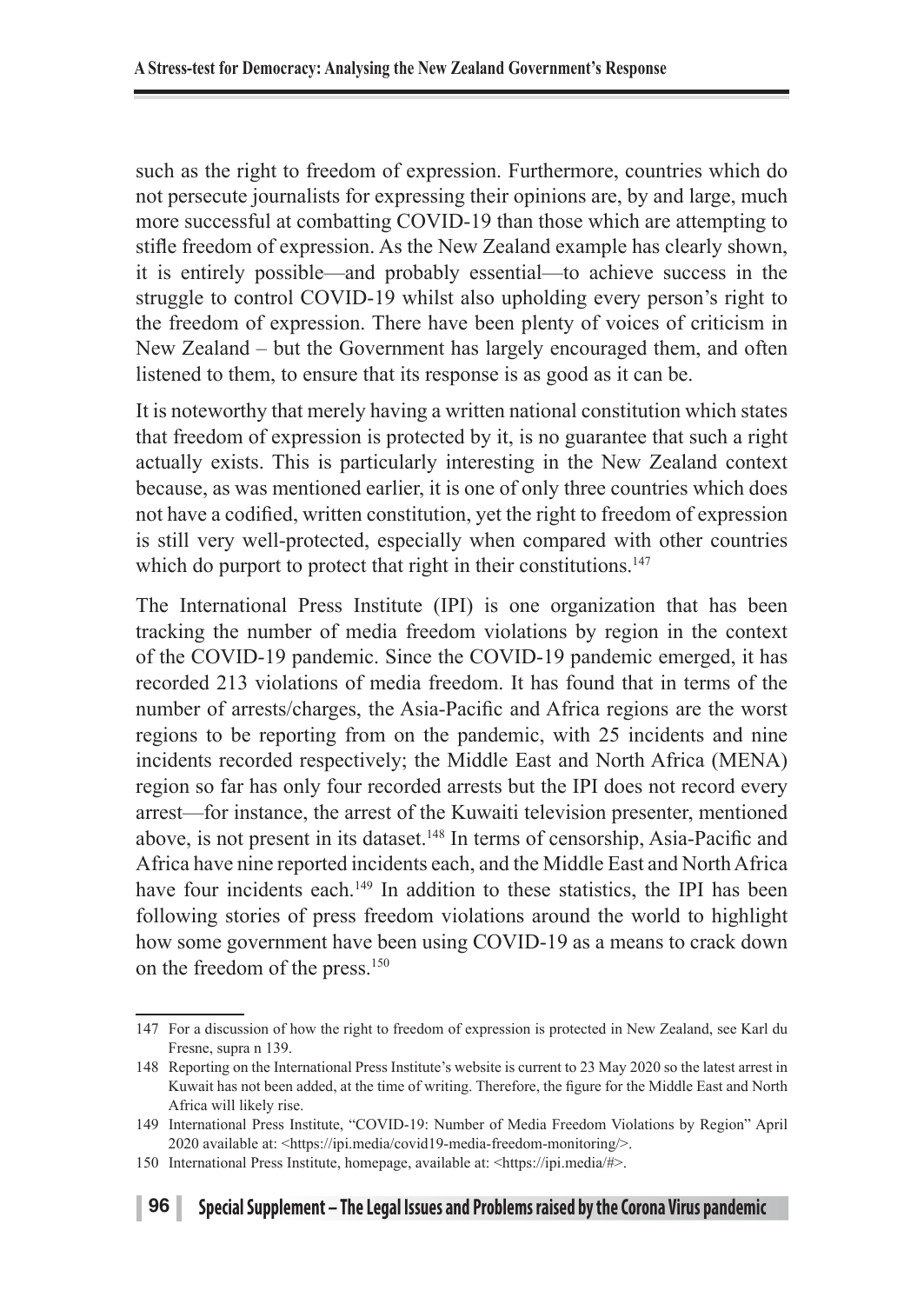New Zealand always ranks fairly well on international comparisons of press freedom. Not all democracies do, and not all countries that claim to be "democracies" protect freedom of expression and access to information. In the 2020 World Press Freedom Index, New Zealand is ranked as the 9<sup>th</sup> best country in the world for press freedom.151 In relation to the current situation, the New Zealand Government has recognized the importance of not only keeping the public well-informed during the COVID-19 pandemic, but it has also recognised the importance of the media having continuing access to the Government, to ask hard questions and to hold it to account for its decisions. To that end, New Zealand's PM has almost always been present at the live daily press briefings held at the Beehive, since 16 March 2020. The daily press briefings are broadcast live on television and online via Facebook.<sup>152</sup> Links to previous press conferences are made available online.<sup>153</sup>

Most of these live press briefings begin with a statement from Prime Minister Arden or from the Director-General of Health, Dr Ashley Bloomfield, the latter outlining the most recent information on COVID-19 cases. Both of them give statements if they are both present. Sometimes, only Dr Ashley Bloomfield or another official has fronted at the press conferences, especially during the weekends. The prepared statements usually provide updates on the number of new confirmed cases and suspected cases, the number of recovered patients, the number of deaths and details about any new "clusters" of cases.

The press conferences are factual and "to the point". There are also details about hospital supplies and ability to cope with new COVID-19 cases. Then the brief pre-prepared statements are followed by questions from reporters who represent all media outlets. Due to social-distancing rules, the reporters are spread out, which can be observed due to the live video feed of the press conference. Generally speaking, the prepared statements by Arden and Bloomfield, and sometimes others including the Minister of Finance (Grant Robertson), the Police Commissioner and the Director of Civil Defence Emergency Management (Sarah Stuart-Black), only take up about the first 25-35% of the press conference. Approximately 65-75% of the time is usually

<sup>151</sup> Norway, Finland and Denmark are the top three countries for press freedom according to the 2020 World Press Freedom Index available at: < https://rsf.org/en/ranking>. As a point of comparison in the context of this paper, Kuwait ranks 109<sup>th</sup>, Qatar ranks 129<sup>th</sup>, United Arab Emirates ranks 131<sup>st</sup>, Oman ranks  $135<sup>th</sup>$  Bahrain ranks  $169<sup>th</sup>$  and Saudi Arabia ranks  $170<sup>th</sup>$ .<br>Facebook. "Jacinda Arden" available at: <http://

<sup>152</sup> Facebook, "Jacinda Arden" available at: <https://www.facebook.com/jacindaardern/ videos/936606563463388>

<sup>153</sup> Beehive.govt.nz "COVID-19 Updates" available at: <https://www.beehive.govt.nz/feature/covid-19 updates>.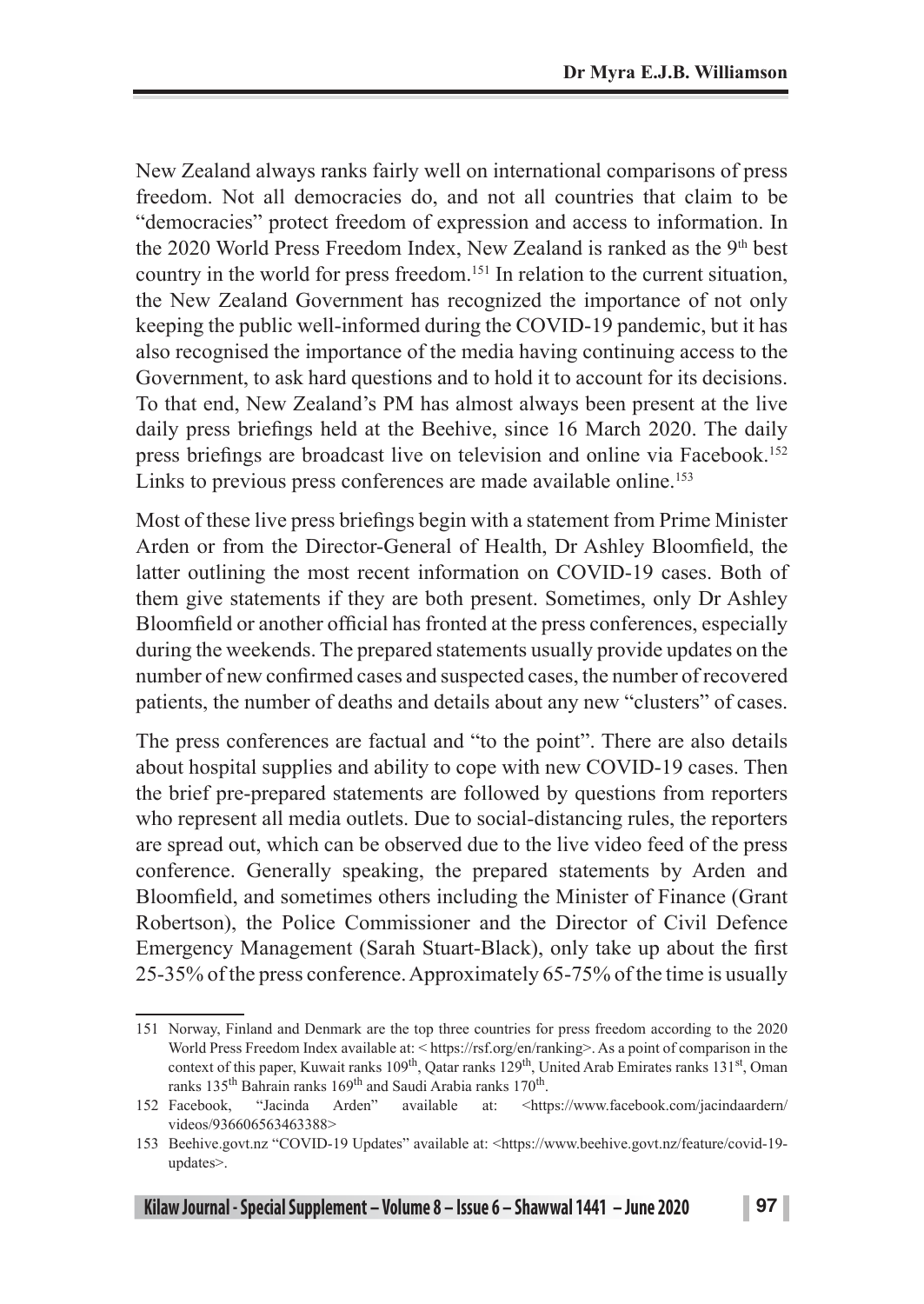taken up by subsequent questions from reporters.154 Written transcripts of the press conferences are available online, as are video recordings. The questions asked by reporters are often critical or information-seeking: there are no limits on what they can ask. The PM and the Director-General of Health provide answers. This is an example of transparency and openness in government, something which the New Zealand public expects.

In terms of atmosphere, the press briefings are serious and informative, but there is a genuine element of friendliness and sometimes even humour. For example, an interesting situation arose when the Prime Minister responded to the NZ Herald's political reporter, Jason Walls, who started to ask her a question, and then forgot what his questions was. The Prime Minister replied to the reporter: "Don't worry, we'll come back to you. I do worry that you are getting enough sleep Jason."155 This interaction was a light-hearted interaction that in many ways demonstrates not only the "friendly and folksy" vibe that the Prime Minister often aims for, but also the relationship between the Prime Minister and the reporters who attend press briefings. The reporter himself said that "[i]t's heartening to see civility in leadership".<sup>156</sup>

The media reports of this interaction were largely ones of surprise – and in the US, the theme was largely admiration that we have a Prime Minister who seems to like and respect reporters.<sup>157</sup> This is thrown into sharp contrast with the US President's comments to media reporters which, at times, can be insulting and combative. President Trump's remarks to reporters at the press briefing on Monday 13 March 2020 stand out as being particularly insulting and demeaning towards reporters who have the task of asking him

- 154 This estimate of how each press conference is divided, into prepared statements and questions from the media, is based on a reading of a random sample of transcripts. If a transcript is 8 pages long, the prepared statements might have taken up 3 pages and the remaining 5 are questions. It is not based on a reading of every transcript. It is simply provide to give an indication of the way that the press conferences are carried out. The point is that there is a genuine ability for the media to question the Government and receive answers. This may be contrasted with the practice in other countries where perhaps there are no daily press briefings so the Government does not have to answer questions from the media in a public and transparent way.
- 155 NZ Herald, "COVID-19 coronavirus: Americans lose it over Jacinda Ardern's light-hearted media moment" *NZ Herald* (online ed, 17 April 2020) available at: <https://www.nzherald.co.nz/nz/news/ article.cfm?c\_id=1&objectid=12325405>
- 156 James Pasley, "New Zealand Prime Minister Jacinda Arden told a reporter who forgot his questions that she was worried he was not getting enough sleep" *Australian Business Insider* (online ed, 17 April 2020) available at: < https://www.businessinsider.com.au/jacinda-ardern-new-zealand-worriedreporter-sleep-2020-4?r=US&IR=T>.
- 157 For a sample of Twitter and international reaction see, for example, NZ Herald, "COVID-19 coronavirus: Americans lose it over Jacinda Ardern's light-hearted media moment" *NZ Herald* (online ed, 17 April 2020) available at: <https://www.nzherald.co.nz/nz/news/article.cfm?c\_id=1&objectid=12325405>

#### **98 Special Supplement – The Legal Issues and Problems raised by the Corona Virus pandemic**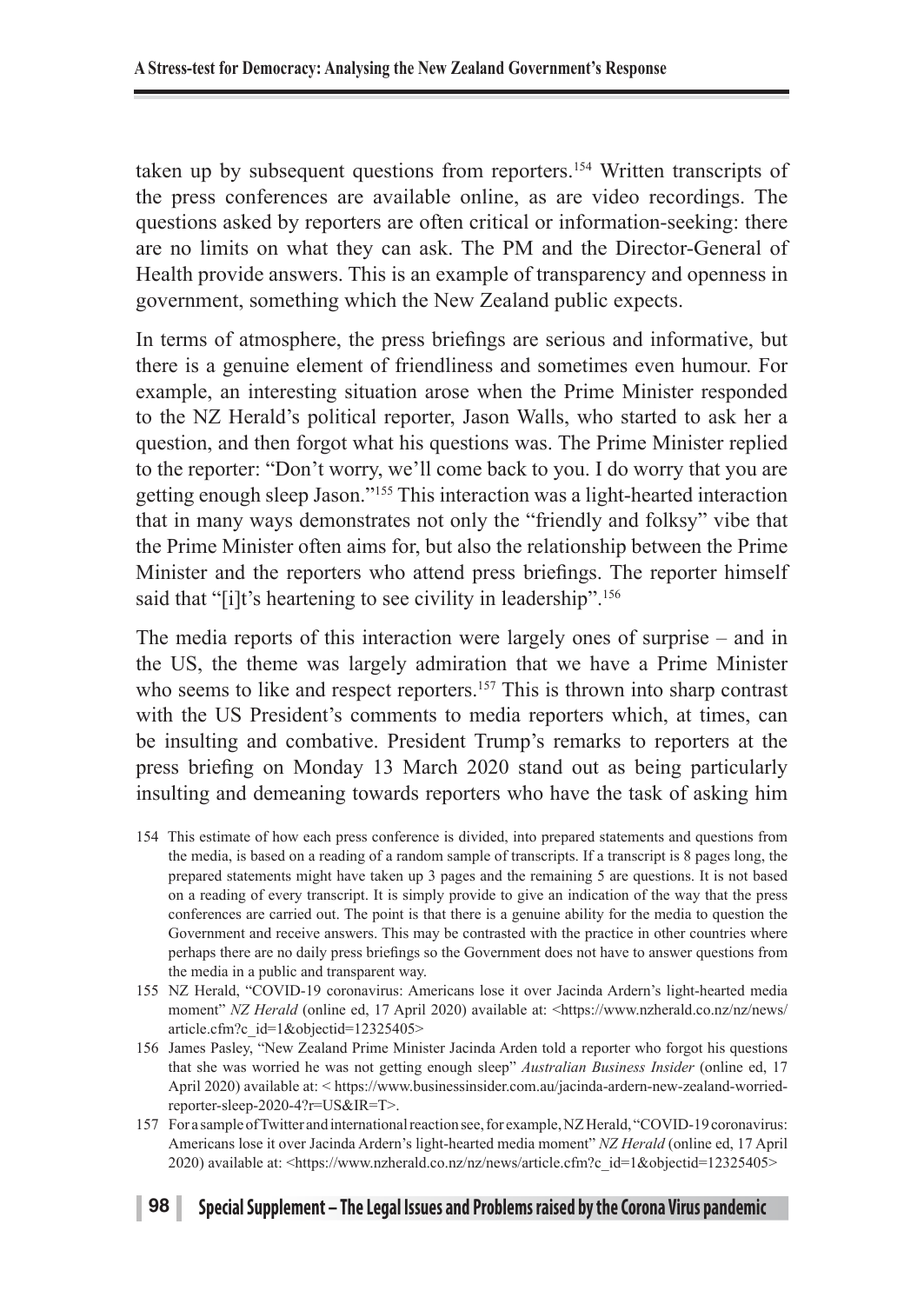questions, on behalf of the American people, in order to hold their government to account <sup>158</sup>

### *Democracy and disability*

To ensure that every New Zealander can understand the Government's response, a sign language interpreter joins the Prime Minister and the Director-General of Health on stage at every live press briefing. Sign language is an official language of New Zealand, with around 0.5% of the population using it to communicate.159 The sign language interpreters provide an invaluable service to those New Zealanders who live with a hearing disability: they can follow the live press conference with every other New Zealander. The Prime Minister, explained their involvement as follows: "Remember, their [the sign language interpreters'] singular focus is to make sure as many New Zealanders as possible know what is going on, not just here, in Parliament, but in New Zealand and around the country."160

Having a sign language interpreter at press conference is apparently not a universal practice. In the United States, for instance, there is no sign language interpreter standing next to President Trump at his daily press conferences. This is something that the deaf community of the United States are acutely aware of. Joyce Karam, the Washington Correspondent for The National UAE newspaper, tweeted about the New Zealand sign language interpreters, and one user noted that "[d]eaf Americans have sent THOUSANDS of requests for the White House to provide interpreters and have been completely ignored."161 Indeed, deaf Americans have referred to the lack of sign language interpreters

<sup>158</sup> At the 13 April White House briefing, CBS reporter Paula Reid asked a challenging question of President Trump, and he responded by cutting her off and saying: "You're so disgraceful. It's so disgraceful the way you say that". When she asked a follow-up question, President Trump replied: "You know you're a fake, your whole network is a fake and the way you cover it is a fake…": see Poppy Noor, "Has Trump finally met his match? The female reporters setting him straight" *The Guardian* (online ed, 14 April 2020) available at: <https://www.theguardian.com/us-news/2020/ apr/14/trump-paula-reid-coronavirus-briefing-female-reporters>.

<sup>159</sup> Note that English is the de facto official language of New Zealand but that is not stated in any legislation. Two language have special statutory status: Maori and Sign Language. Section 3 Maori Language Act 1987 declares Maori language to be an official language of New Zealand. Section 5 New Zealand Sign Language Act 2006 declares New Zealand Sign Language to be an official language of New Zealand. New Zealand was the first country in the world to declare Sign Language as an official language.

<sup>160</sup> Megan Harvey, "COVID-19 coronavirus: New Zealand's new her (and it's not Ashley Bloomfield)" *NZ Herald* (online ed, 17 April 2020) available at: <https://www.nzherald.co.nz/nz/news/article. cfm?c\_id=1&objectid=12325453>.

<sup>161</sup> Twitter, Joyce Karam, reply from Little Hippie House to Joyce Karam (Twitter, 15 April 2020) available at: < https://twitter.com/joyce\_karam/status/1250105500936658944> (emphasis in the original).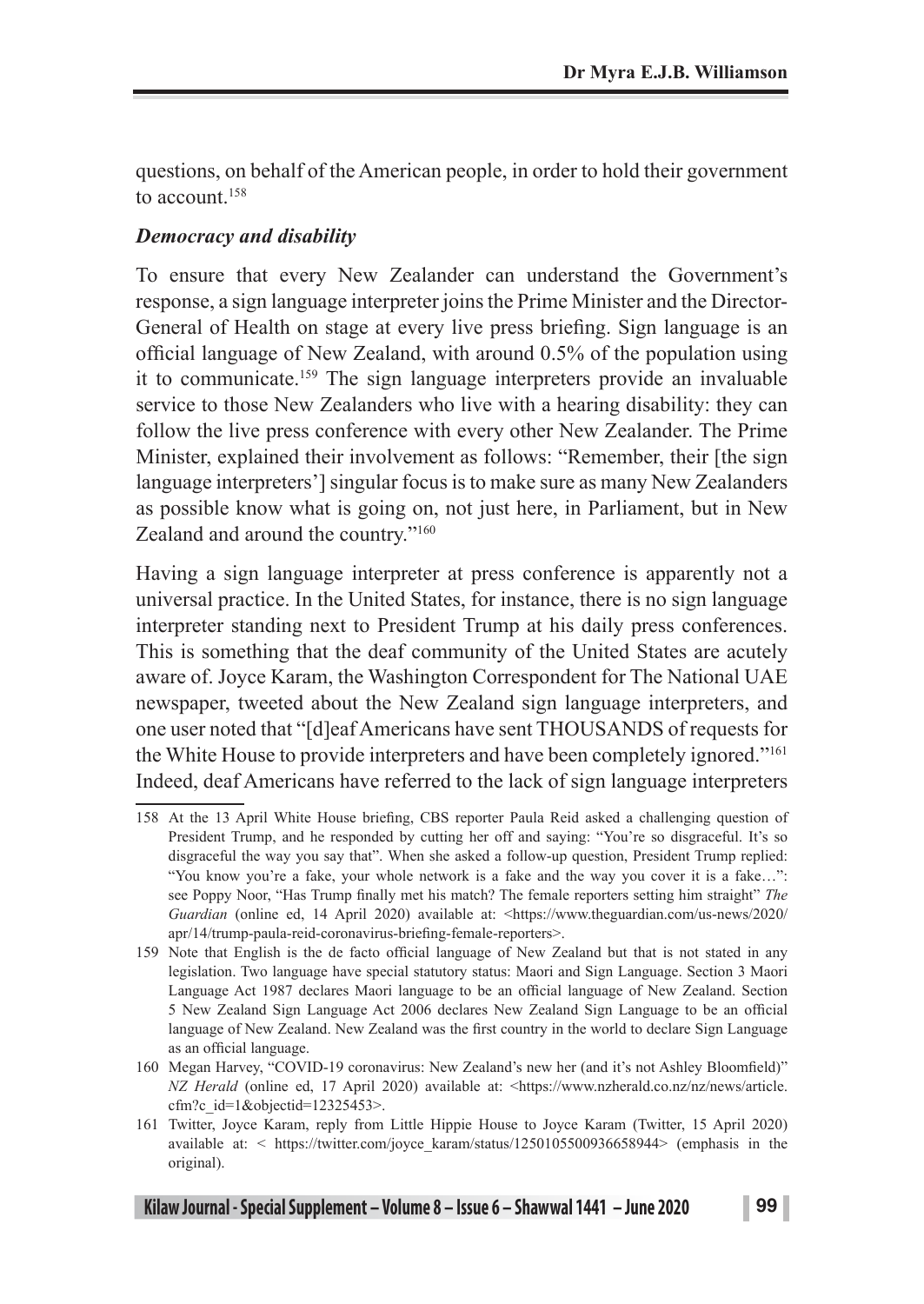at White House press briefings as "extremely frustrating". Some American state governors use sign language interpreters, others do not. This is a simple issue of access to information for all, regardless of one's disability.

If a country is claiming the title of "democracy" for itself, then it is argued that two essential requirements flow from such as assertion. First, the government must practice accountability and transparency. That means, it must hold regular, public press conferences where it can explain its actions and then be patiently questioned by the media (on behalf of the public) about those actions. Many countries do not hold daily press briefings-they may just issue press statements which an obedient press must publish. Alternatively, if they do hold daily press briefings, there may be a tendency to belittle the role of the press.<sup>162</sup>

Second, the information that is communicated by the government in daily press briefings must be accessible to all, including those with disabilities, such as people with hearing impairments. A sign language interpreter shouldn't be seen as an optional extra, but as an essential part of ensuring that every person in every state and every country (as the case may be) has access to live information – which in a pandemic could be life-threatening or life-saving information.

This section of the paper has explored the constitutional dimensions of the COVID-19 pandemic by focusing on the role of the media, the public's "right to know" and the public's right to express opinions freely. It has examined the way in which governments, such as the New Zealand Government, can opt to put in place systems and procedures—such as the Epidemic Response Committee and daily press briefings—to ensure that, even in extreme situations such as the present, governments can still make sure they are scrutinized and held to account for their actions. It is submitted that the post-COVID-19 world will be different, and the ability of reporters to tell the public what the government is doing, will be challenged by the way that governments react to the current pandemic. One of the casualties of COVID-19 may be the public's ability to express their opinions and to hold their government accountable for their decisions. As the Secretary-General of the NGO Reporters Without Borders, Christophe Deloire, recently stated when it released its 2020 World Press Index report in April:

<sup>162</sup> The obvious example here is the United States, where the President of the United States has recently taken a combative stance with reporters in response to the latter asking him questions during press briefings. For examples of the reporting on this trend, see David Smith "Wounded by media scrutiny, Trump turned a briefing into a presidential tantrum" *The Guardian* (online ed, 14 April 2020) available at: <https://www.theguardian.com/us-news/2020/apr/13/trump-coronavirus-meltdownmedia-authority>.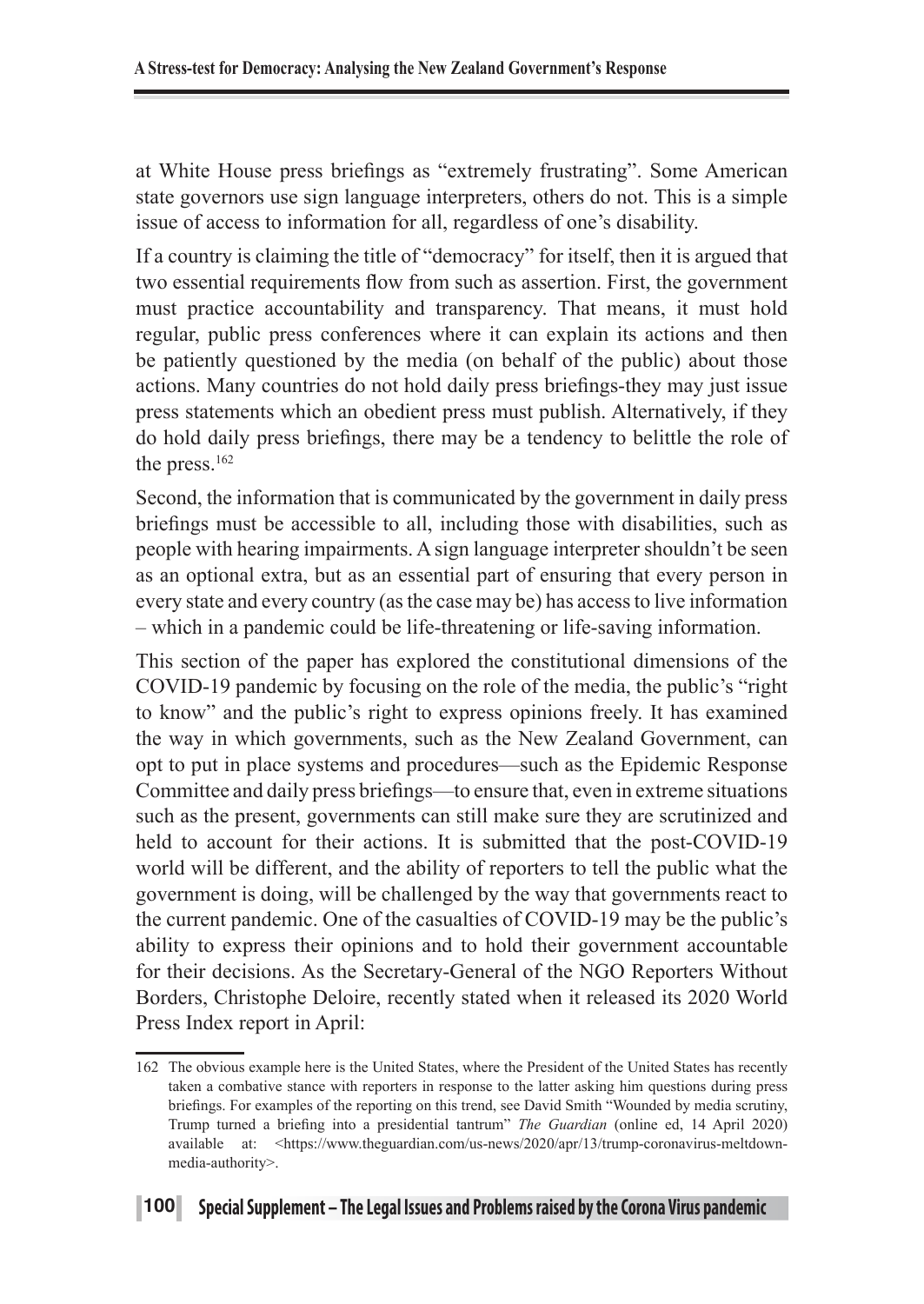*The coronavirus public health crisis provides authoritarian governments with the opportunity to implement the notorious 'shock doctrine'. They are taking advantage of the fact that politics is on hold, the public is stunned and protests are out of the question to impose measures that would be impossible in normal times. This is the case in China (177th) and in Iran (down 3 at 173rd).* 

Reporters Without Borders says that the "180-country index notes a correlation between a country's ranking and its response to the pandemic." Thus, both China and Iran have ranked poorly at 177 and 173 respectively in part because of their censorship of the coronavirus outbreaks.163

### **Section 6. Conclusion and recommendations**

The COVID-19 pandemic has opened up a range of constitutional law questions. This paper has sought to identify and answer just a few of them. It has primarily examined the response of the New Zealand Government to the COVID-19 pandemic by focusing on three key areas that touch on constitutional law: the Government's response to the pandemic including its use of its statutory powers under a State of National Emergency; the way in which Parliament has managed to retain a degree of power to scrutinize the executive branch through the establishment of the Epidemic Response Committee; and the important role of the press in ensuring that governments continue to provide full access to information and allow the public to be well-informed at all times in relation to all aspects of the Government's crisis response.

This paper has tried to map out the key developments in each of these areas, as it pertains to New Zealand, because New Zealand has been held up by experts and media observers as having managed the crisis successfully.164 A report in the New York Times on 24 March 2020 remarks that Australia and New Zealand have taken a "non-political approach [that] is restoring democracy".<sup>165</sup>

That, of course, does not mean that everything New Zealand has done has been spot on – there will be plenty of areas to improve upon. Hopefully, as the virus is brought further under control and as life returns to a post-COVID-19

<sup>163</sup> BBC, "Coronavirus further threatening media freedom, says Reporters Without Borders" *BBC News* (online ed, 21 April 2020) available at: <https://www.bbc.com/news/world-52363305>.

<sup>164</sup> See discussion above regarding American epidemiologist Larry Brilliant's "A" grade for New Zealand at footnote 11 and associated text.

<sup>165</sup> Damien Cave "Vanquish the virus? Australia and New Zealand aim to show the way" *New York Times* (online ed, 24 April 2020) available at: <https://www.nytimes.com/2020/04/24/world/australia/newzealand-coronavirus.html>.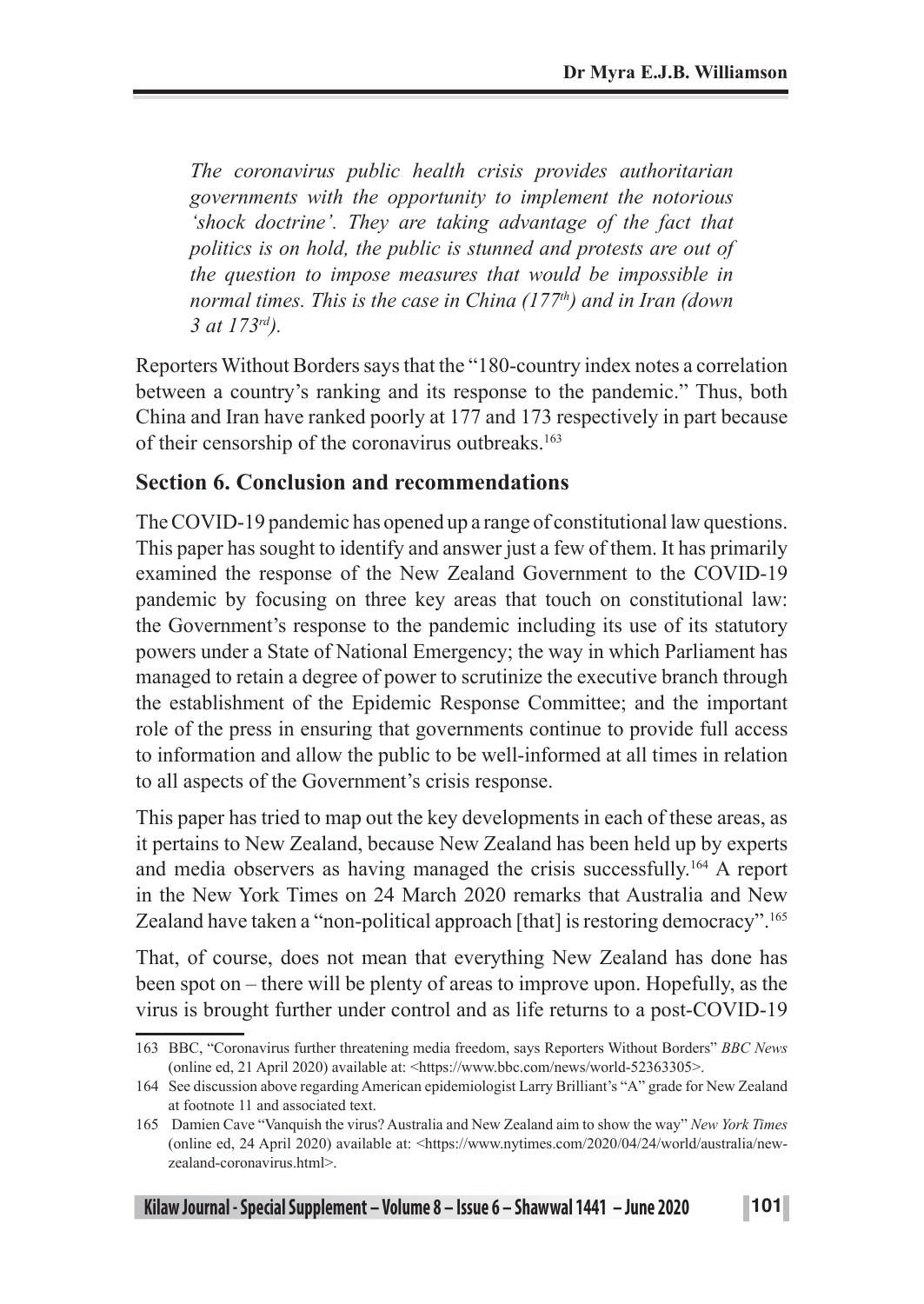"new normal", there will be further research and analysis of what can be learnt from our response, both its successes and its shortcomings. That leads to one of the overall recommendations of this paper: once the crisis is brought under control, every government, including the New Zealand Government, ought to set up a special committee or investigatory body or commission to examine their COVID-19 response, in all respects, and to compare that response with that adopted by other countries.

This pandemic is a wake-up call for all citizens: they have to scrutinize what their government does in their name, or it could cost them their lives. It is suggested that the investigatory body should consist of political actors from all parties but experts from all affected sectors, especially from the health, legal, education, tourism, customs, immigration and police sectors. The investigatory body should have the remit to produce an independent investigation and report—which should be made publicly available—on all aspects of the Government's response, including the legal, constitutional and economic dimensions of its response.

The COVID-19 pandemic was sudden and unexpected for most, but there is no one who will be able to say that we "weren't warned" when the next pandemic hits. Indeed, even virologists from the Wuhan Institute of Virology warn that the current virus is just "the tip of the iceberg".166 So, we can expect future pandemics and we should take this opportunity to learn from our mistakes by reviewing all of our Governments' actions openly, transparently and critically in the spirit of learning from our errors so that they are not repeated.

Although the focus has been on the New Zealand Government's response, the COVID-19 pandemic has underlined how interconnected we are as countries and as individuals. Just think: a handful of people were infected in Wuhan, China in December 2019 and six months later there are 5,402,607 confirmed cases and 344,981 deaths worldwide...and rising.167 This paper has attempted to weave in comparisons via a comparative law thread because now, more than ever, it is important for countries to look at how they have each responded to the crisis, with a critical eye, and compare their response with other countries to identify similarities and differences, strengths and weaknesses.

<sup>166</sup> Gavin Fernando, "COVIOD-19 Coronavirus: Wuhan scientists says new virus 'is just the tip of the iceberg" *NZ Herald/news.com.au* 26 May 2020, available at: <https://www.nzherald.co.nz/world/ news/article.cfm?c\_id=2&objectid=12334844>.

<sup>167</sup> World Health Organization "Coronavirus disease (COVID-19) Situation Report 96" 25 April 2020 available at: < https://www.who.int/docs/default-source/coronaviruse/situation-reports/20200425 sitrep-96-covid-19.pdf?sfvrsn=a33836bb\_2>.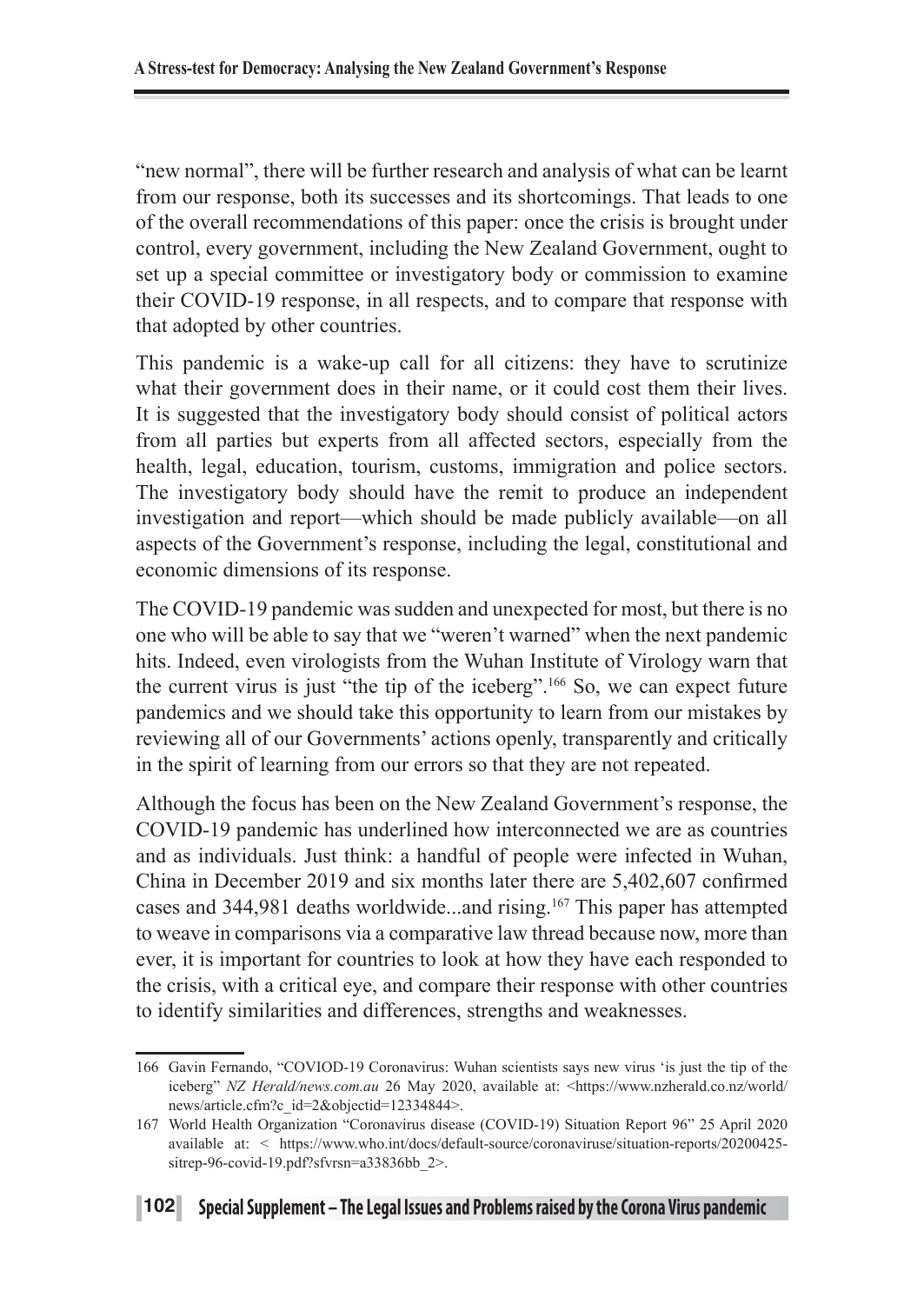Furthermore, we as academics, all encourage our students to develop their critical thinking skills, to never accept anything without independently assessing its accuracy and legitimacy; we must also use that critical lens to assess how well our governments have served us during this extraordinary time. We must employ our critical thinking skills, our experience, our legal and other specialist knowledge, to cast a critical eye on *all* of our governments and ask whether their actions were appropriate and whether they passed the COVID-19 stress-test for democracy.

Finally, it is prescient to remember that Reverend Theodore Parker used a wonderful phrase to describe the essence of democracy when he delivered a sermon on slavery at the Boston Music Hall on 4 July 1858.<sup>168</sup> Later, Abraham Lincoln apparently read these same words and underlined some of them (the ones highlighted below). Parker wrote that:

*Theocracy, the priest power, monarchy, the one-man power, and oligarchy, the few-men power, are three forms of vicarious government over the People, perhaps for them, not by them. Democracy is direct self-government, over all the people, by all the people, for all the people. Our institutions are democratic: theocratic, monarchic, oligarchic vicariousness is all gone.*

Those highlighted words of Parker's made their way into the Gettysburg Address and they have since become synonymous with the concept of democracy the world over.169 On the basis of Lincoln's conception of democracy, it is not disloyal, unpatriotic, and it is certainly not a crime, to look very closely at how our governments wield power. It is submitted that any government which opposes the people's scrutiny of its processes—of *all* its processes—especially during a crisis such as the current one (when it wields even more power than usual) loses its claim to be a government of the people, by the people, for the people and it can no longer make any claim on the notion of democracy.

<sup>168</sup> Theodore Parker "The effect of slavery on the American people: a sermon preached at the Music Hall, Boston, on Sunday, July 4, 1858" The Anti-Slavery Collection from Oberlin College, available at: <https://archive.org/details/ASPC0001893300/mode/2up>, PDF of the sermon available here: <https://ia802509.us.archive.org/17/items/ASPC0001893300/ASPC0001893300.pdf>.

<sup>169</sup> President Abraham Lincoln "The Gettysburg Address" Delivered on 19 November 1863 at Gettysburg, Pennsylvania, text available at: <http://www.abrahamlincolnonline.org/lincoln/speeches/gettysburg. htm>. The famous three-part phrase, " this government, of the people, by the people, for the people, shall not perish from the Earth" written by Lincoln appears in all five copies of the Gettysburg Address (that is, the Bliss, Nicolay, Hay, Everett and Bancroft copies).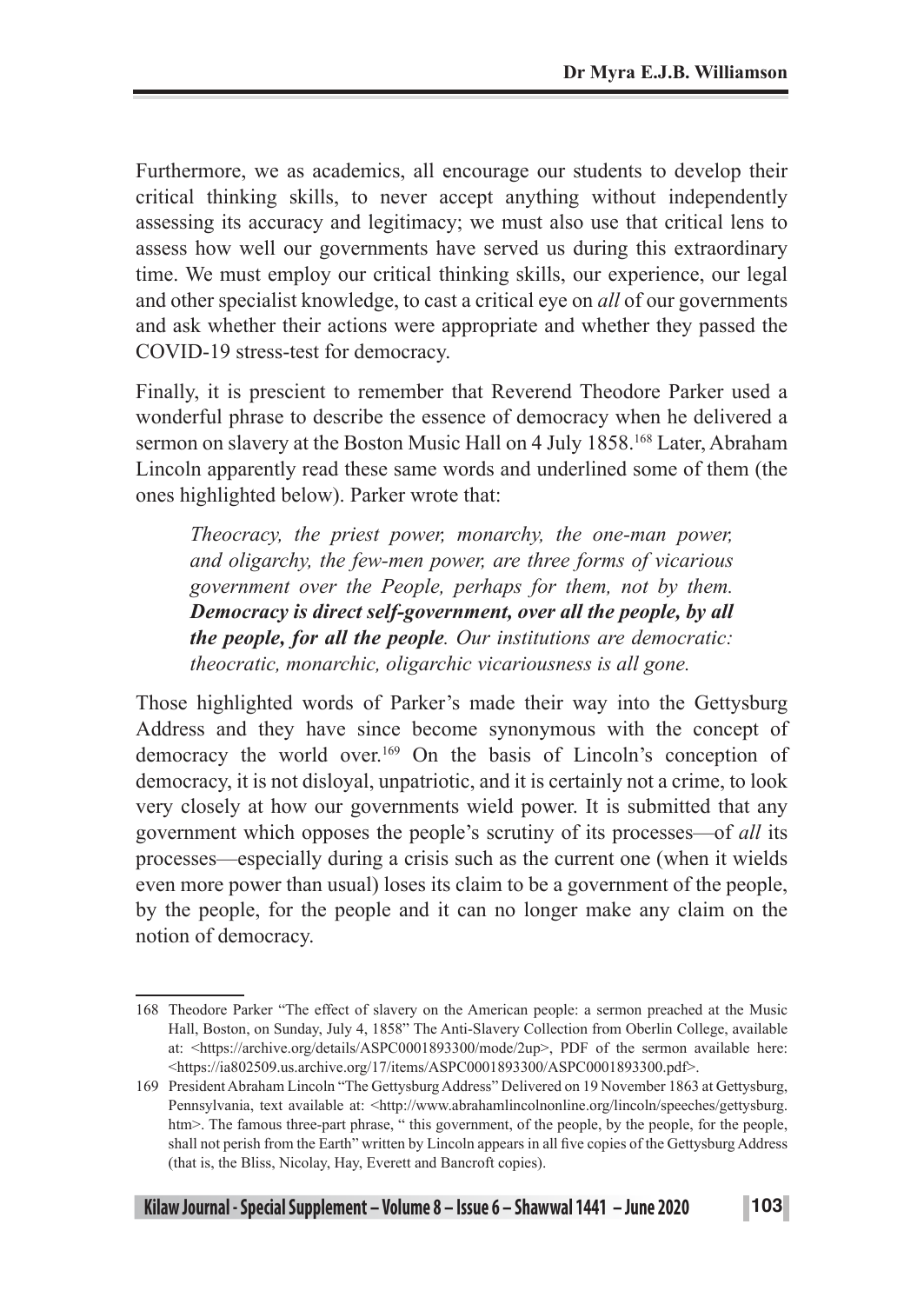## **Table of Contents**

| <b>Subject</b>                                                                                                     | Page |
|--------------------------------------------------------------------------------------------------------------------|------|
| Abstract                                                                                                           | 55   |
| Introduction                                                                                                       | 56   |
| Section 1. An introduction to New Zealand and its constitutional<br>framework                                      | 59   |
| Total population and ethnicity                                                                                     | 60   |
| Population distribution                                                                                            | 61   |
| Population density                                                                                                 | 61   |
| Age distribution                                                                                                   | 61   |
| Overview of our constitutional arrangements                                                                        | 62   |
| Section 2. An overview of the New Zealand Government's response                                                    | 63   |
| A travel ban on arrivals from China and other measures                                                             | 64   |
| The 4-tiered Alert Level System                                                                                    | 66   |
| Analysing the effectiveness of the New Zealand<br>Government's response                                            | 70   |
| Economic impact and response of COVID-19 and the<br>lockdown                                                       | 75   |
| Section 3. Declaration of a State of National Emergency & its<br><b>Statutory Basis</b>                            | 75   |
| Section 4. Adjourning Parliament: Establishing the Epidemic<br><b>Response Committee</b>                           | 81   |
| of<br>emergency notified<br>House<br>of<br><b>State</b><br>to<br>the<br>Representatives and Epidemic Notice issued | 83   |
| Laws passed to secure Government's COVID-19 related<br>expenditure                                                 | 84   |